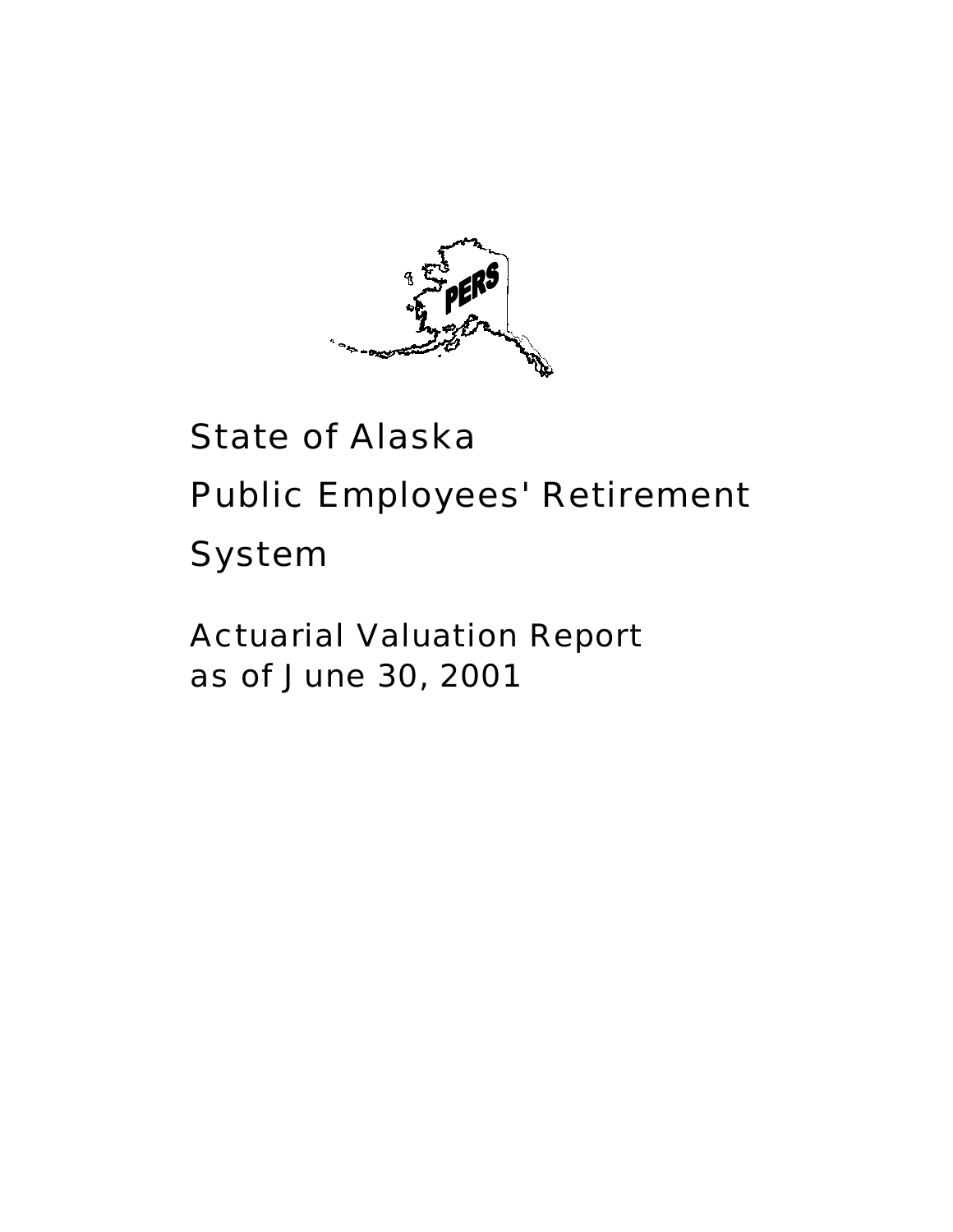

# State of Alaska Public Employees' Retirement System

Actuarial Valuation Report as of June 30, 2001

> William M. Mercer, Incorporated One Union Square 600 University Street Suite 3200 Seattle, WA 98101

206 808 8800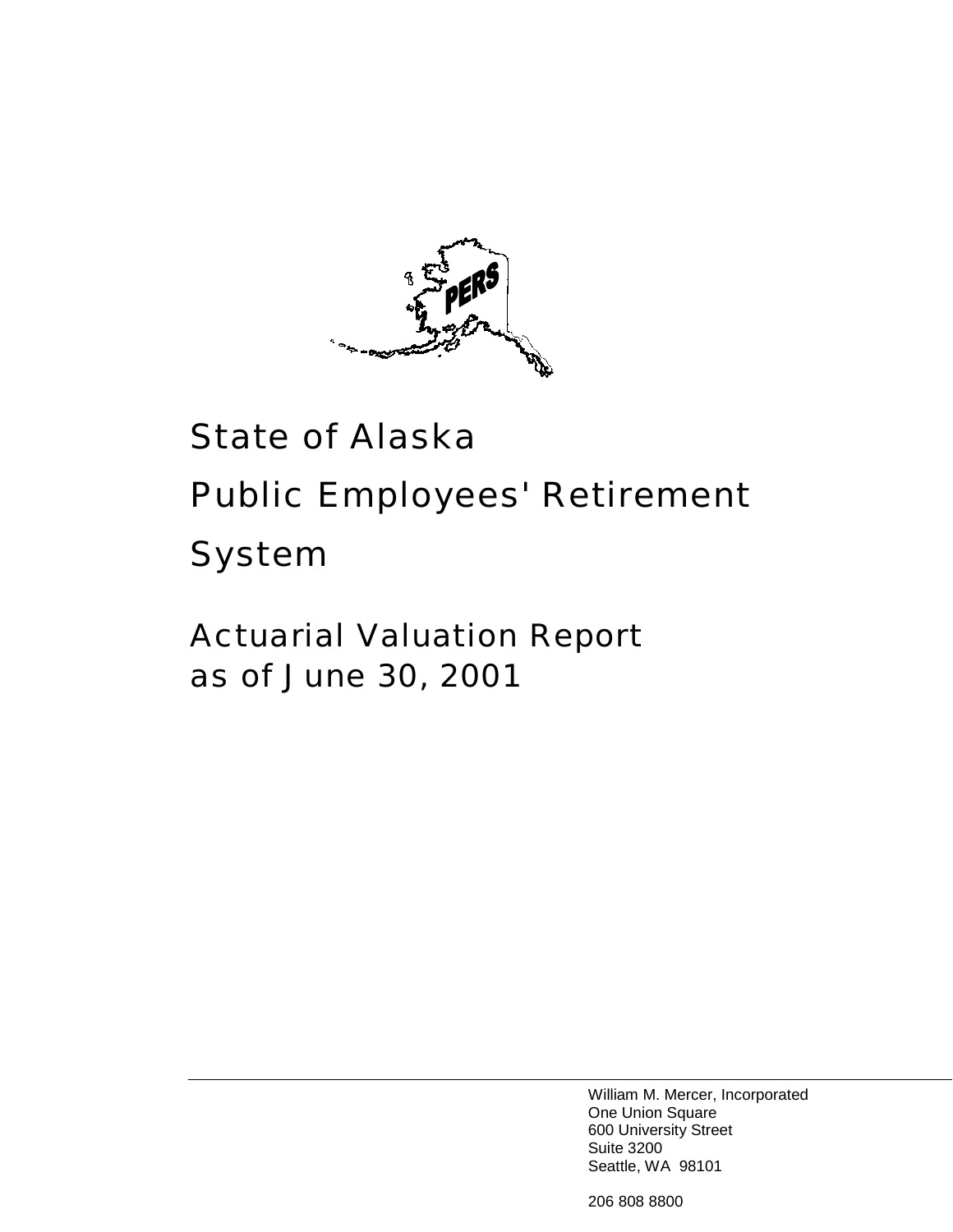March 18, 2002

State of Alaska Public Employees' Retirement Board Department of Administration Division of Retirement and Benefits P.O. Box 110203 Juneau, AK 99811-0203

Dear Members of the Board:

#### **Actuarial Certification**

The annual actuarial valuation required for the State of Alaska Public Employees' Retirement System has been prepared as of June 30, 2001 by William M. Mercer, Incorporated. The purposes of the report include:

- (1) a review of experience under the Plan for the year ended June 30, 2001;
- (2) a determination of the appropriate contribution rate for each employer in the System; and
- (3) the provision of reporting and disclosure information for financial statements, governmental agencies, and other interested parties.

The following schedules that we have prepared are included in this report:

- (1) Summary of actuarial assumptions and methods (Section 2.3)
- (2) Schedule of active member valuation data (Section 2.2(d) and (f))
- (3) Schedule of benefit recipients added to and removed from rolls (Section 2.2(p) and  $2.2(q)$ )
- (4) Solvency test (Section 3.3)
- (5) Analysis of financial experience (Section 3.1)

In preparing this valuation, we have employed generally accepted actuarial methods and assumptions, in conjunction with employee data provided to us by the System's staff and financial information provided by the audited report from KPMG LLP, to determine a sound value for the System liability. This data has not been audited, but it has been reviewed and found to be consistent, both internally and with prior years' data. Actuarial assumptions are based on the results of an experience study presented to the Board in October 2000 and adopted in December 2000.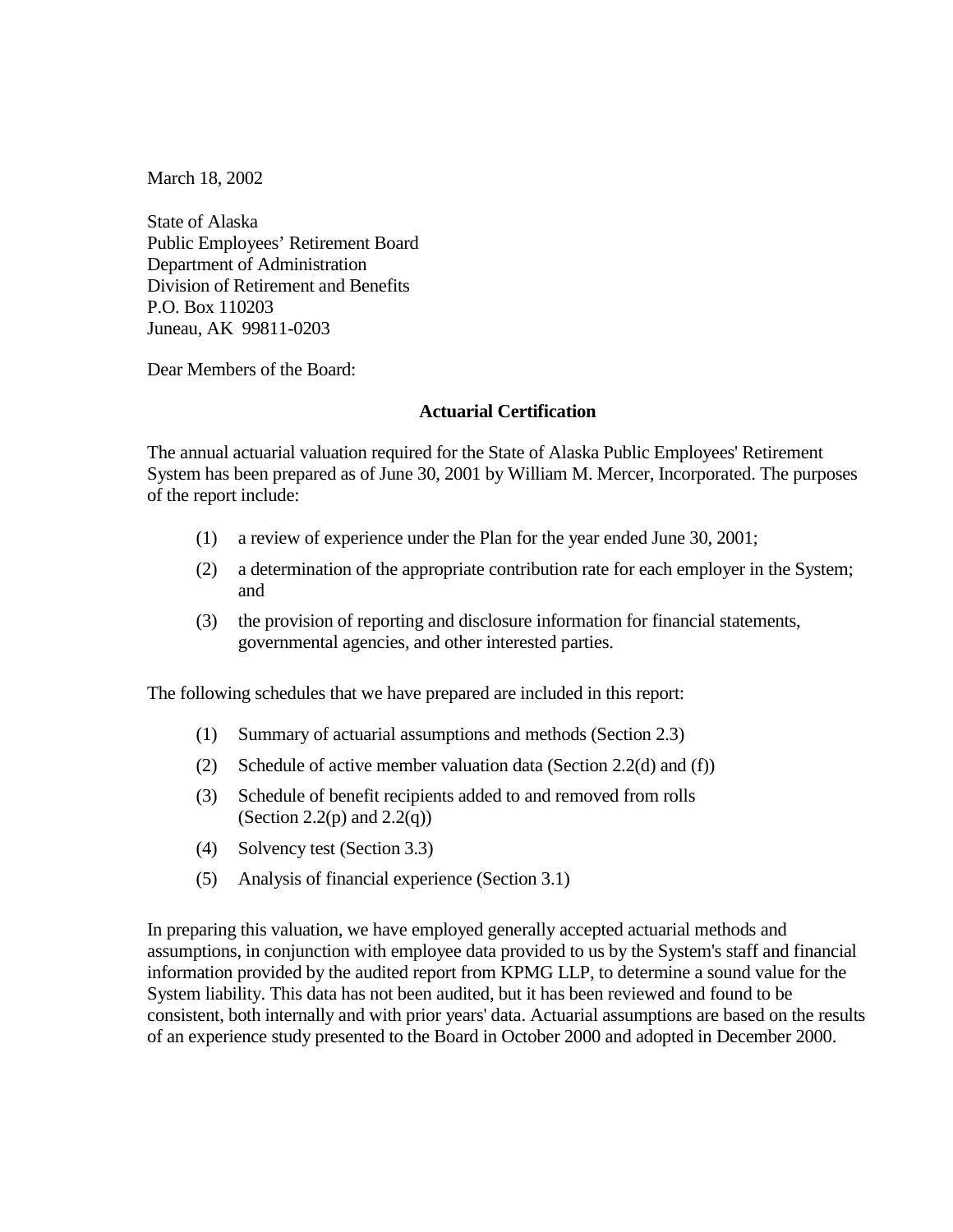Public Employee's Retirement Board March 18, 2002 Page 2

The contribution requirements are determined as a percentage of payroll, and reflect the cost of benefits accruing in FY01 and a rolling amortization of the funding surplus or the unfunded accrued liability. The amortization period is set by the Board. Contribution levels are recommended by the Actuary and adopted by the Board each year. Over time, the contribution rate is expected to remain constant as a percentage of payroll. The ratio of assets to liabilities changed from 101.1% to 100.9% during the year. Over the years, progress has been made toward achieving the funding objectives of the System.

The Division of Retirement and Benefits implemented a new administrative system (CRS) in 2000. The new system provides more accurate data to be used in the annual actuarial valuation. Due to the differences in the data between the old and new computer systems there were minor one-time data adjustments which affected the liabilities calculated for the System. A summary of the actuarial assumptions and methods is presented in Section 2.3 of this report. The assumptions, when applied in combination, fairly represent past and anticipated future experience of the System.

Future contribution requirements may differ from those determined in the valuation because of:

- (1) differences between actual experience and anticipated experience based on the assumptions;
- (2) changes in actuarial assumptions or methods;
- (3) changes in statutory provisions; or
- (4) differences between the contribution rates determined by the valuation and those adopted by the Board.

The undersigned are members of the American Academy of Actuaries or the Society of Actuaries and are fully qualified to provide actuarial services to the State of Alaska.

We believe that the assumptions and methods used for funding purposes and for the disclosures presented in this report satisfy the parameter requirements set forth in the Government Accounting Standards Board (GASB) Statement Nos. 25 and 27.

We believe that this report conforms with the requirements of the Alaska statutes, and where applicable, other federal and accounting laws, regulations and rules, as well as generally accepted actuarial principles and practices.

Sincerely,

Journ R. M. Jee

JJB\JWJ\BRM\RMR\lp

Jame Walter Gardson

Brian R. McGee, FSA, MAAA James W. Jacobson, ASA, MAAA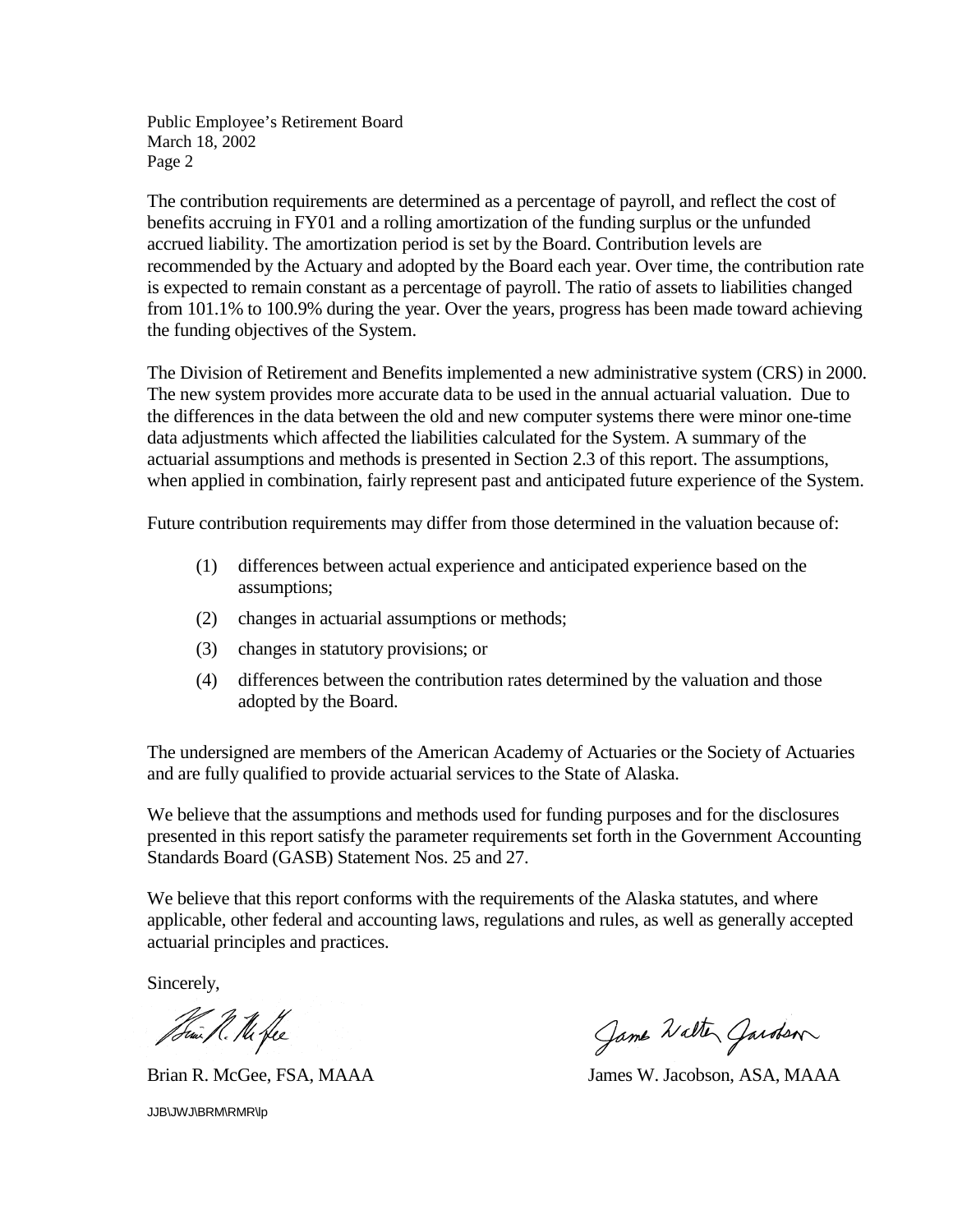# **Contents**

| 1.1(a) |                                                                                        |  |
|--------|----------------------------------------------------------------------------------------|--|
| 1.1(b) |                                                                                        |  |
| 1.1(c) |                                                                                        |  |
| 1.1(d) | Determination of Contribution Rate Adjustment                                          |  |
|        |                                                                                        |  |
| 1.2(a) |                                                                                        |  |
| 1.2(b) |                                                                                        |  |
| 1.3(a) | Development of Average Employer Contribution Rate - FY04 Police and Fire Members 16    |  |
| 1.3(b) | Development of Average Employer Contribution Rate – FY04 "Other" Members  17           |  |
| 1.3(c) | Development of Average Employer Contribution Rate - FY04 All Members 18                |  |
| 1.4    |                                                                                        |  |
| 1.5    |                                                                                        |  |
|        |                                                                                        |  |
| 2.1    |                                                                                        |  |
| 2.2(a) |                                                                                        |  |
| 2.2(b) |                                                                                        |  |
| 2.2(c) |                                                                                        |  |
| 2.2(d) |                                                                                        |  |
| 2.2(e) |                                                                                        |  |
| 2.2(f) |                                                                                        |  |
| 2.2(g) |                                                                                        |  |
| 2.2(h) | Schedule of Average Benefit Payments - New Benefit Recipients - Police/Fire  49        |  |
| 2.2(i) |                                                                                        |  |
| 2.2(j) | Schedule of Average Benefit Payments - New Benefit Recipients - "Other"  51            |  |
| 2.2(k) |                                                                                        |  |
| 2.2(l) |                                                                                        |  |
| 2.2(m) | Schedule of Benefit Recipients by Type of Benefit and Option Selected - Police/Fire 56 |  |
| 2.2(n) |                                                                                        |  |
| 2.2(0) | Schedule of Benefit Recipients by Type of Benefit and Option Selected - "Other" 58     |  |
| 2.2(p) |                                                                                        |  |
| 2.2(q) |                                                                                        |  |
| 2.3    |                                                                                        |  |
|        |                                                                                        |  |
| 3.1    |                                                                                        |  |
| 3.2(a) |                                                                                        |  |
| 3.2(b) |                                                                                        |  |
| 3.3    |                                                                                        |  |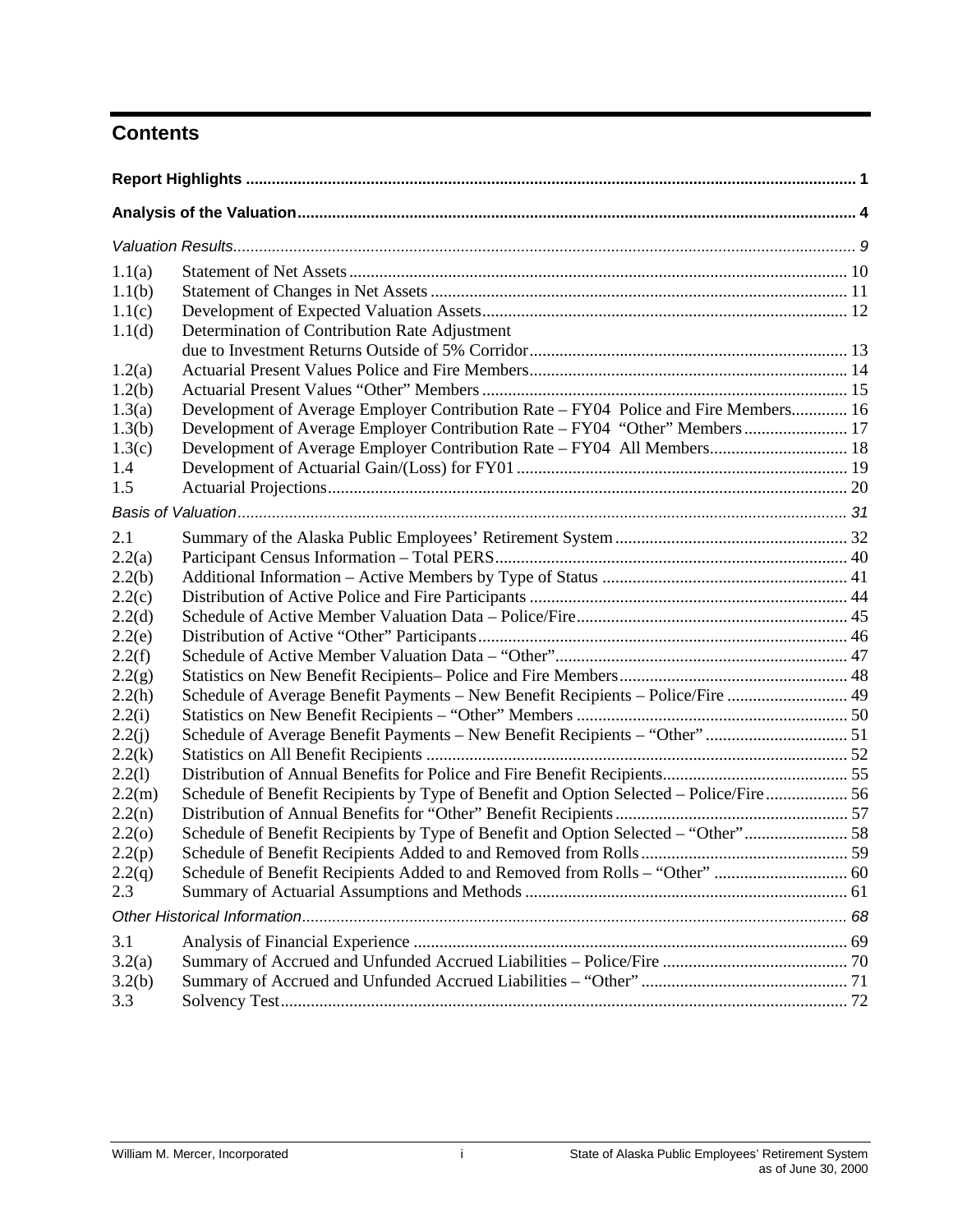# <span id="page-5-0"></span>**Report Highlights**

This report has been prepared by William M. Mercer, Incorporated for the State of Alaska Public Employees' Retirement System to:

- (1) Present the results of a valuation of the Alaska Public Employees' Retirement System as of June 30, 2001;
- (2) Review experience under the plan for the year ended June 30, 2001;
- (3) Determine the appropriate contribution rate for each employer in the System; and
- (4) Provide reporting and disclosure information for financial statements, governmental agencies, and other interested parties.

This report is divided into three sections. Section 1 contains the results of the valuation. It includes the experience of the plan during the 2001 Fiscal Year, the current annual costs, and reporting and disclosure information.

Section 2 describes the basis of the valuation. It summarizes the plan provisions, provides information relating to the plan participants, and describes the funding methods and actuarial assumptions used in determining liabilities and costs.

Section 3 contains additional exhibits showing historical information on system experience and unfunded liabilities.

The principle results are as follows:

|     | <b>Funding Status as of June 30</b>       | 2000            | 2001            |
|-----|-------------------------------------------|-----------------|-----------------|
| (a) | Valuation assets*                         | \$<br>7,454,758 | \$<br>7,941,756 |
| (b) | Accrued liability*                        |                 |                 |
|     | Non-medical benefits<br>1)                | 5,190,835       | 5,528,026       |
|     | ii) Total benefits (including medical)    | 7,376,912       | 7,868,574       |
| (c) | Funding Ratio, $(a) \div (b)$             |                 |                 |
|     | Non-medical benefits<br>1)                | 143.6%          | 143.7%          |
|     | Total benefits (including medical)<br>11) | 101.1%          | 100.9%          |

\* In thousands.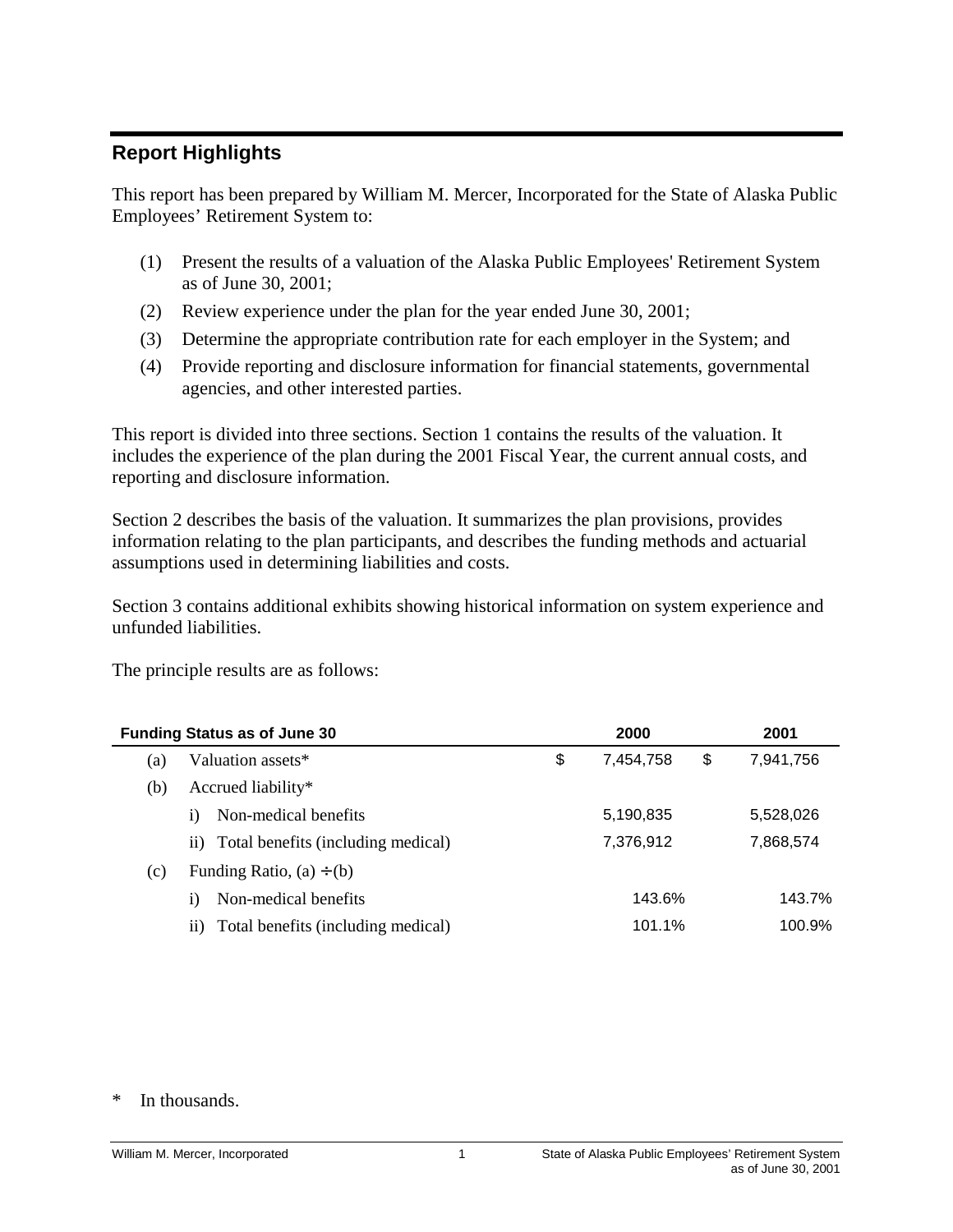**Report Highlights** *(continued)*

# **State of Alaska PERS Funding Ratio History**

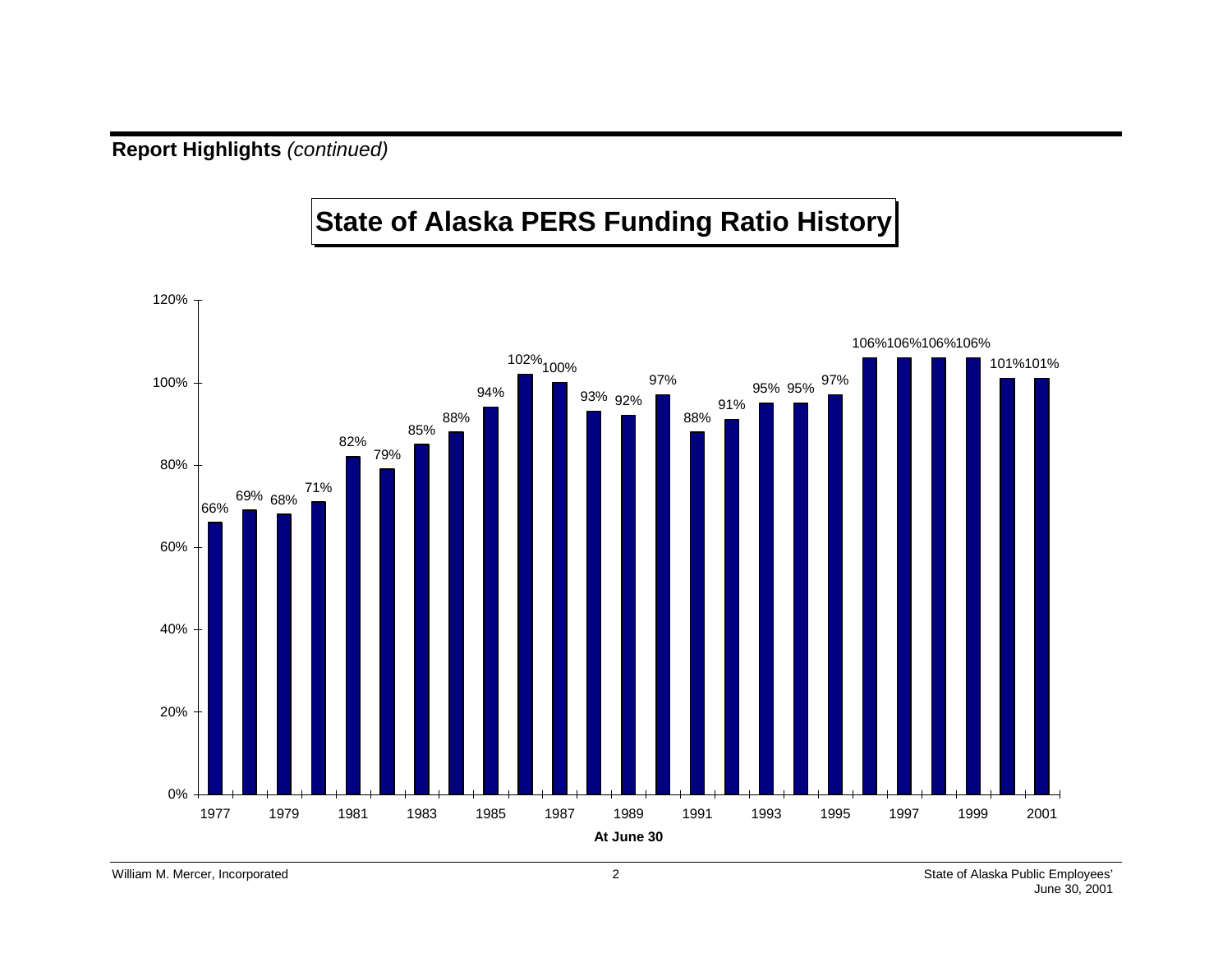# **Report Highlights** *(continued)*

|     | <b>Employer Contribution Rates for Fiscal Year:</b>                              | 2003    | 2004       |
|-----|----------------------------------------------------------------------------------|---------|------------|
| (a) | <b>Consolidated Rate</b>                                                         | 10.07%  | 9.53%      |
| (b) | <b>Contribution Rate Adjustment</b>                                              | (4.64%) | $(4.11\%)$ |
| (c) | Average Past Service Rate                                                        | 0.69%   | 1.35%      |
| (d) | <b>Average Employer Contribution Rate</b><br>$(a) + (b) + (c)$                   | 6.12%   | 6.77%      |
| (e) | Public Employees' Retirement Board<br>Adopted Average Employer Contribution Rate | 6.75%   | 6.77%      |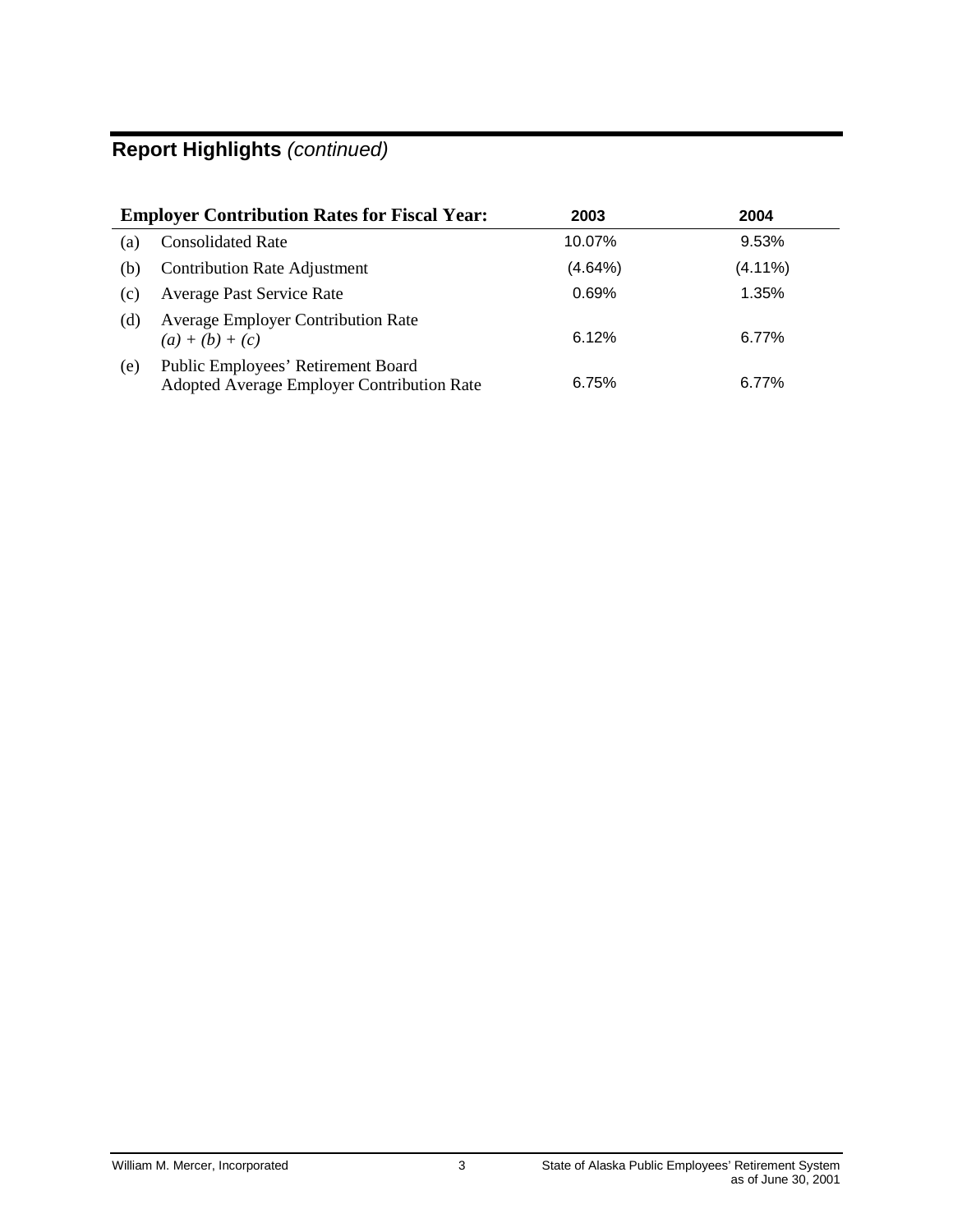# <span id="page-8-0"></span>**Analysis of the Valuation**

As shown in the Highlights section of the report, the funding ratio as of June 30, 2001 has decreased from 101.1% to 100.9%, a decrease of 0.2%. The average employer contribution rate has increased from 6.12% of payroll for FY03 to 6.77% for FY04, an increase of 0.65% of payroll. The reasons for the change in the funded status and average contribution rate are explained below.

# **(1) Retire Medical Insurance**

The following table summarizes the monthly premium per benefit recipient since retiree medical benefits have been provided under PERS and TRS.

| <b>Time</b><br><b>Period</b> | <b>Monthly Premium</b><br><b>Per Retiree</b><br><b>For Health Coverage</b> | Annual<br>Percentage<br>Change | <b>Average Compound</b><br><b>Annual Increase</b><br><b>Since FY78</b> |
|------------------------------|----------------------------------------------------------------------------|--------------------------------|------------------------------------------------------------------------|
| $2/1/76 - 1/31/77$           | \$34.75                                                                    |                                |                                                                        |
| $2/1/77 - 1/31/78$           | 57.64                                                                      | 66%                            |                                                                        |
| 2/1/78-1/31/79               | 69.10                                                                      | 20%                            | 20%                                                                    |
| $2/1/79 - 1/31/80$           | 64.70                                                                      | $-6%$                          | 6%                                                                     |
| $2/1/80 - 1/31/81$           | 96.34                                                                      | 49%                            | 19%                                                                    |
| $2/1/81 - 1/31/82$           | 96.34                                                                      | 0%                             | 14%                                                                    |
| $2/1/82 - 1/31/83$           | 115.61                                                                     | 20%                            | 15%                                                                    |
| $2/1/83 - 1/31/84$           | 156.07                                                                     | 35%                            | 18%                                                                    |
| $2/1/84 - 1/31/85$           | 191.85                                                                     | 23%                            | 19%                                                                    |
| $2/1/85 - 1/31/86$           | 168.25                                                                     | $-12%$                         | 14%                                                                    |
| $2/1/86 - 1/31/87$           | 165.00                                                                     | $-2%$                          | 12%                                                                    |
| $2/1/87 - 1/31/88$           | 140.25                                                                     | $-15%$                         | 9%                                                                     |
| 2/1/88-1/31/89               | 211.22                                                                     | 51%                            | 13%                                                                    |
| 2/1/89-1/31/90               | 252.83                                                                     | 20%                            | 13%                                                                    |
| $2/1/90 - 1/31/91$           | 243.98                                                                     | $-4%$                          | 12%                                                                    |
| $2/1/91 - 1/31/92$           | 243.98                                                                     | 0%                             | 11%                                                                    |
| $2/1/92 - 1/31/93$           | 226.90                                                                     | $-7%$                          | 10%                                                                    |
| 2/1/93-1/31/94               | 309.72                                                                     | 37%                            | 11%                                                                    |
| $2/1/94 - 1/31/95$           | 336.05                                                                     | 9%                             | 11%                                                                    |
| $2/1/95 - 1/31/96$           | 350.50                                                                     | 4%                             | 11%                                                                    |
| 2/1/96-1/31/97               | 350.50                                                                     | 0%                             | 10%                                                                    |
| $2/1/97 - 1/31/98$           | 368.00                                                                     | 5%                             | 10%                                                                    |
| 2/1/98-12/31/98              | 368.00                                                                     | 0%                             | 9%                                                                     |
| 1/1/99-12/31/99              | 442.00                                                                     | 20%                            | 10%                                                                    |
| 1/1/00-12/31/00              | 530.00                                                                     | 20%                            | 10%                                                                    |
| $1/1/01 - 12/31/01$          | 610.00                                                                     | 15%                            | 10%                                                                    |
| 1/1/02-12/31/02              | 668.00                                                                     | 10%                            | 10%                                                                    |

As you can see from the above table, the monthly retiree medical premium for the January 1, 2002 to December 31, 2002 time period has increased to \$668.00. Over the last 10 years, annual premium rate changes have ranged from no change to up 37%, but the average compound annual increase has been about 11%.

William M. Mercer, Incorporated **4** State of Alaska Public Employees' Retirement System as of June 30, 2001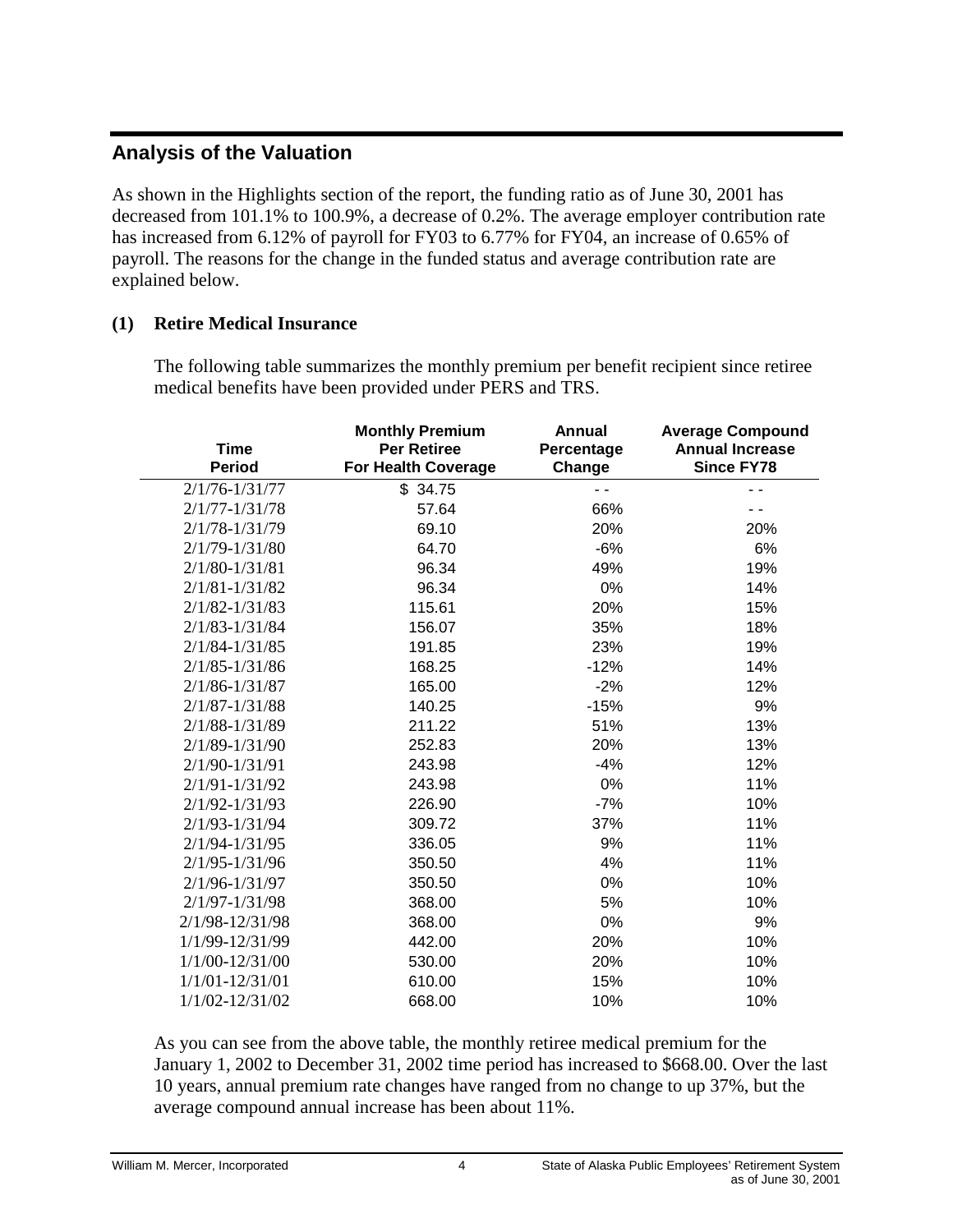Effective June 30, 2000, the Board adopted a health cost trend assumption which varies by year, declining to an ultimate rate equal to inflation plus 0.5%, or 4.0% for FY14 and later. If the long-term assumption remains reasonable, short-term gains and losses from the annually-determined medical premium rate will offset each other over time.

To help avoid the volatility in the funding and solvency of the System from bringing large health-related gains and losses into the System every year, we have been using the health cost trend assumption to determine actuarial liabilities for retiree medical benefits.

On June 30, 1999, the assumed total blended premium was reset to the actual total blended premium for FY00. The difference between the assumed rate and the actual rate will be tracked annually and reduced if the gap becomes too wide. Also, adjustments will be made, if necessary, to the assumed medical premium rate every four to five years when a formal experience analysis is performed.

Because no adjustments were made to the assumed medical premium rate this year, the average employer contribution rate was unaffected by medical cost experience.

### **(2) Recognition of Investment Experience Outside the Corridor**

The approximate FY01 investment return based on market values was (5.57%). As of June 30, 2001, valuation assets are within the 5% corridor around the market value resulting in no current amount to be amortized. Due to the recognition of past deferred investment gains outside the 5% corridor the average employer contribution rate decreased by 0.42% of total payroll. Reamortizing the outstanding balance of previously deferred amounts outside the corridor caused the average employer contribution rate to increase by 0.53% of total payroll. The net effect was an increase in the average employer contribution rate of 0.11%.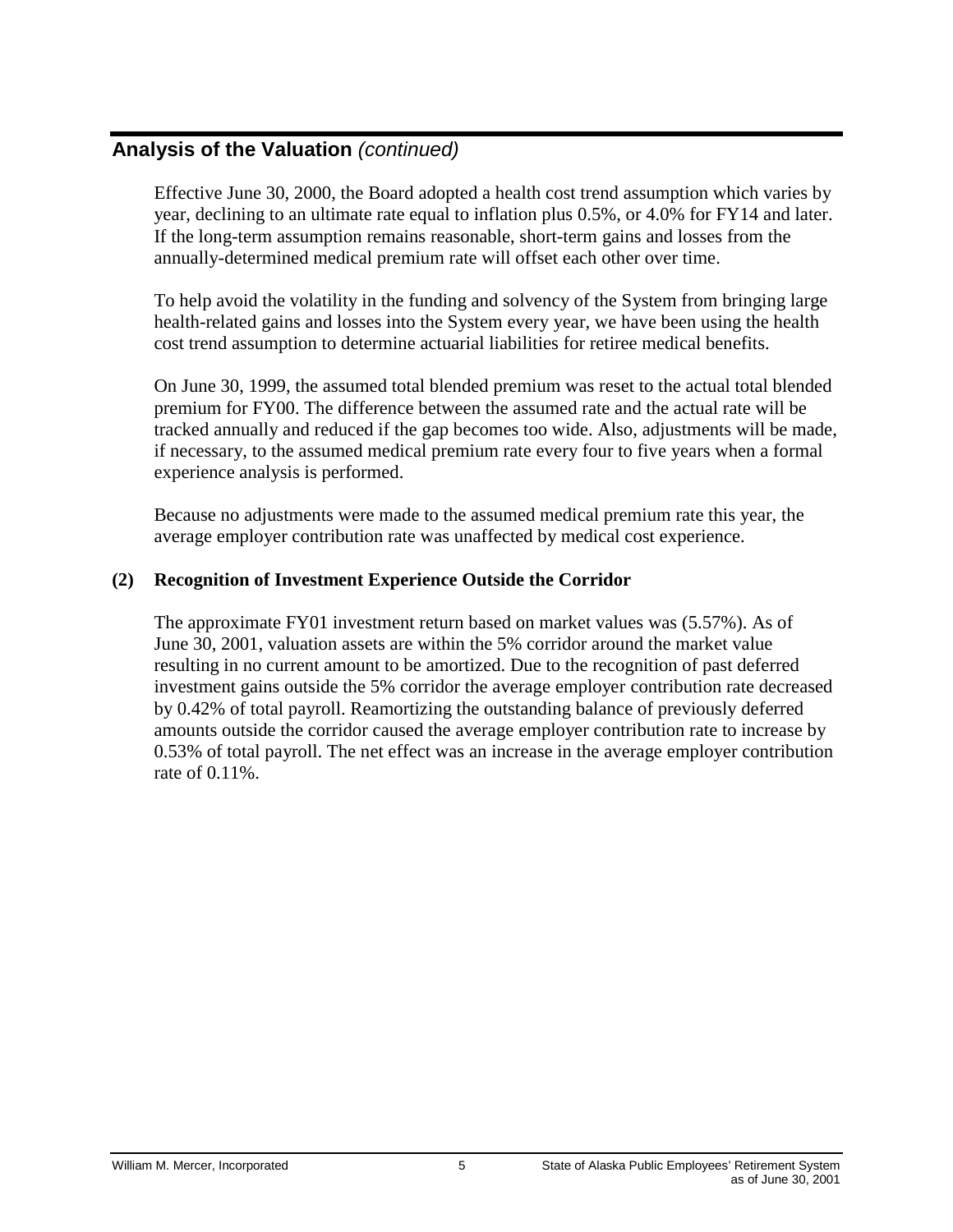### **(3) Salary Increase**

During the period from June 30, 1999, to June 30, 2001, salary increases were less than anticipated in the valuation assumptions. Salary experience resulted in an actuarial gain which increased the funding ratio by 1.4% and lowered the total employer contribution rate by 1.03% of the total payroll.

### **(4) Employee Data**

Section 2.2 provides statistics on active participants. The number of active participants increased 0.7%, from 32,214 at June 30, 1999 to 32,441 at June 30, 2001. The average age of active participants increased from 43.55 to 43.75 and average credited service decreased from 8.53 to 8.49 years.

The number of benefit recipients increased 14.7%, from 14,185 to 16,274, and their average age decreased from 64.67 to 64.55. There was a 14.7% increase in the number of vested terminated participants, from 5,395 to 6,187. Their average age increased from 46.69 to 47.54.

The overall effect of these participant data projections was an actuarial loss to the System, resulting in an increase in the average employer contribution rate equal to 0.77% of total payroll.

### **(5) Ad hoc PRPA**

An ad hoc Post Retirement Pension Adjustment (PRPA) was granted during FY01. This increased benefit payments to many Tier I (hired before July 1, 1986) retirees. This action produced a loss to the system of approximately \$8,897,000.

The overall effect of the ad hoc PRPA was an actuarial loss to the System which lowered the funding ratio by 0.1% and increased the average employer contribution rate by 0.06% of total payroll.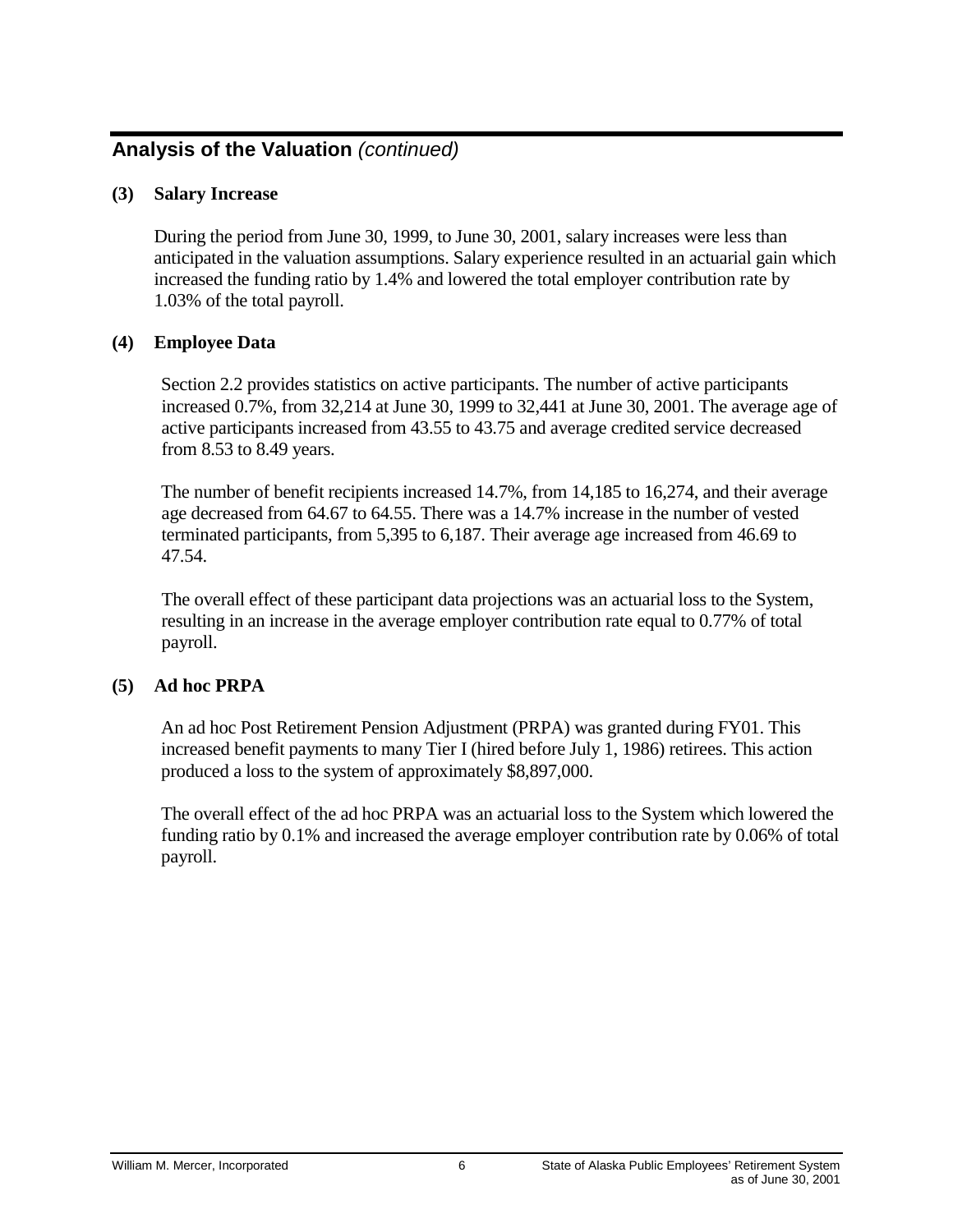### **(6) System Benefit Changes**

Effective June 30, 2001, all retired members over age 60 and all members who retire with at least twenty-five years of membership service become eligible for full System – paid postemployment healthcare benefits, regardless of hire date.

This System benefit enhancement increased the average employer contribution rate by 0.17%.

### **(7) Actuarial Projections**

At the Fall 1991 Board Meetings, the PERS Board approved the use of an enhanced actuarial projection system. The same actuarial cost method is used, but the enhanced system projects population growth patterns and their associated liabilities 25 years into the future. By also projecting plan assets, this report in effect produces an actuarial valuation for each of the next 25 years. Section 1.5, Actuarial Projections, contains the results of this analysis.

This type of information can be especially useful to multi-tiered systems, such as PERS. All of the projected new entrants will be covered under the provisions of the current tier so that the ultimate effect on plan liabilities can be anticipated. As you can see in Section 1.5, based on the actuarial assumptions and asset valuation method, future contribution rates are expected to decline and then remain fairly stable.

### **(8) 102% Target Funding Ratio**

Effective June 30, 1998, the PERS Board adopted an actuarial method change that would target an ultimate funding ratio of 102% for the System. Using the actuarial projections discussed in item (7) above, an adjustment is made to the current and projected unfunded accrued liability so that the projected employer contributions to the System will result in an ultimate funding ratio of 102%.

The adjustment for the 102% Target Funding Ratio increased the average employer contribution rate by 0.57%.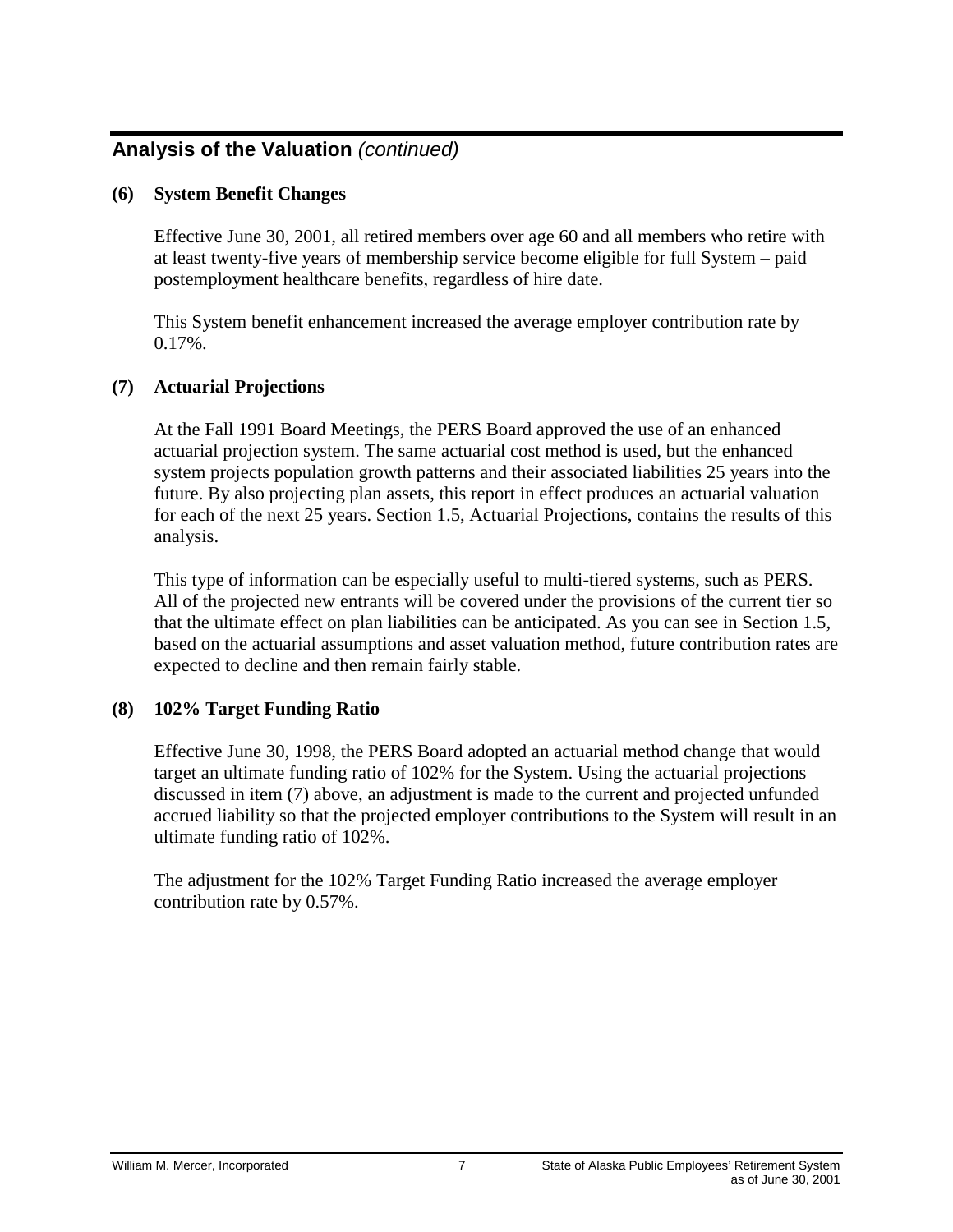# **Summary**

The following table summarizes the sources of change in the average employer contribution rate:

| 1. Last year's average employer contribution rate               | $6.12\%*$  |
|-----------------------------------------------------------------|------------|
| 2. Change due to:                                               |            |
| a. Recognition of investment experience outside the 5% corridor | 0.11%      |
| b. System benefit changes                                       | 0.17%      |
| Salary increases<br>$c_{\cdot}$                                 | $(1.03)\%$ |
| d. Demographic experience                                       | 0.77%      |
| e. Ad hoc PRPA                                                  | 0.06%      |
| 102% Target Accrued Liability adjustment                        | 0.57%      |
| 3. Average employer contribution rate this year                 | 6.77%      |
|                                                                 |            |

\* *The Public Employees' Retirement Board adopted an average employer contribution rate of 6.75%.*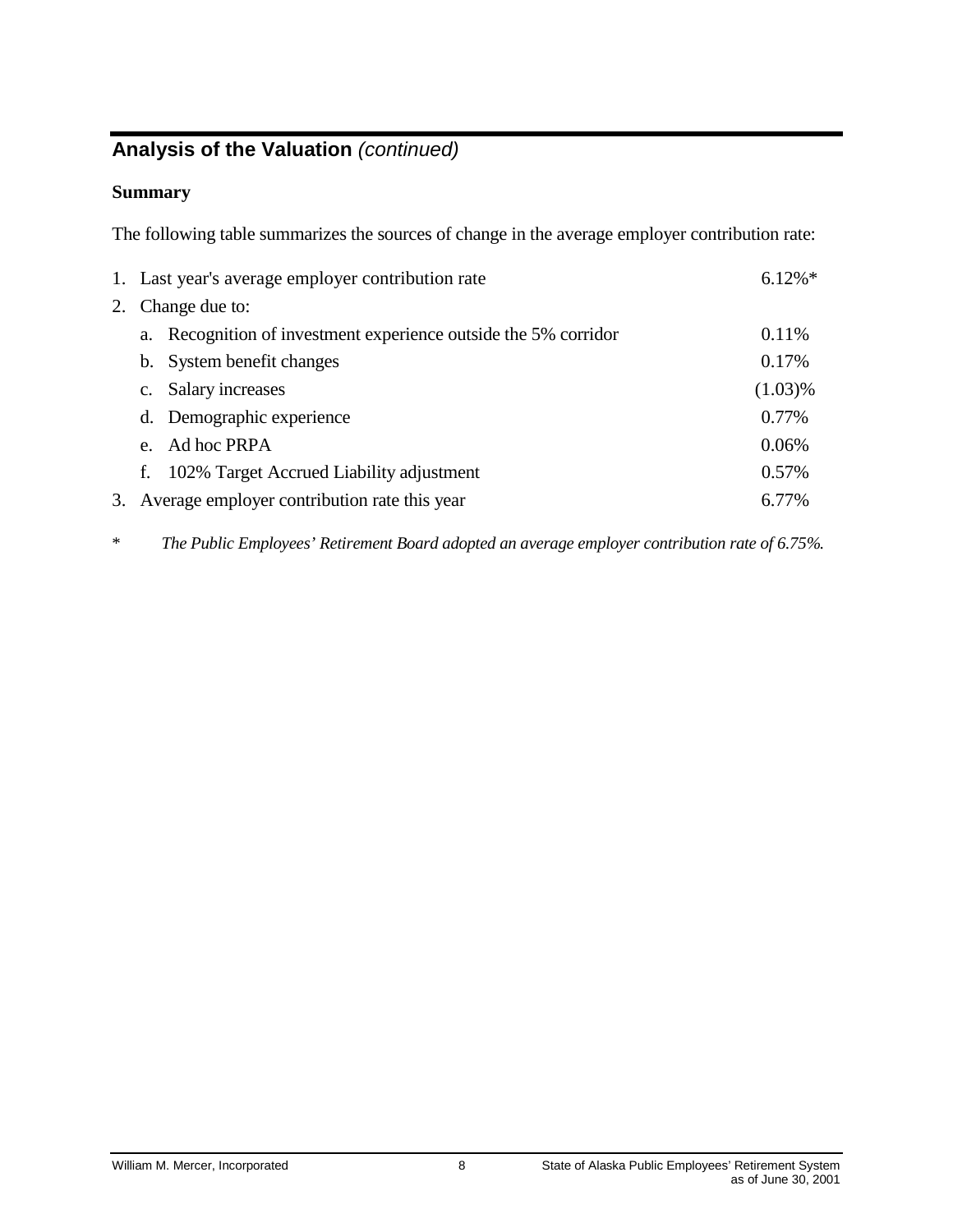# **Section 1**

This section sets forth the results of the actuarial valuation.

| Section $1.1(a)$ | Shows the statement of net assets as of June 30, 2001.                                         |
|------------------|------------------------------------------------------------------------------------------------|
| Section $1.1(b)$ | Shows the changes in net assets during FY01<br>and develops the investment return during FY01. |
| Section $1.1(c)$ | Develops the expected valuation assets at June 30, 2001.                                       |
| Section $1.1(d)$ | Develops the contribution rate adjustment.                                                     |
| Section $1.2(a)$ | Shows the actuarial present values for Police and Fire members as of<br>June 30, 2001.         |
| Section $1.2(b)$ | Shows the actuarial present values for "Other" members as of June 30, 2001.                    |
| Section $1.3(a)$ | Develops the average employer contribution rate for Police and Fire members<br>for FY04.       |
| Section $1.3(b)$ | Develops the average employer contribution rate for "Other" members for<br>FY04.               |
| Section $1.3(c)$ | Develops the average employer contribution rate for all members for FY04.                      |
| Section 1.4      | Calculates the actuarial gain or loss for FY01.                                                |
| Section 1.5      | Contains the actuarial projections.                                                            |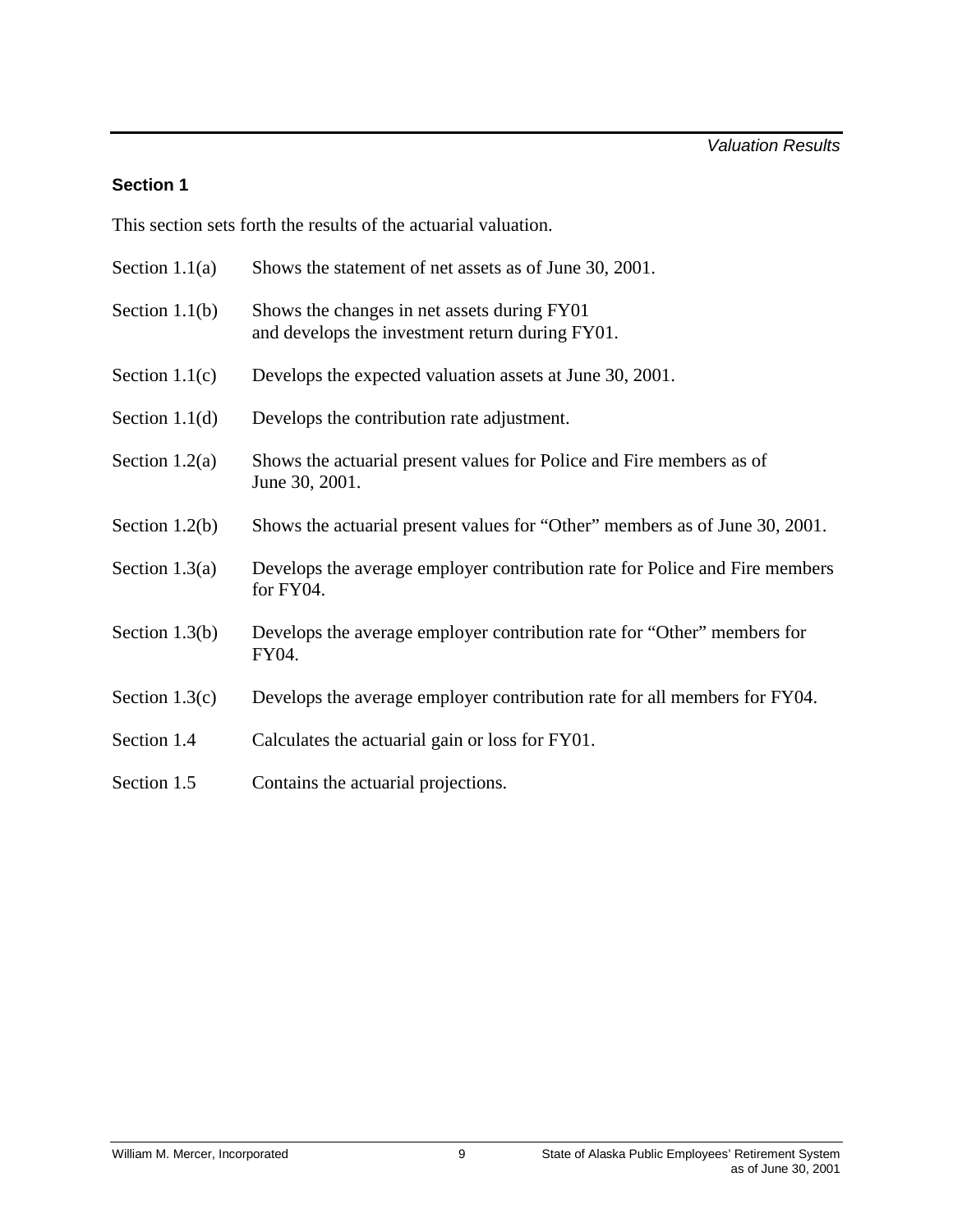# <span id="page-14-0"></span>**1.1(a) Statement of Net Assets**

| As of June 30, 2001 (in thousands)    | <b>Pension</b>     |           | Postemployment<br><b>Healthcare</b> |           | <b>Total</b><br><b>Market Value</b> |           |  |
|---------------------------------------|--------------------|-----------|-------------------------------------|-----------|-------------------------------------|-----------|--|
| Cash and Cash Equivalents             | \$                 | 377       | \$                                  | 153       | \$                                  | 530       |  |
| Domestic Equity Pool                  |                    | 2,417,050 | 918,940                             |           |                                     | 3,335,990 |  |
| <b>Retirement Fixed Income Pool</b>   |                    | 1,471,224 |                                     | 597,892   |                                     | 2,069,116 |  |
| <b>International Equity Pool</b>      |                    | 942,673   |                                     | 383,094   |                                     | 1,325,767 |  |
| Real Estate Pool                      | 418,479<br>170,066 |           |                                     | 588,545   |                                     |           |  |
| International Fixed Income Pool       |                    | 273,627   |                                     | 111,200   |                                     | 384,827   |  |
| Private Equity Pool                   |                    | 146,805   |                                     | 59,660    |                                     | 206,465   |  |
| <b>Emerging Markets Equity Pool</b>   |                    | 51,591    |                                     | 20,966    |                                     | 72,557    |  |
| External Domestic Fixed Income Pool   |                    | 69,249    |                                     | 28,143    |                                     | 97,392    |  |
| Loans and Mortgages (Net of Reserves) |                    | 248       |                                     | 101       |                                     | 349       |  |
| Net Accrued Receivables               |                    | 4,866     |                                     | 1,978     |                                     | 6,844     |  |
| <b>Total Assets</b>                   | \$                 | 5,796,189 | \$                                  | 2,292,193 | \$                                  | 8,088,382 |  |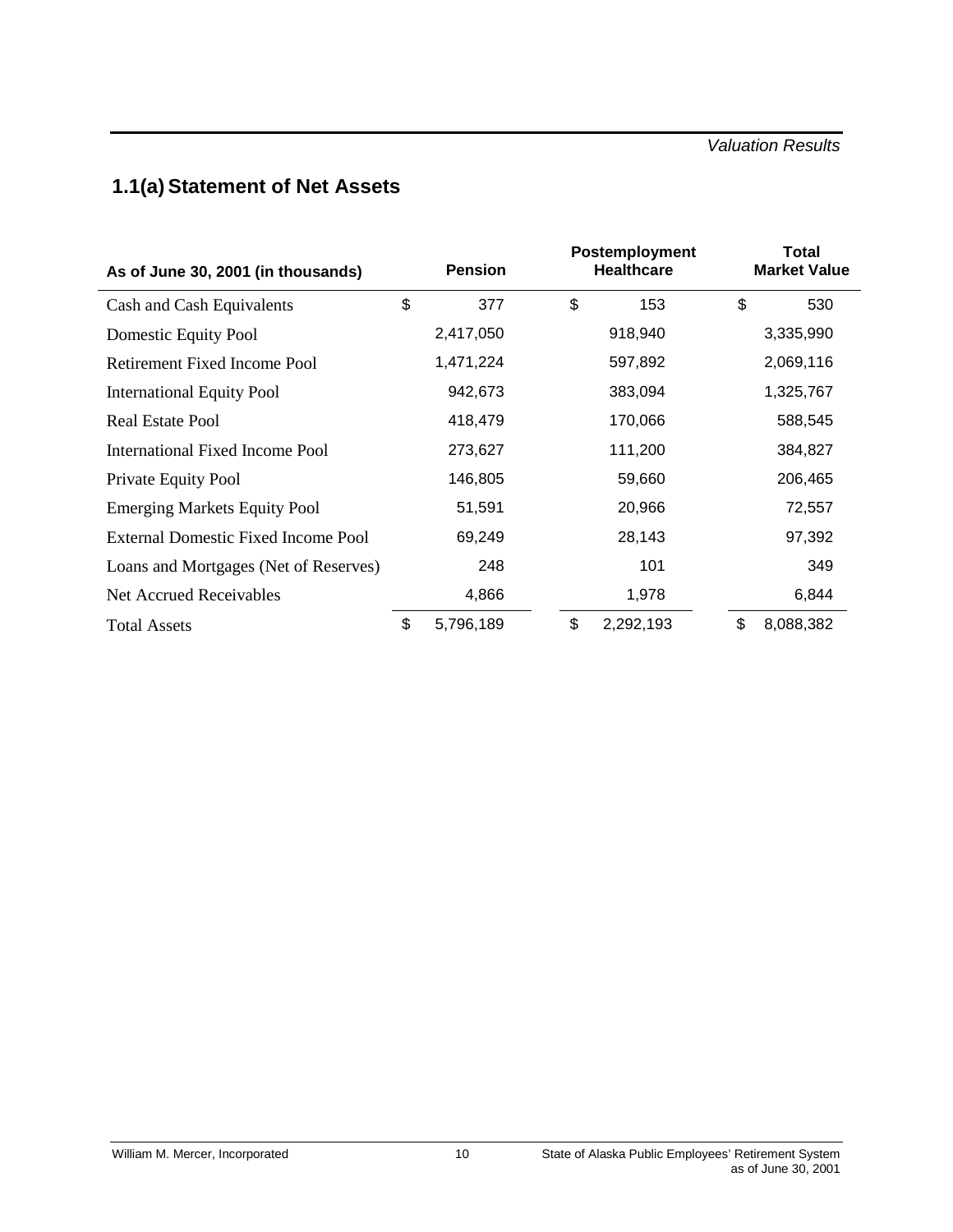# <span id="page-15-0"></span>**1.1(b)Statement of Changes in Net Assets**

|     | <b>Fiscal Year 2001</b>                                             | <b>Pension</b>   | Postemployment<br><b>Healthcare</b> | Total<br><b>Market Value</b> |
|-----|---------------------------------------------------------------------|------------------|-------------------------------------|------------------------------|
| (1) | Net Assets, June 30, 2000,<br>(market value)                        | \$6,272,529      | \$<br>2,484,051                     | 8,756,580<br>\$              |
| (2) | Additions:                                                          |                  |                                     |                              |
|     | (a) Employee Contributions                                          | 67,537           | 27,446                              | 94,983                       |
|     | (b) Employer Contributions                                          | 68,604           | 27,880                              | 96,484                       |
|     | Interest and Dividend Income<br>(c)                                 | 232,924          | 94,659                              | 327,583                      |
|     | (d) Net Appreciation (Depreciation)<br>in Fair Value of Investments | <u>(558,855)</u> | <u>(227,114)</u>                    | <u>(785,969)</u>             |
|     | (e) Total Additions                                                 | \$<br>(189, 790) | \$<br>(77, 129)                     | (266, 919)<br>\$             |
| (3) | Deductions:                                                         |                  |                                     |                              |
|     | (a) Medical Benefits                                                | $\Omega$         | 103,846                             | 103,846                      |
|     | (b) Retirement Benefits                                             | 259,771          | 0                                   | 259,771                      |
|     | (c) Refunds of Contributions                                        | 9,339            | 3,795                               | 13,134                       |
|     | (d) Investment Expenses                                             | 14,118           | 5,738                               | 19,856                       |
|     | <b>Administrative Expenses</b><br>(e)                               | 3,322            | 1,350                               | 4,672                        |
|     | <b>Total Deductions</b><br>(f)                                      | \$<br>286,550    | \$<br>114,729                       | \$<br>401,279                |
| (4) | Net Assets, June 30, 2001,<br>(market value)                        | 5,796,189<br>\$  | 2,292,193<br>S                      | 8,088,382<br>\$.             |

Approximate Market Value Investment Return Rate During FY01, Net of Expenses (5.57%)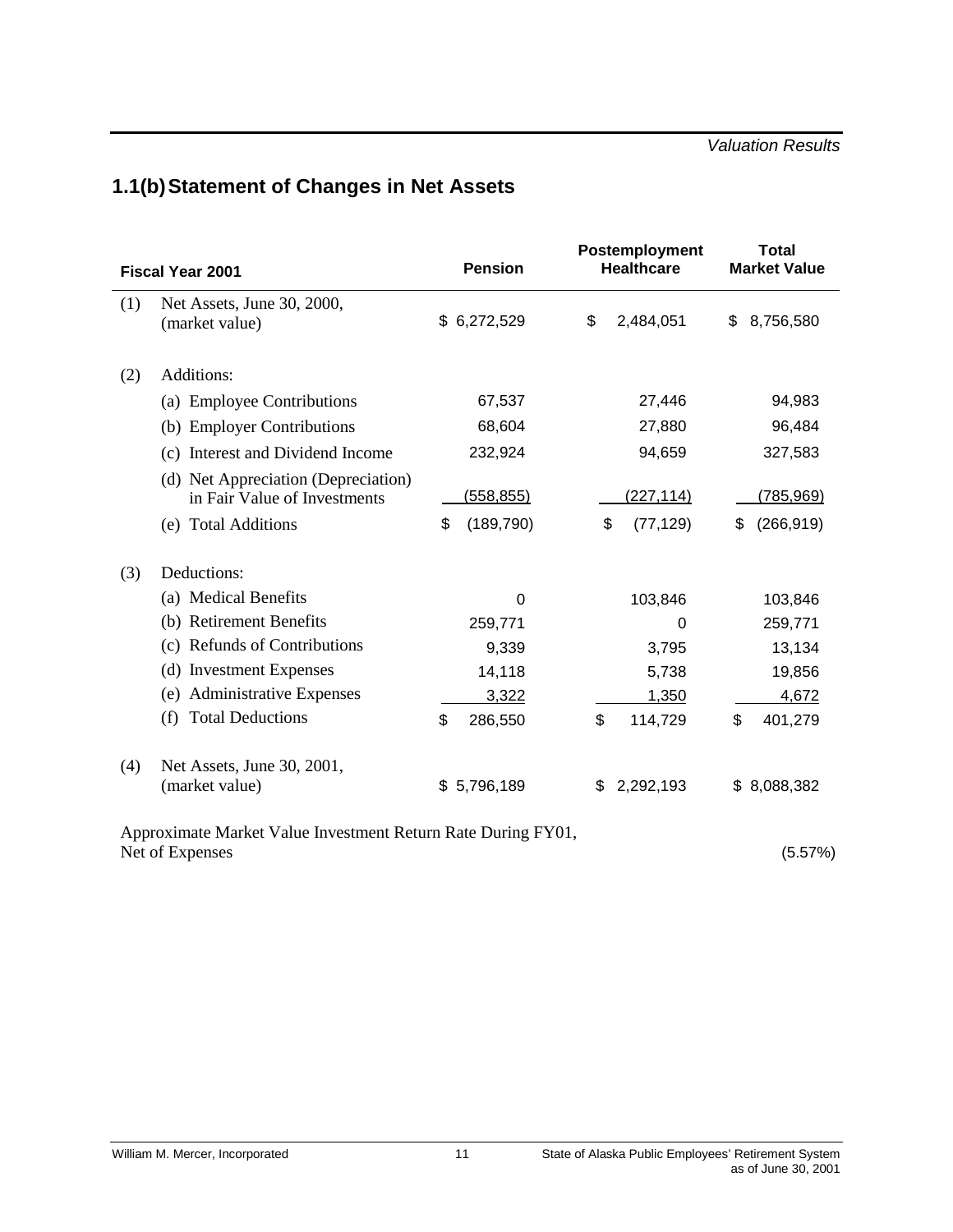# <span id="page-16-0"></span>**1.1(c) Development of Expected Valuation Assets**

| (1) | June 30, 2000 Valuation Assets                                                                                                     | S | 7,454,758 |
|-----|------------------------------------------------------------------------------------------------------------------------------------|---|-----------|
| (2) | Total Contributions for FY 2001<br>$(Item (2a) + (2b) from 1.1(b))$                                                                |   | 191,467   |
| (3) | Total Benefit Payments for FY 2001<br>$(Item (3a) + (3b) + (3c) from 1.1 (b))$                                                     |   | 376.751   |
| (4) | Expected Investment Return, Net of Expenses, for the period<br>July 1, 2000 through June 30, 2001 ((1) + .5 x [(2) – (3)]) x 8.25% |   | 607,375   |
| (5) | Amortization of Investment Returns Outside of 5% Corridor,<br>with Interest to June 30, 2001                                       |   | 64,907    |
| (6) | June 30, 2001 Valuation Assets, $(1) + (2) - (3) + (4) + (5)$                                                                      | S | 7.941.756 |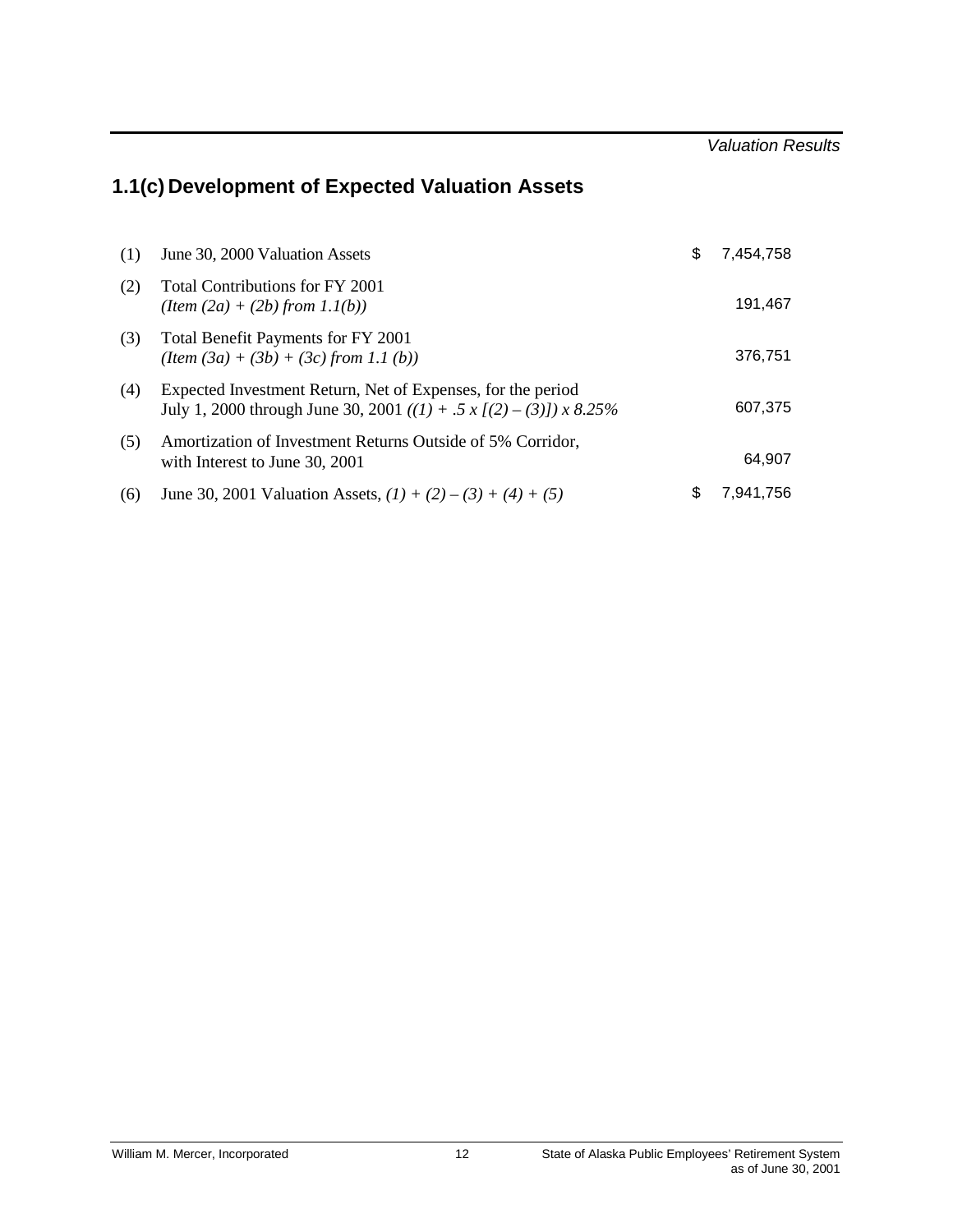# <span id="page-17-0"></span>**1.1(d)Determination of Contribution Rate Adjustment due to Investment Returns Outside of 5% Corridor**

|     |                                                                                                              | In Thousands    |
|-----|--------------------------------------------------------------------------------------------------------------|-----------------|
| (1) | Market Value of Assets at June 30, 2001                                                                      | \$<br>8,088,382 |
| (2) | 5% Corridor Around Market Value of Assets                                                                    |                 |
|     | (a) Upper End $(105\%)$                                                                                      | 8,492,801       |
|     | (b) Lower End $(95%)$                                                                                        | 7,683,963       |
| (3) | Valuation Assets at June 30, 2001                                                                            | 7,941,756       |
| (4) | Current Amount Outside of Corridor                                                                           | 0               |
| (5) | <b>Outstanding Balance of Previously Deferred Amounts Outside Corridor</b>                                   | (870, 476)      |
| (6) | Net Amount to Amortize                                                                                       | (870, 476)      |
| (7) | Present Value of Total Projected System Payroll Over a 20-Year Period<br>(1% population projection scenario) | 21,190,887      |
| (8) | Contribution Rate Adjustment, $(6) \div (7)$                                                                 | $(4.11\%)$      |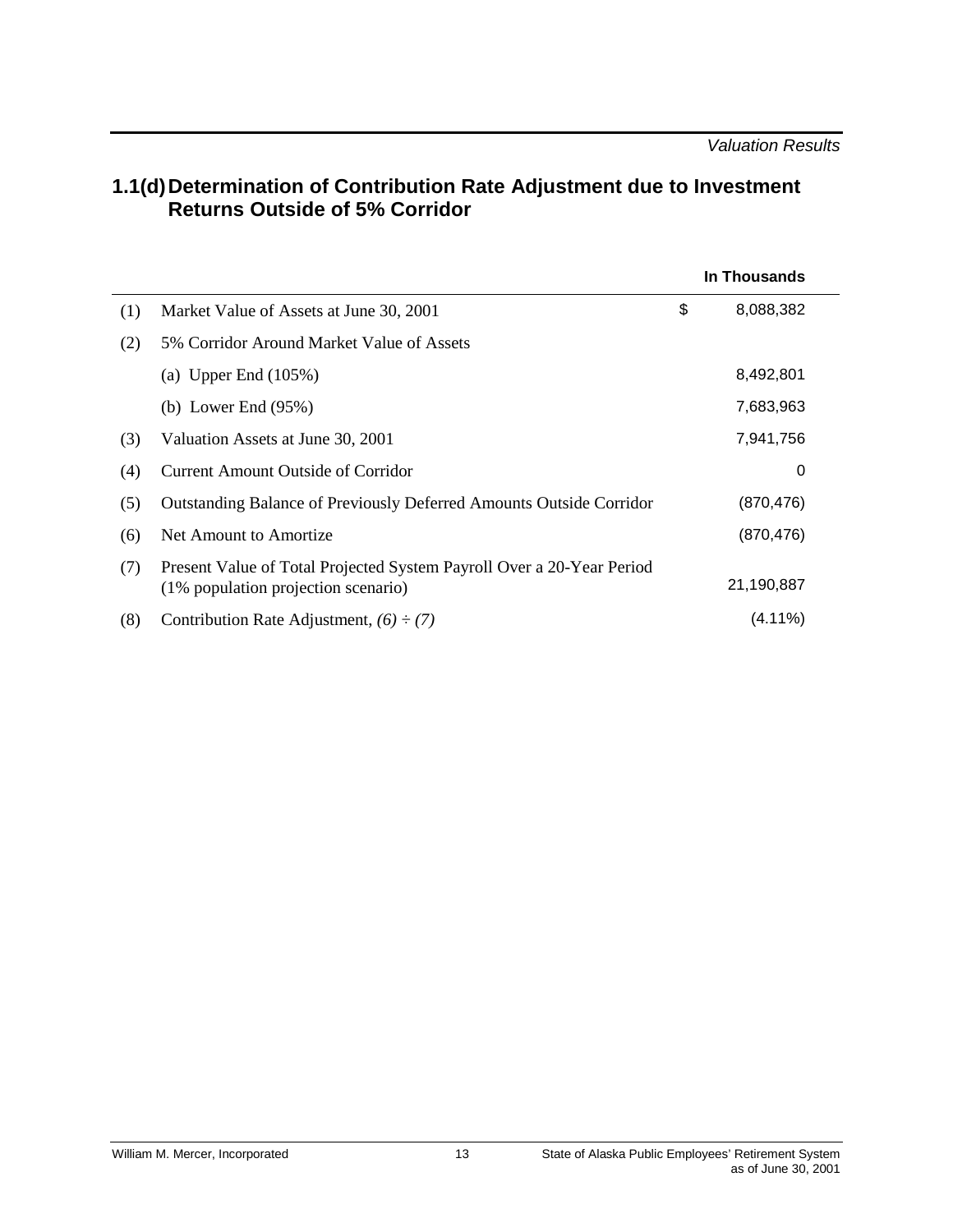| As of June 30, 2001 (in thousands)      |                       | <b>Normal</b><br>Cost | <b>Accrued</b><br>Liability |
|-----------------------------------------|-----------------------|-----------------------|-----------------------------|
| <b>Active Members</b>                   |                       |                       |                             |
| <b>Retirement Benefits</b>              |                       | \$<br>17,995          | \$<br>314,709               |
| <b>Termination Benefits</b>             |                       | 1,316                 | 12,754                      |
| <b>Disability Benefits</b>              |                       | 545                   | 11,820                      |
| <b>Death Benefits</b>                   |                       | 430                   | 9,725                       |
| <b>Return of Contributions</b>          |                       | 460                   | 2,282                       |
| <b>Medical Benefits</b>                 |                       | 6,339                 | 105,071                     |
| Indebtedness                            |                       | 0                     | (9,989)                     |
| Retirement Incentive Program Receivable |                       | $\mathbf 0$           | $\mathbf 0$                 |
| Subtotal                                |                       | 27,085                | 446,372                     |
| <b>Inactive Members</b>                 |                       |                       |                             |
| Not Vested                              |                       | \$<br>0               | \$<br>613                   |
| <b>Vested Terminations</b>              | - Retirement Benefits | 0                     | 16,583                      |
|                                         | - Medical Benefits    | 0                     | 15,715                      |
|                                         | - Indebtedness        | 0                     | (1, 364)                    |
| Retirees & Beneficiaries                | - Retirement Benefits | 0                     | 657,407                     |
|                                         | - Medical Benefits    | $\mathbf 0$           | 158,122                     |
| Subtotal                                |                       | $\pmb{0}$             | 847,076                     |
| <b>Totals</b>                           |                       | \$<br>27,085          | \$<br>1,293,448             |

# <span id="page-18-0"></span>**1.2(a) Actuarial Present Values Police and Fire Members**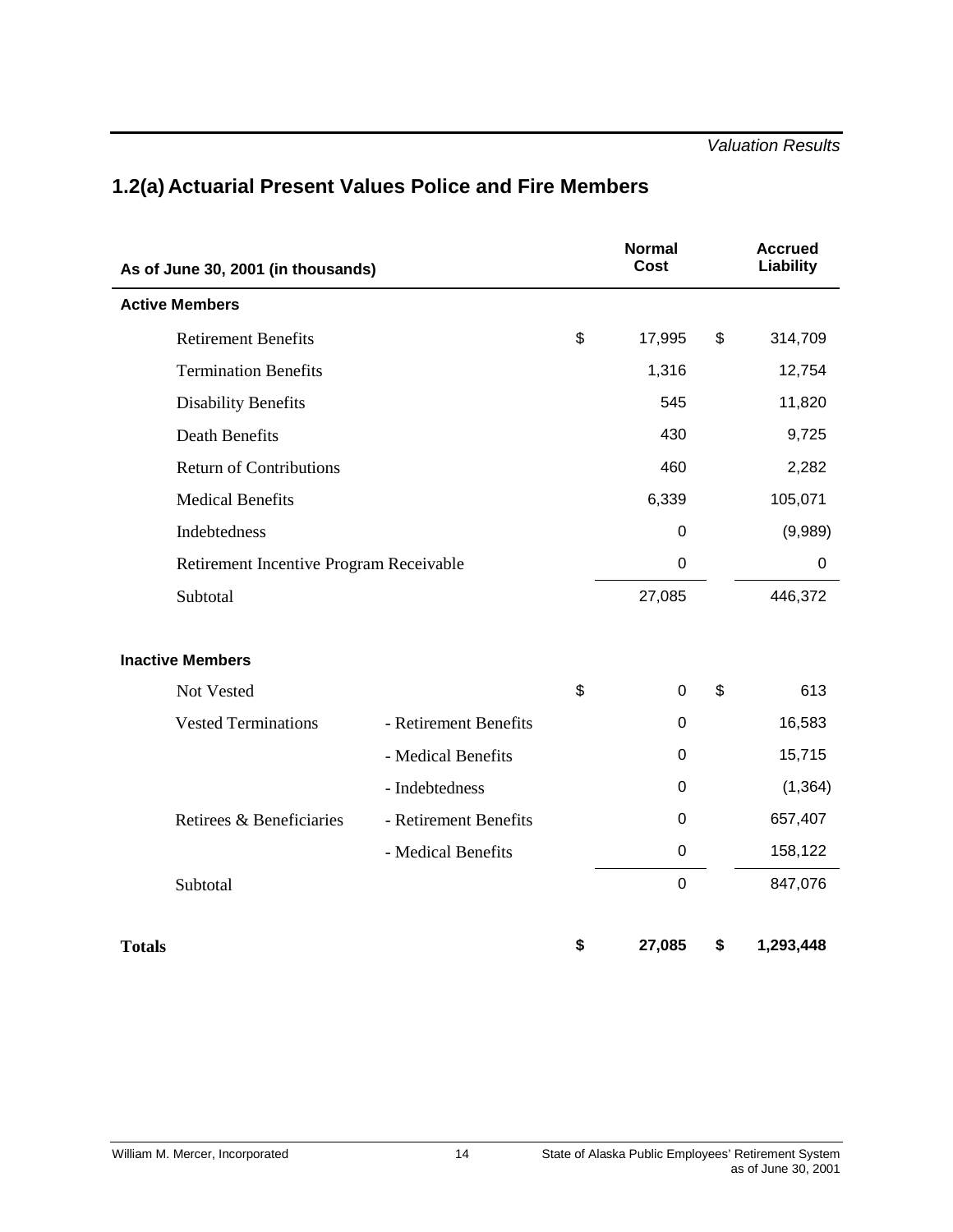# <span id="page-19-0"></span>**1.2(b) Actuarial Present Values "Other" Members**

| As of June 30, 2001 (in thousands)      |                       | <b>Normal</b><br>Cost  | <b>Accrued</b><br>Liability |
|-----------------------------------------|-----------------------|------------------------|-----------------------------|
| <b>Active Members</b>                   |                       |                        |                             |
| <b>Retirement Benefits</b>              |                       | \$<br>105,100          | \$<br>1,454,899             |
| <b>Termination Benefits</b>             |                       | 17,532                 | 185,545                     |
| <b>Disability Benefits</b>              |                       | 2,027                  | 31,190                      |
| <b>Death Benefits</b>                   |                       | 3,079                  | 53,273                      |
| <b>Return of Contributions</b>          |                       | 6,928                  | 26,204                      |
| <b>Medical Benefits</b>                 |                       | 60,838                 | 672,476                     |
| Indebtedness                            |                       | 0                      | (60, 771)                   |
| Retirement Incentive Program Receivable |                       | $\boldsymbol{0}$       | 0                           |
| Subtotal                                |                       | 195,504                | 2,362,816                   |
| <b>Inactive Members</b>                 |                       |                        |                             |
| Not Vested                              |                       | \$<br>$\boldsymbol{0}$ | \$<br>29,596                |
| <b>Vested Terminations</b>              | - Retirement Benefits | $\boldsymbol{0}$       | 383,560                     |
|                                         | - Medical Benefits    | 0                      | 447,107                     |
|                                         | - Indebtedness        | 0                      | (21, 809)                   |
| Retirees & Beneficiaries                | - Retirement Benefits | 0                      | 2,431,799                   |
|                                         | - Medical Benefits    | 0                      | 942,057                     |
| Subtotal                                |                       | $\mathbf 0$            | 4,212,310                   |
| <b>Totals</b>                           |                       | \$<br>195,504          | \$<br>6,575,126             |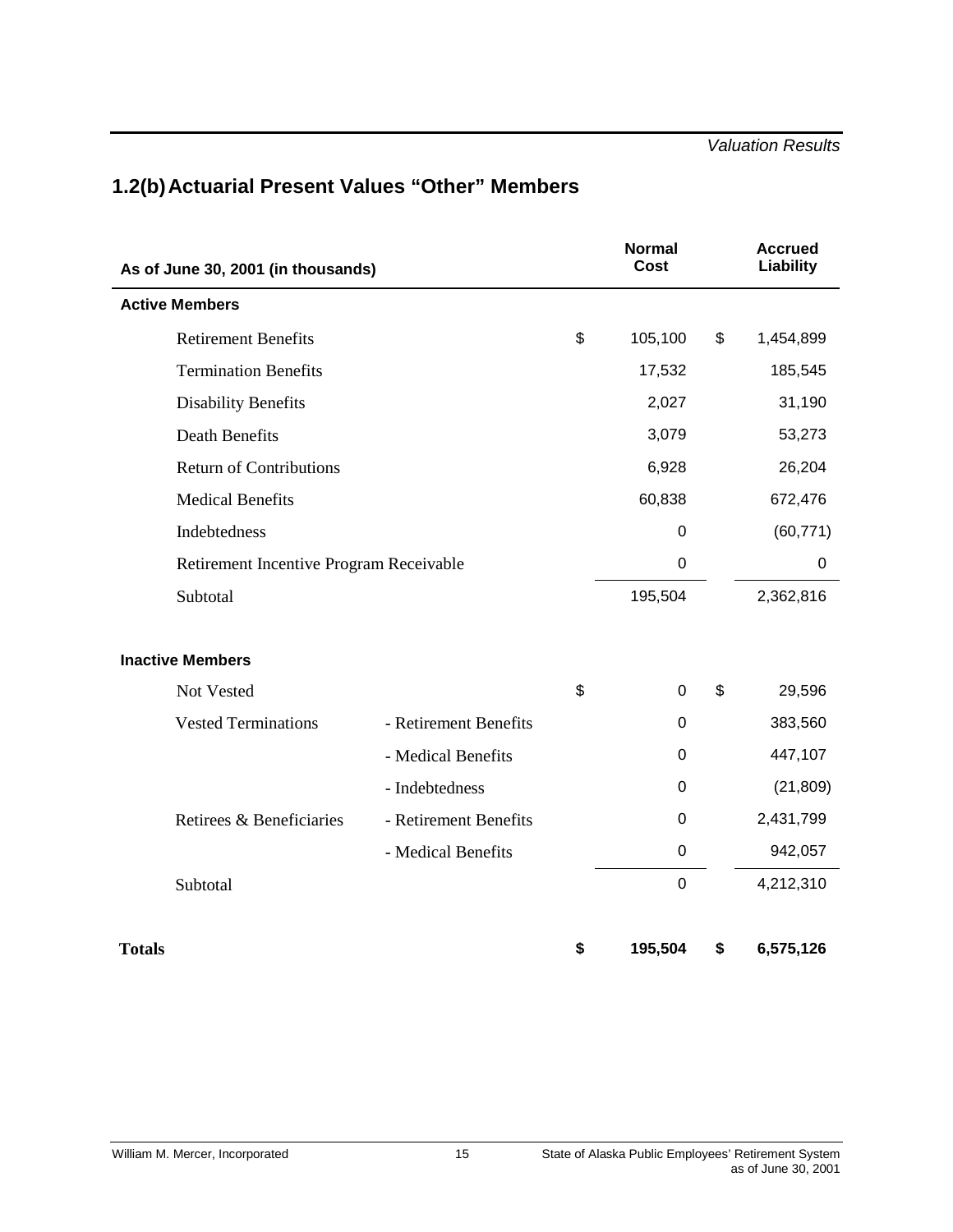# <span id="page-20-0"></span>**1.3(a) Development of Average Employer Contribution Rate – FY04 Police and Fire Members**

|     | <b>Consolidated Rate</b>                                                                     | In Thousands |
|-----|----------------------------------------------------------------------------------------------|--------------|
| (1) | <b>Total Normal Cost</b>                                                                     | \$<br>27,085 |
| (2) | <b>Total Salaries</b>                                                                        | 151,701      |
| (3) | Normal Cost Rate for Police & Fire Members, $(1) \div (2)$                                   | 17.85%       |
| (4) | Member Contribution Rate (Police & Fire)                                                     | 7.50%        |
| (5) | Preliminary Consolidated Employer Normal Cost Rate<br>For Police & Fire Members, $(3) - (4)$ | 10.35%       |
| (6) | Net Adjustment Due to Investment Returns Outside of 5% Corridor<br>(Section $1.1(d)$ )       | $(4.11\%)$   |
| (7) | Consolidate Employer Normal Cost Rate<br>For Police & Fire Members, $(5) + (6)$              | 6.24%        |

#### **Past Service Rate**

| (1) | <b>Target Accrued Liability</b>        | \$<br>1,339,522          |
|-----|----------------------------------------|--------------------------|
| (2) | <b>Valuation Assets</b>                | $1,305,478$ <sup>1</sup> |
| (3) | Target Unfunded Liability, $(1) - (2)$ | 34,044                   |
| (4) | Amortization Factor (25 years)         | 11.312888                |
| (5) | Past Service Cost, $(3) \div (4)$      | 3,009                    |
| (6) | <b>Total Salaries</b>                  | 151,701                  |
| (7) | Past Service Rate, $(5) \div (6)$      | 1.98%                    |
|     |                                        |                          |

Average Employer Contribution Rate 8.22%

<sup>1</sup> Allocated between Police/Fire and "Other" members in proportion to Accrued Liability.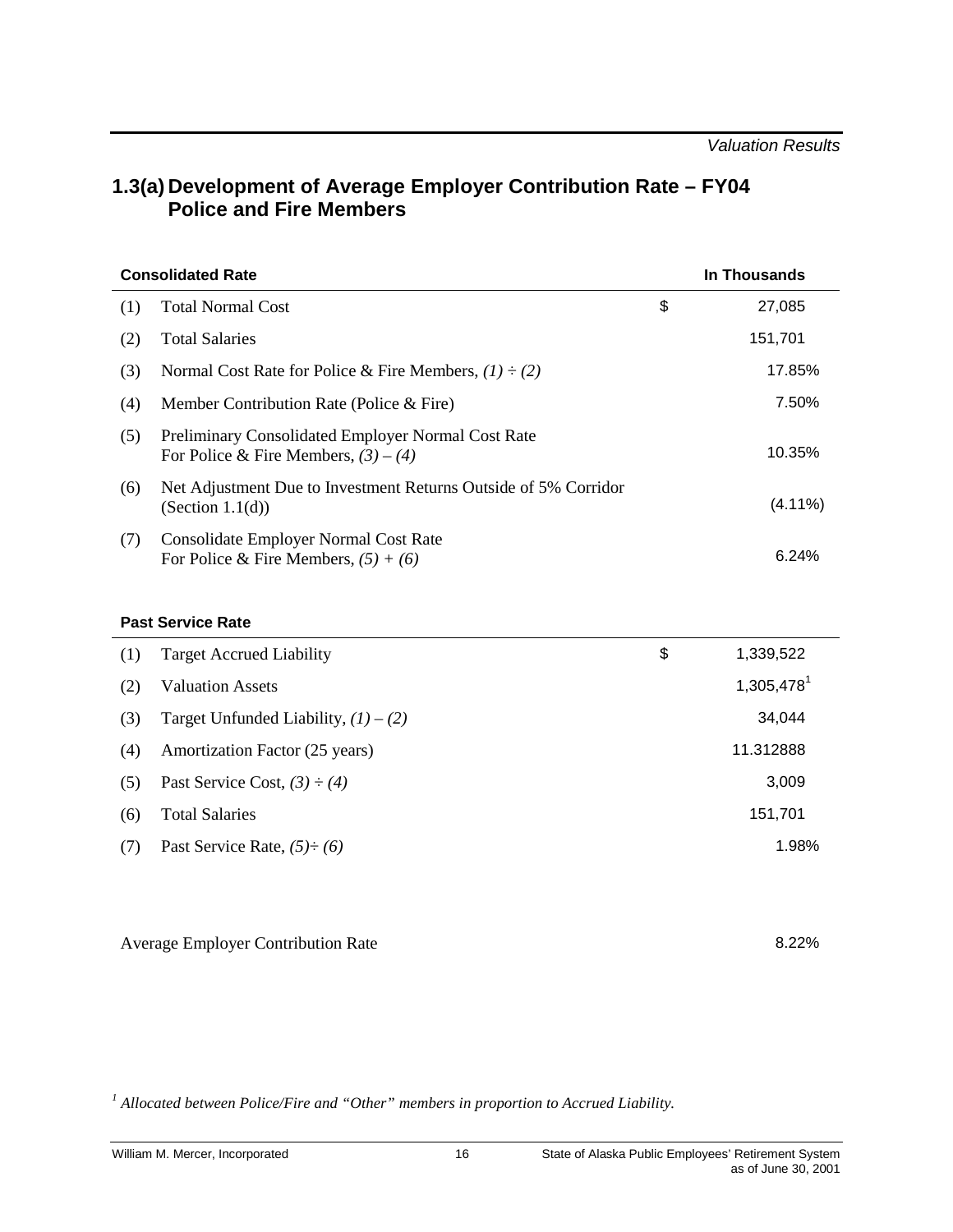# <span id="page-21-0"></span>**1.3(b) Development of Average Employer Contribution Rate – FY04 "Other" Members**

| <b>Consolidated Rate</b>                                                                   | In Thousands  |
|--------------------------------------------------------------------------------------------|---------------|
| (1) Total Normal Cost                                                                      | \$<br>195,504 |
| (2) Total Salaries                                                                         | 1,208,700     |
| (3) Normal Cost Rate for "Other" Members, $(1) \div (2)$                                   | 16.17%        |
| (4) Member Contribution Rate ("Other")                                                     | 6.75%         |
| (5) Preliminary Consolidated Employer Normal Cost Rate<br>For "Other" Members, $(3) - (4)$ | 9.42%         |
| (6) Net Adjustment Due to Investment Returns Outside of 5% Corridor<br>(Section $1.1(d)$ ) | $(4.11)\%$    |
| (7) Consolidate Employer Normal Cost Rate<br>For "Other" Members, $(5) + (6)$              | 5.31%         |

#### **Past Service Rate**

| (1) Target Accrued Liability               | \$<br>6,809,337 |
|--------------------------------------------|-----------------|
| (2) Valuation Assets                       | 6,636,278       |
| (3) Target Unfunded Liability, $(1) - (2)$ | 173,059         |
| (4) Amortization Factor (25 years)         | 11.312888       |
| (5) Past Service Cost, $(3) \div (4)$      | 15,298          |
| (6) Total Salaries                         | 1,208,700       |
| (7) Past Service Rate, $(5) \div (6)$      | 1.27%           |
|                                            |                 |

Average Employer Contribution Rate 6.58%

<sup>1</sup> Allocated between Police/Fire and "Other" members in proportion to Accrued Liability.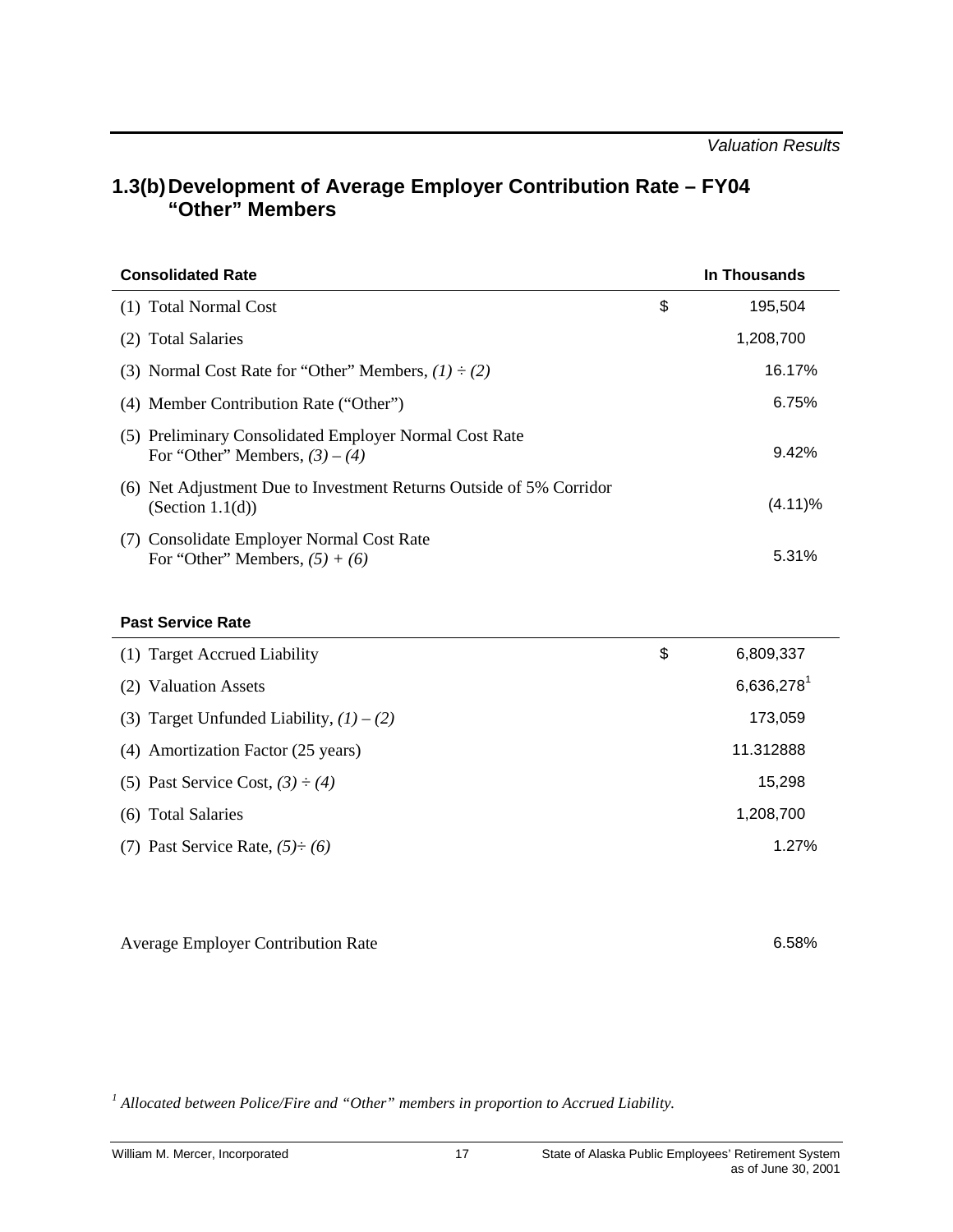# <span id="page-22-0"></span>**1.3(c) Development of Average Employer Contribution Rate – FY04 All Members**

|     | <b>Consolidated Rate</b>                                                               | In Thousands  |
|-----|----------------------------------------------------------------------------------------|---------------|
| (1) | <b>Total Normal Cost</b>                                                               | \$<br>222,589 |
| (2) | <b>Total Salaries</b>                                                                  | 1,360,401     |
| (3) | Normal Cost Rate All Members, $(1) \div (2)$                                           | 16.36%        |
| (4) | <b>Member Contribution Rate</b>                                                        | 6.83%         |
| (5) | Preliminary Consolidated Employer Normal Cost Rate<br>For All Members, $(3) - (4)$     | 9.53%         |
| (6) | Net Adjustment Due to Investment Returns Outside of 5% Corridor<br>(Section $1.1(d)$ ) | $(4.11)\%$    |
| (7) | <b>Consolidate Employer Normal Cost Rate</b><br>For All Members, $(5) + (6)$           | 5.42%         |

#### **Past Service Rate**

| (1) | <b>Target Accrued Liability</b>        | \$<br>8,148,859 |
|-----|----------------------------------------|-----------------|
| (2) | <b>Valuation Assets</b>                | 7,941,756       |
| (3) | Target Unfunded Liability, $(1) - (2)$ | 207,103         |
| (4) | Amortization Factor (25 years)         | 11.312888       |
| (5) | Past Service Cost, $(3) \div (4)$      | 18,307          |
| (6) | <b>Total Salaries</b>                  | 1,360,401       |
| (7) | Past Service Rate, $(5) \div (6)$      | 1.35%           |
|     |                                        |                 |

Average Employer Contribution Rate 6.77%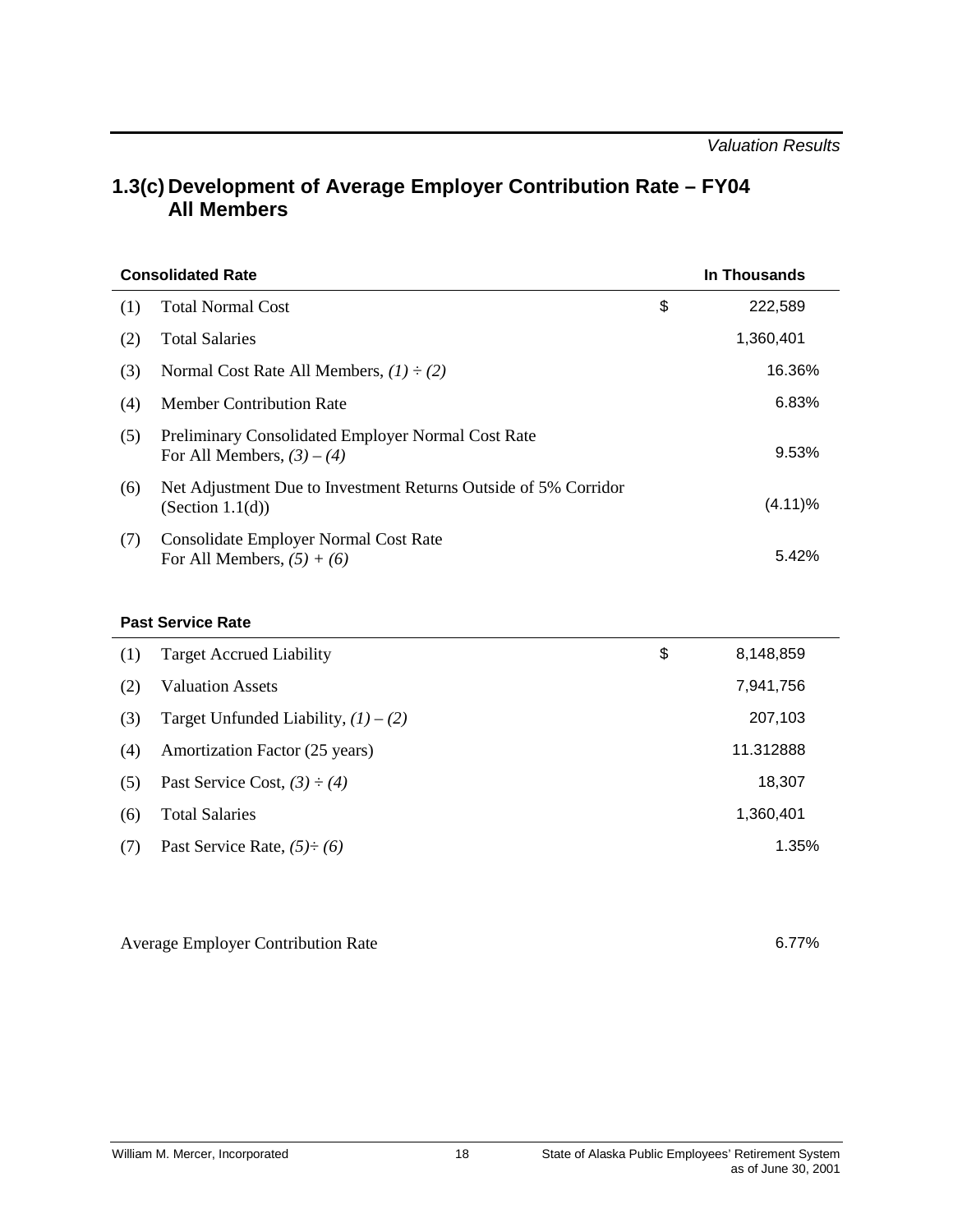# <span id="page-23-0"></span>**1.4 Development of Actuarial Gain/(Loss) for FY01**

|      |                                                                                          | In Thousands    |
|------|------------------------------------------------------------------------------------------|-----------------|
| (1)  | Unfunded Liability, June 30, 2000                                                        | \$<br>(77, 846) |
| (2)  | Normal Cost for FY01                                                                     | 223,304         |
| (3)  | Interest on $(1)$ and $(2)$ at 8.25%                                                     | 12,000          |
| (4)  | <b>Employee Contributions for FY01</b>                                                   | 94,983          |
| (5)  | <b>Employer Contributions for FY01</b>                                                   | 96,484          |
| (6)  | Interest on $(4)$ and $(5)$ at 8.25% for one-half year                                   | 7,898           |
| (7)  | Net Increase in Unfunded Liability<br>due to System Benefit Changes                      | 26,898          |
| (8)  | Expected Unfunded Liability, June 30, 2001,<br>$(1) + (2) + (3) - (4) - (5) - (6) + (7)$ | (15,009)        |
| (9)  | Actual Unfunded Liability, June 30, 2001                                                 | (73, 182)       |
| (10) | Actuarial Gain/(Loss) for the Year, $(8) - (9)$                                          | 58,173          |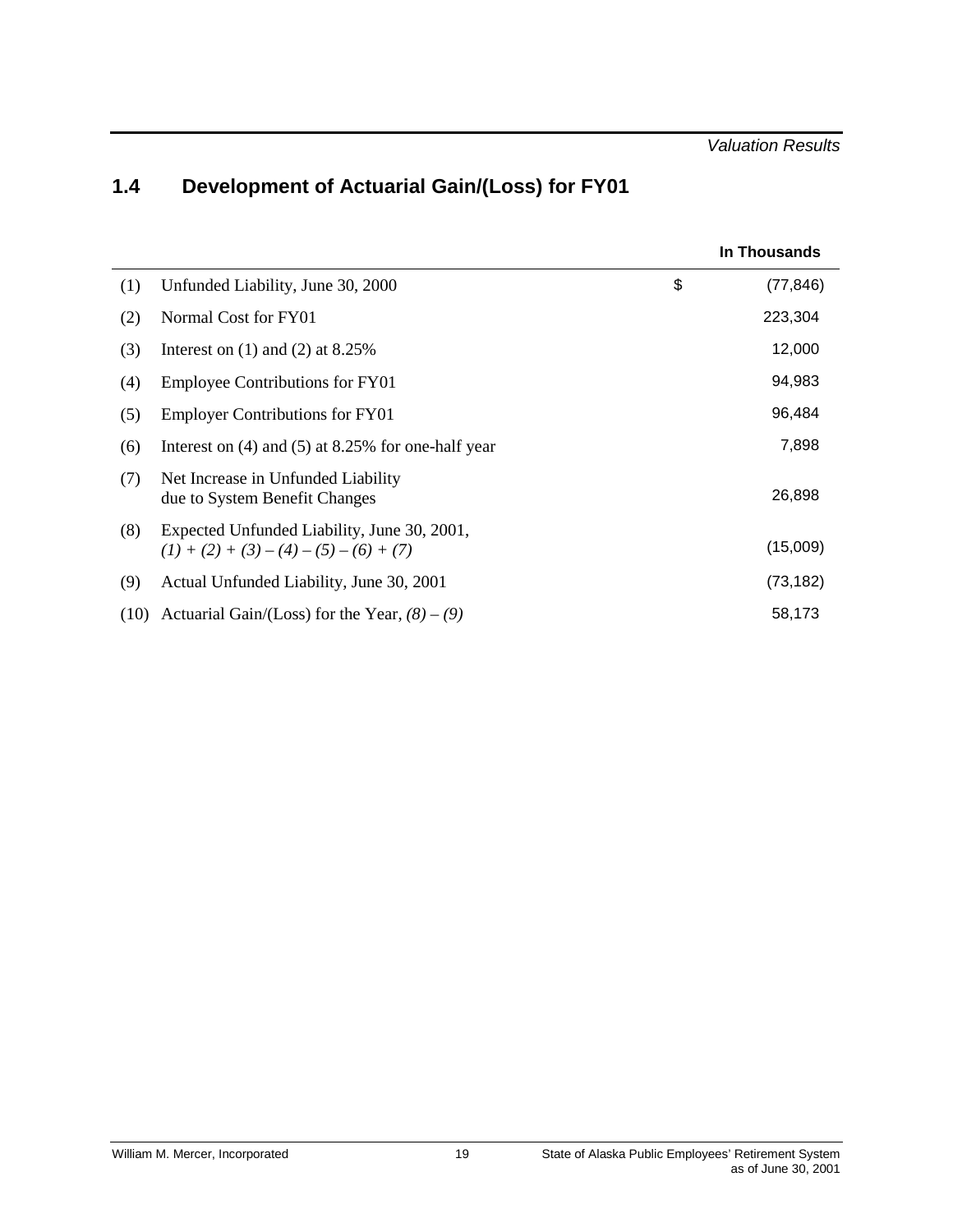# <span id="page-24-0"></span>**1.5 Actuarial Projections**



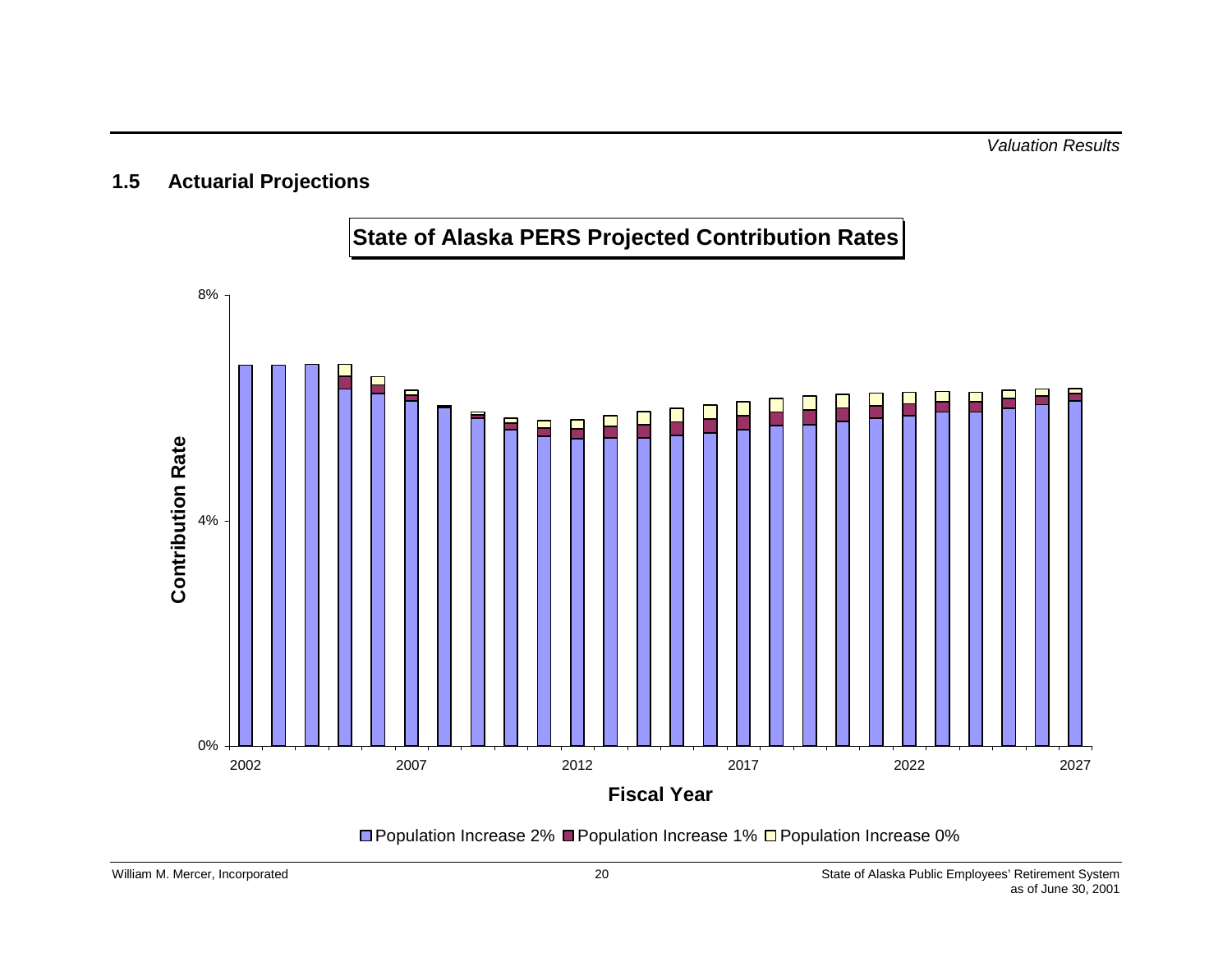# **State of Alaska PERS Projected Funding Ratios**



**□ Population Increase 0% ■ Population Increase 1% □ Population Increase 2%**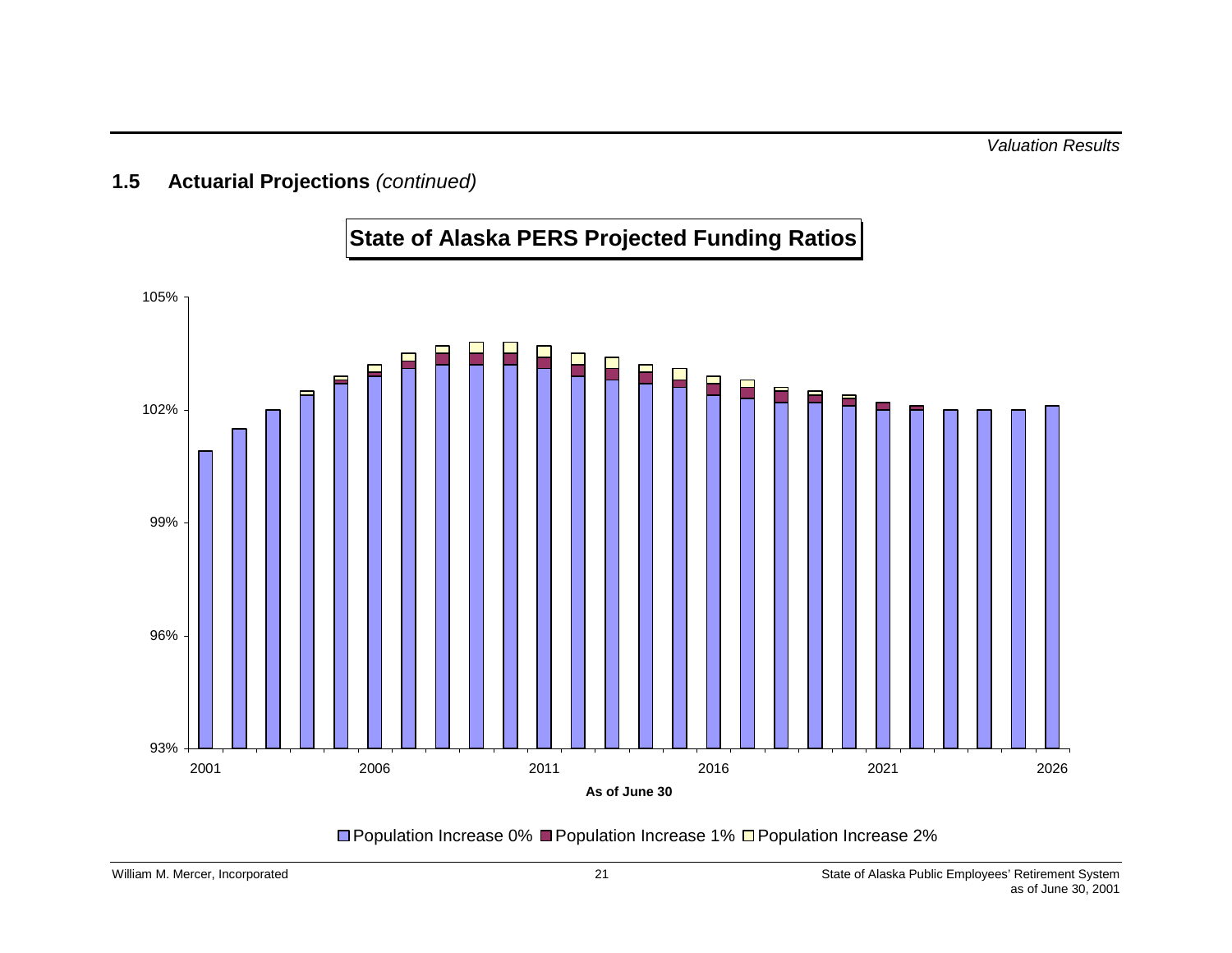# **1.5 Actuarial Projections** *(continued)*

#### **Table 1**

#### **State of Alaska PERS Financial Projections ('000 omitted)**

|                  | <b>Investment Return</b>      |                                 | 8.25%                   |                       |                                 |                                    |                                            |                                    | <b>Annual Population Increase</b> |                                   |                               |                                      | $0.00\%$                |
|------------------|-------------------------------|---------------------------------|-------------------------|-----------------------|---------------------------------|------------------------------------|--------------------------------------------|------------------------------------|-----------------------------------|-----------------------------------|-------------------------------|--------------------------------------|-------------------------|
|                  |                               | - - Valuation Amounts on July 1 |                         | .                     |                                 |                                    | -Flow Amounts During Following 12 Months - |                                    |                                   |                                   |                               |                                      |                         |
| As of<br>June 30 | <b>Total</b><br><b>Assets</b> | <b>Accrued</b><br>Liability     | <b>Funding</b><br>Ratio | Surplus*<br>(Deficit) | <b>Total</b><br><b>Salaries</b> | <b>Employer</b><br><b>Ctb Rate</b> | <b>Employer</b><br>Contribs                | <b>Employee</b><br><b>Contribs</b> | <b>Total</b><br>Contribs          | <b>Benefit</b><br><b>Payments</b> | <b>Net</b><br><b>Contribs</b> | <b>Investment</b><br><b>Earnings</b> | Recognized<br>Gain      |
| -------<br>2001  | ---------<br>7,941,756        | ---------<br>7,868,574          | --------<br>100.9%      | ---------<br>73,182   | --------<br>1,360,401           | --------<br>6.75%                  | --------<br>93,359                         | --------<br>94,465                 | --------<br>187,824               | --------<br>422,441               | --------<br>(234, 617)        | -------<br>645,517                   | -------------<br>64,408 |
| 2002             | 8,419,721                     | 8,296,539                       | 101.5%                  | 123,181               | 1,405,782                       | 6.75%                              | 96,473                                     | 97,616                             | 194,089                           | 451,494                           | (257, 405)                    | 684,009                              | 66,514                  |
| 2003             | 8,915,583                     | 8,742,177                       | 102.0%                  | 173,405               | 1,452,677                       | 6.77%                              | 99,992                                     | 100,879                            | 200,871                           | 482,940                           | (282,069)                     | 723,900                              | 61,976                  |
| 2004             | 9,421,946                     | 9,203,575                       | 102.4%                  | 218,371               | 1,501,311                       | 6.33%                              | 96,609                                     | 104,247                            | 200,856                           | 517,846                           | (316,990)                     | 764,235                              | 62,098                  |
| 2005             | 9,933,851                     | 9,677,121                       | 102.7%                  | 256,729               | 1,551,310                       | 6.24%                              | 98,451                                     | 107,710                            | 206,160                           | 557,076                           | (350, 916)                    | 805,067                              | 62,072                  |
| 2006             | 10,452,635                    | 10,160,204                      | 102.9%                  | 292,431               | 1,602,707                       | 6.12%                              | 99,942                                     | 111,457                            | 211,399                           | 600,502                           | (389, 103)                    | 846,292                              | 62,549                  |
| 2007             | 10,974,953                    | 10,643,822                      | 103.1%                  | 331,131               | 1,661,049                       | 6.00%                              | 101,422                                    | 115,442                            | 216,864                           | 645,530                           | (428, 666)                    | 887,751                              | 63,147                  |
| 2008             | 11,499,789                    | 11,140,549                      | 103.2%                  | 359,241               | 1,719,392                       | 5.92%                              | 103,510                                    | 119,427                            | 222,937                           | 692,808                           | (469, 871)                    | 929,350                              | 63,662                  |
| 2009             | 12,025,557                    | 11,647,367                      | 103.2%                  | 378,190               | 1,777,735                       | 5.81%                              | 104,991                                    | 123,412                            | 228,402                           | 742,330                           | (513,928)                     | 970,909                              | 64,062                  |
| 2010             | 12,549,243                    | 12,161,588                      | 103.2%                  | 387,655               | 1,836,078                       | 5.77%                              | 107,654                                    | 127,397                            | 235,050                           | 792,999                           | (557, 949)                    | 1,012,297                            | 64,337                  |
| 2011             | 13,070,582                    | 12,680,850                      | 103.1%                  | 389,732               | 1,894,421                       | 5.79%                              | 111,737                                    | 131,854                            | 243,591                           | 843,888                           | (600, 297)                    | 1,053,561                            | 64,869                  |
| 2012             | 13,591,391                    | 13,203,121                      | 102.9%                  | 388,270               | 1,966,611                       | 5.85%                              | 117,242                                    | 136,785                            | 254,027                           | 896,162                           | (642, 135)                    | 1,094,802                            | 65,650                  |
| 2013             | 14,112,416                    | 13,726,696                      | 102.8%                  | 385,720               | 2,038,801                       | 5.93%                              | 123,019                                    | 141,715                            | 264,734                           | 949,170                           | (684, 436)                    | 1,136,041                            | 66,329                  |
| 2014             | 14,633,086                    | 14,250,198                      | 102.7%                  | 382,888               | 2,110,991                       | 5.98%                              | 128,448                                    | 146,646                            | 275,094                           | 1,004,100                         | (729,006)                     | 1,177,158                            | 66,888                  |
| 2015             | 15,150,886                    | 14,772,578                      | 102.6%                  | 378,308               | 2,183,181                       | 6.04%                              | 134,076                                    | 151,577                            | 285,653                           | 1,059,275                         | (773, 622)                    | 1,218,036                            | 67,310                  |
| 2016             | 15,665,386                    | 15,293,116                      | 102.4%                  | 372,271               | 2,255,371                       | 6.10%                              | 140,390                                    | 157,152                            | 297,542                           | 1,114,267                         | (816, 725)                    | 1,258,704                            | 68,024                  |
| 2017             | 16,178,196                    | 15,811,418                      | 102.3%                  | 366,778               | 2,346,445                       | 6.17%                              | 147,520                                    | 163,372                            | 310,892                           | 1,167,795                         | (856,903)                     | 1,299,354                            | 69,021                  |
| 2018             | 16,692,515                    | 16,327,420                      | 102.2%                  | 365,095               | 2,437,519                       | 6.21%                              | 154,124                                    | 169,593                            | 323,717                           | 1,223,012                         | (899, 295)                    | 1,340,037                            | 69,903                  |
| 2019             | 17,206,043                    | 16,841,386                      | 102.2%                  | 364,657               | 2,528,592                       | 6.24%                              | 160,566                                    | 175,813                            | 336,379                           | 1,277,993                         | (941, 614)                    | 1,380,657                            | 70,653                  |
| 2020             | 17,718,653                    | 17,353,906                      | 102.1%                  | 364,747               | 2,619,666                       | 6.26%                              | 166,719                                    | 182,033                            | 348,753                           | 1,332,681                         | (983, 928)                    | 1,421,202                            | 71,247                  |
| 2021             | 18,230,113                    | 17,865,900                      | 102.0%                  | 364,213               | 2,710,740                       | 6.27%                              | 173,636                                    | 189,122                            | 362,758                           | 1,385,171                         | (1,022,413)                   | 1,461,810                            | 72,172                  |
| 2022             | 18,744,659                    | 18,378,615                      | 102.0%                  | 366,044               | 2,827,238                       | 6.29%                              | 181,363                                    | 197,079                            | 378,442                           | 1,434,687                         | (1,056,245)                   | 1,502,864                            | 73,416                  |
| 2023             | 19,267,723                    | 18,893,627                      | 102.0%                  | 374,095               | 2,943,736                       | 6.27%                              | 188,230                                    | 205,036                            | 393,265                           | 1,484,202                         | (1,090,937)                   | 1,544,586                            | 74,531                  |
| 2024             | 19,798,977                    | 19,412,839                      | 102.0%                  | 386,137               | 3,060,233                       | 6.31%                              | 196,780                                    | 212,992                            | 409,772                           | 1,533,718                         | (1,123,946)                   | 1,587,053                            | 75,494                  |
| 2025             | 20,340,692                    | 19,938,483                      | 102.0%                  | 402,209               | 3,176,731                       | 6.33%                              | 204,822                                    | 220,949                            | 425,771                           | 1,583,234                         | (1,157,463)                   | 1,630,362                            | 76,281                  |
| 2026             | 20.893.019                    | 20.473.117                      | 102.1%                  | 419.902               | 3.293.228                       | 6.34%                              | 212.721                                    | 229,052                            | 441.773                           | 1.632.749                         | (1,190,977)                   | 1.674.546                            | 77,154                  |

\* Surpluses reduce employer contributions over 25 years

\* Deficits increase employer contributions over 25 years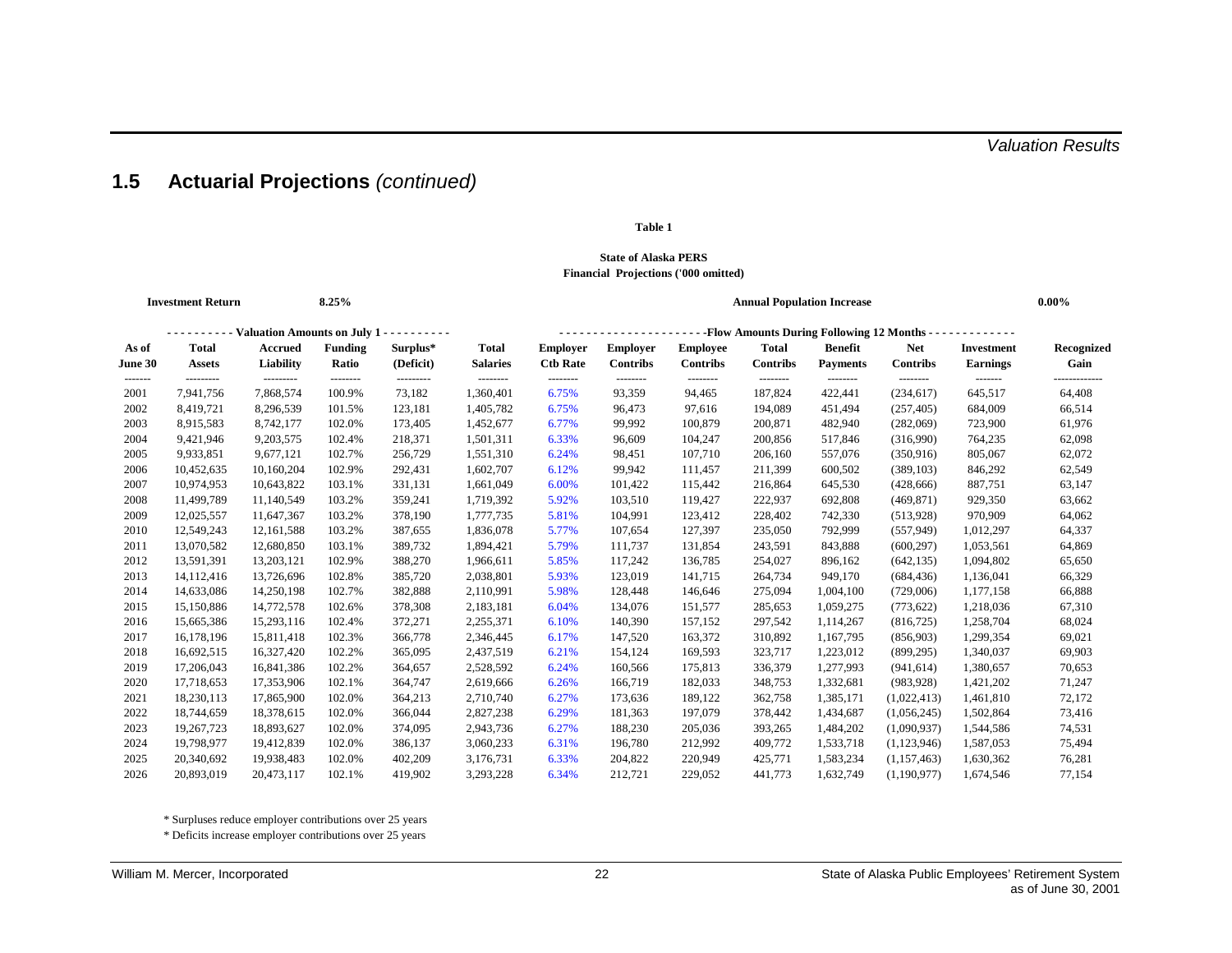# **1.5 Actuarial Projections** *(continued)*

#### **Table 2**

#### **State of Alaska PERS Financial Projections ('000 omitted)**

| <b>Investment Return</b><br>8.25% |                        |                                 |                    |                     |                       |                                            | <b>Annual Population Increase</b> |                    |                     |                     |                        |                    | 1.00%                   |  |
|-----------------------------------|------------------------|---------------------------------|--------------------|---------------------|-----------------------|--------------------------------------------|-----------------------------------|--------------------|---------------------|---------------------|------------------------|--------------------|-------------------------|--|
|                                   |                        | - Valuation Amounts on July 1 - |                    | .                   |                       | -Flow Amounts During Following 12 Months - |                                   |                    |                     |                     |                        |                    |                         |  |
| As of                             | <b>Total</b>           | <b>Accrued</b>                  | <b>Funding</b>     | Surplus*            | <b>Total</b>          | <b>Employer</b>                            | <b>Employer</b>                   | <b>Employee</b>    | <b>Total</b>        | <b>Benefit</b>      | <b>Net</b>             | <b>Investment</b>  | Recognized              |  |
| June 30                           | <b>Assets</b>          | Liability                       | Ratio              | (Deficit)           | <b>Salaries</b>       | <b>Ctb Rate</b>                            | <b>Contribs</b>                   | <b>Contribs</b>    | Contribs            | <b>Payments</b>     | <b>Contribs</b>        | <b>Earnings</b>    | Gain                    |  |
| -------<br>2001                   | ---------<br>7,941,756 | ---------<br>7,868,574          | --------<br>100.9% | ---------<br>73,182 | --------<br>1,360,401 | --------<br>6.75%                          | --------<br>93,763                | --------<br>94,874 | --------<br>188,637 | --------<br>422,441 | --------<br>(233, 804) | -------<br>645,550 | -------------<br>64,408 |  |
| 2002                              | 8,420,568              | 8,296,754                       | 101.5%             | 123,814             | 1,417,763             | 6.75%                                      | 97,717                            | 98,875             | 196,591             | 451,497             | (254,906)              | 684,182            | 66,514                  |  |
| 2003                              | 8,919,102              | 8,743,818                       | 102.0%             | 175,283             | 1,477,544             | 6.77%                                      | 102,156                           | 103,061            | 205,217             | 483,051             | (277, 834)             | 724,365            | 61,976                  |  |
| 2004                              | 9,430,165              | 9,207,981                       | 102.4%             | 222,184             | 1,540,352             | 6.55%                                      | 103,069                           | 107,445            | 210,514             | 518,144             | (307, 630)             | 765,299            | 62,098                  |  |
| 2005                              | 9,952,494              | 9,685,891                       | 102.8%             | 266,602             | 1,605,902             | 6.40%                                      | 104,974                           | 112,019            | 216,993             | 557,641             | (340, 648)             | 807,029            | 62,072                  |  |
| 2006                              | 10,483,507             | 10,175,233                      | 103.0%             | 308,275             | 1,674,317             | 6.22%                                      | 106,696                           | 117,107            | 223,803             | 601,407             | (377, 604)             | 849,313            | 62,549                  |  |
| 2007                              | 11,020,345             | 10,667,342                      | 103.3%             | 353,003             | 1,754,866             | 6.03%                                      | 108,182                           | 122,608            | 230,790             | 646,690             | (415,900)              | 892,023            | 63,147                  |  |
| 2008                              | 11,562,219             | 11,175,332                      | 103.5%             | 386,887             | 1,835,414             | 5.88%                                      | 110,211                           | 128,110            | 238,321             | 694,269             | (455,948)              | 935,075            | 63,662                  |  |
| 2009                              | 12, 107, 635           | 11,696,716                      | 103.5%             | 410,919             | 1,915,963             | 5.72%                                      | 111,909                           | 133,611            | 245,520             | 744,143             | (498, 623)             | 978,312            | 64,062                  |  |
| 2010                              | 12,654,028             | 12,229,377                      | 103.5%             | 424,651             | 1,996,511             | 5.64%                                      | 114,924                           | 139,112            | 254,036             | 795,184             | (541, 148)             | 1,021,635          | 64,337                  |  |
| 2011                              | 13,201,506             | 12,771,567                      | 103.4%             | 429,939             | 2,077,060             | 5.63%                                      | 119,816                           | 145,455            | 265,271             | 846,507             | (581, 236)             | 1,065,148          | 64,869                  |  |
| 2012                              | 13,752,963             | 13,321,910                      | 103.2%             | 431,053             | 2,182,235             | 5.66%                                      | 126,586                           | 152,638            | 279,225             | 899,322             | (620,097)              | 1,109,040          | 65,650                  |  |
| 2013                              | 14,310,264             | 13,879,399                      | 103.1%             | 430,865             | 2,287,411             | 5.70%                                      | 133,387                           | 159,822            | 293,209             | 952,995             | (659, 786)             | 1,153,381          | 66,329                  |  |
| 2014                              | 14,872,924             | 14,443,397                      | 103.0%             | 429,527             | 2,392,586             | 5.74%                                      | 140,457                           | 167,005            | 307,462             | 1,008,756           | (701, 294)             | 1,198,088          | 66,888                  |  |
| 2015                              | 15,439,365             | 15,013,637                      | 102.8%             | 425,728             | 2,497,761             | 5.80%                                      | 147,833                           | 174,189            | 322,022             | 1,064,954           | (742, 932)             | 1,243,102          | 67,310                  |  |
| 2016                              | 16,009,621             | 15,590,225                      | 102.7%             | 419,396             | 2,602,937             | 5.86%                                      | 156,461                           | 182,506            | 338,968             | 1,121,187           | (782, 219)             | 1,288,527          | 68,024                  |  |
| 2017                              | 16,586,759             | 16,173,632                      | 102.6%             | 413,127             | 2,741,321             | 5.92%                                      | 166,466                           | 191,958            | 358,424             | 1,176,227           | (817, 803)             | 1,334,673          | 69,021                  |  |
| 2018                              | 17,175,497             | 16,764,703                      | 102.5%             | 410,794             | 2,879,704             | 5.95%                                      | 175,574                           | 201,410            | 376,983             | 1,233,267           | (856, 284)             | 1,381,657          | 69,903                  |  |
| 2019                              | 17,773,656             | 17,364,652                      | 102.4%             | 409,004             | 3,018,088             | 6.00%                                      | 185,186                           | 210,861            | 396,047             | 1,290,474           | (894, 427)             | 1,429,432          | 70,653                  |  |
| 2020                              | 18,382,228             | 17,975,063                      | 102.3%             | 407,166             | 3,156,472             | 6.03%                                      | 194,593                           | 220,313            | 414,906             | 1,347,907           | (933,001)              | 1,478,048          | 71,247                  |  |
| 2021                              | 19,001,461             | 18,597,890                      | 102.2%             | 403,571             | 3,294,856             | 6.07%                                      | 205,498                           | 231,293            | 436,791             | 1,403,618           | (966, 827)             | 1,527,739          | 72,172                  |  |
| 2022                              | 19,637,522             | 19,235,458                      | 102.1%             | 402,064             | 3,478,012             | 6.11%                                      | 217,947                           | 243,803            | 461,750             | 1,458,742           | (996, 993)             | 1,578,970          | 73,416                  |  |
| 2023                              | 20,295,943             | 19,890,461                      | 102.0%             | 405,482             | 3,661,168             | 6.10%                                      | 228,991                           | 256,313            | 485,304             | 1,513,867           | (1,028,563)            | 1,631,987          | 74,531                  |  |
| 2024                              | 20,976,972             | 20,565,964                      | 102.0%             | 411,008             | 3,844,324             | 6.16%                                      | 242,397                           | 268,822            | 511,219             | 1,568,991           | (1,057,772)            | 1,686,967          | 75,494                  |  |
| 2025                              | 21,684,775             | 21,265,402                      | 102.0%             | 419,373             | 4,027,480             | 6.20%                                      | 255,545                           | 281,332            | 536,877             | 1,624,116           | (1,087,239)            | 1,744,145          | 76,281                  |  |
| 2026                              | 22.421.109             | 21.992.580                      | 101.9%             | 428.530             | 4.210.636             | 6.25%                                      | 268.991                           | 294.126            | 563,116             | 1,679,240           | (1, 116, 124)          | 1,803,701          | 77,154                  |  |

\* Surpluses reduce employer contributions over 25 years

\* Deficits increase employer contributions over 25 years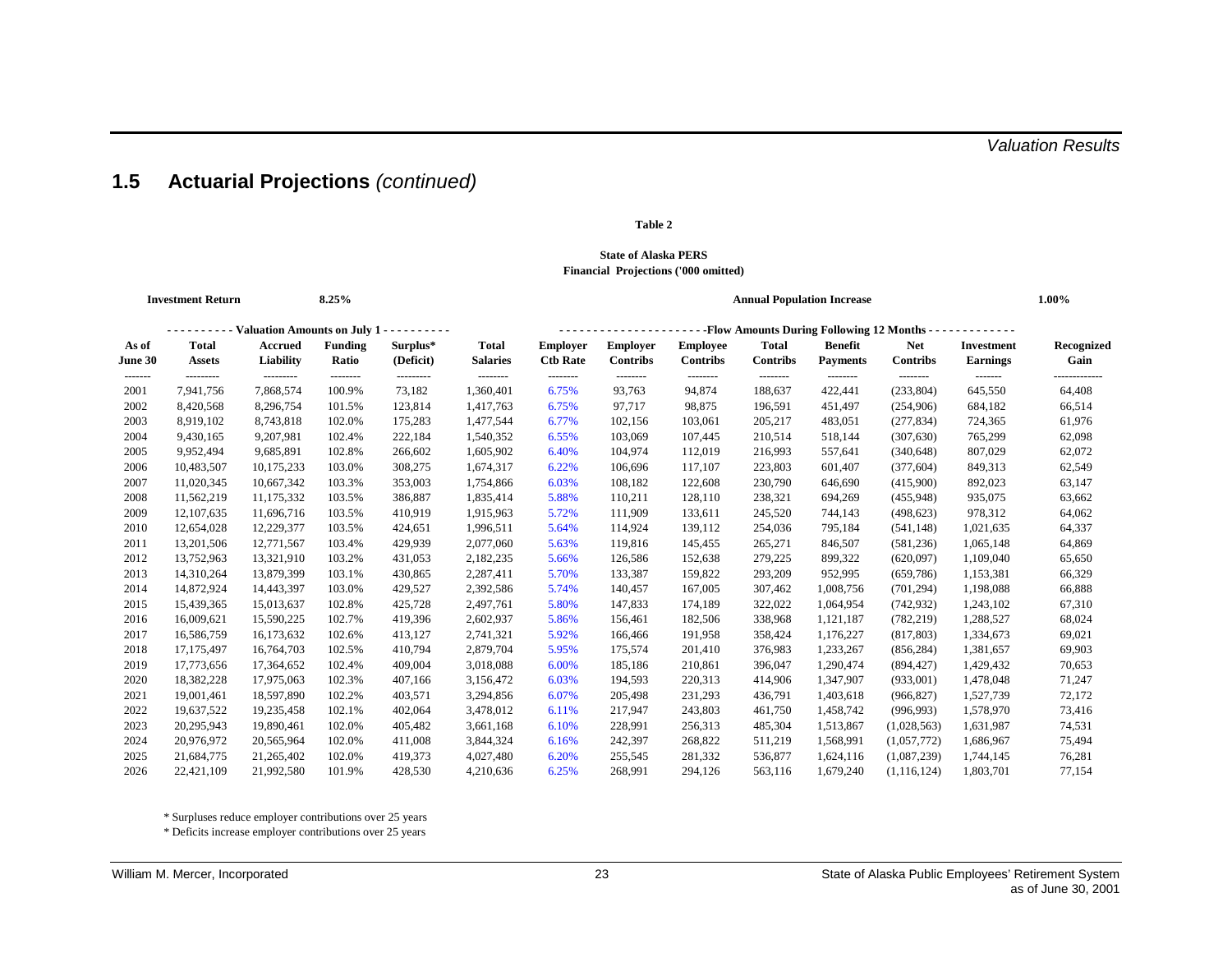# **1.5 Actuarial Projections** *(continued)*

#### **Table 3**

#### **State of Alaska PERS Financial Projections ('000 omitted)**

| <b>Investment Return</b><br>8.25% |                              |                             |                         |                       |                                 | <b>Annual Population Increase</b>                 |                                    |                                    |                          |                                   |                               |                               | 2.00%              |  |
|-----------------------------------|------------------------------|-----------------------------|-------------------------|-----------------------|---------------------------------|---------------------------------------------------|------------------------------------|------------------------------------|--------------------------|-----------------------------------|-------------------------------|-------------------------------|--------------------|--|
|                                   | Valuation Amounts on July 1. |                             |                         | .                     |                                 | - - Flow Amounts During Following 12 Months - - - |                                    |                                    |                          |                                   |                               |                               |                    |  |
| As of<br>June 30                  | <b>Total</b><br>Assets       | <b>Accrued</b><br>Liability | <b>Funding</b><br>Ratio | Surplus*<br>(Deficit) | <b>Total</b><br><b>Salaries</b> | <b>Employer</b><br><b>Ctb Rate</b>                | <b>Employer</b><br><b>Contribs</b> | <b>Employee</b><br><b>Contribs</b> | <b>Total</b><br>Contribs | <b>Benefit</b><br><b>Payments</b> | <b>Net</b><br><b>Contribs</b> | Investment<br><b>Earnings</b> | Recognized<br>Gain |  |
| -------<br>2001                   | ---------<br>7,941,756       | ---------<br>7,868,574      | --------<br>100.9%      | 73,182                | --------<br>1,360,401           | --------<br>6.75%                                 | --------<br>94,169                 | --------<br>95,285                 | --------<br>189,453      | --------<br>422,441               | --------<br>(232,988)         | -------<br>645,584            | 64,408             |  |
| 2002                              | 8,421,417                    | 8,296,969                   | 101.5%                  | 124,448               | 1,429,779                       | 6.75%                                             | 98,971                             | 100,144                            | 199,115                  | 451,500                           | (252, 385)                    | 684,356                       | 66,514             |  |
| 2003                              | 8,922,646                    | 8,745,464                   | 102.0%                  | 177,182               | 1,502,696                       | 6.77%                                             | 104,356                            | 105,281                            | 209,638                  | 483,162                           | (273, 524)                    | 724,835                       | 61,976             |  |
| 2004                              | 9,438,490                    | 9,212,427                   | 102.5%                  | 226,063               | 1,580,214                       | 6.77%                                             | 109,683                            | 110,728                            | 220,411                  | 518,445                           | (298, 034)                    | 766,381                       | 62,098             |  |
| 2005                              | 9,971,497                    | 9,694,794                   | 102.9%                  | 276,702               | 1,662,176                       | 6.55%                                             | 111,641                            | 116,486                            | 228,127                  | 558,214                           | (330,087)                     | 809,032                       | 62,072             |  |
| 2006                              | 10,515,074                   | 10,190,585                  | 103.2%                  | 324,490               | 1,748,847                       | 6.31%                                             | 113,621                            | 123,050                            | 236,671                  | 602,333                           | (365, 662)                    | 852,410                       | 62,549             |  |
| 2007                              | 11,066,952                   | 10,691,310                  | 103.5%                  | 375,642               | 1,854,385                       | 6.04%                                             | 115,127                            | 130,259                            | 245,385                  | 647,892                           | (402, 507)                    | 896,420                       | 63,147             |  |
| 2008                              | 11,626,617                   | 11,211,056                  | 103.7%                  | 415,562               | 1,959,923                       | 5.81%                                             | 117,035                            | 137,467                            | 254,502                  | 695,796                           | (441, 294)                    | 940,993                       | 63,662             |  |
| 2009                              | 12,192,604                   | 11,747,859                  | 103.8%                  | 444,744               | 2,065,461                       | 5.61%                                             | 118,876                            | 144,675                            | 263,551                  | 746,059                           | (482,508)                     | 985,986                       | 64,062             |  |
| 2010                              | 12,762,787                   | 12,300,204                  | 103.8%                  | 462,582               | 2,171,000                       | 5.50%                                             | 122,213                            | 151,883                            | 274,096                  | 797,516                           | (523, 420)                    | 1,031,339                     | 64,337             |  |
| 2011                              | 13,337,697                   | 12,867,020                  | 103.7%                  | 470,677               | 2,276,538                       | 5.45%                                             | 128,018                            | 160,438                            | 288,456                  | 849,324                           | (560, 868)                    | 1,077,224                     | 64,869             |  |
| 2012                              | 13,921,598                   | 13,447,683                  | 103.5%                  | 473,916               | 2,421,513                       | 5.46%                                             | 136,287                            | 170,340                            | 306,628                  | 902,750                           | (596, 122)                    | 1,123,942                     | 65,650             |  |
| 2013                              | 14,517,776                   | 14,042,014                  | 103.4%                  | 475,762               | 2,566,489                       | 5.46%                                             | 144,206                            | 180,242                            | 324,448                  | 957,169                           | (632, 721)                    | 1,171,617                     | 66,329             |  |
| 2014                              | 15, 125, 736                 | 14,650,282                  | 103.2%                  | 475,455               | 2,711,465                       | 5.50%                                             | 153,154                            | 190,144                            | 343,298                  | 1,013,862                         | (670, 564)                    | 1,220,212                     | 66,888             |  |
| 2015                              | 15,745,032                   | 15,273,200                  | 103.1%                  | 471,832               | 2,856,440                       | 5.55%                                             | 162,534                            | 200,046                            | 362,580                  | 1,071,210                         | (708, 630)                    | 1,269,734                     | 67,310             |  |
| 2016                              | 16,376,223                   | 15,911,929                  | 102.9%                  | 464,294               | 3,001,416                       | 5.61%                                             | 173,933                            | 211,805                            | 385,738                  | 1,128,835                         | (743,097)                     | 1,320,386                     | 68,024             |  |
| 2017                              | 17,024,341                   | 16,568,074                  | 102.8%                  | 456,267               | 3,200,767                       | 5.68%                                             | 187,477                            | 225,420                            | 412,897                  | 1,185,574                         | (772, 677)                    | 1,372,635                     | 69,021             |  |
| 2018                              | 17,696,167                   | 17,243,688                  | 102.6%                  | 452,479               | 3,400,118                       | 5.70%                                             | 199,522                            | 239,036                            | 438,558                  | 1,244,671                         | (806, 113)                    | 1,426,682                     | 69,903             |  |
| 2019                              | 18,389,523                   | 17,941,269                  | 102.5%                  | 448,254               | 3,599,469                       | 5.76%                                             | 213,016                            | 252,652                            | 465,668                  | 1,304,389                         | (838, 721)                    | 1,482,538                     | 70,653             |  |
| 2020                              | 19,106,907                   | 18,663,761                  | 102.4%                  | 443,146               | 3,798,821                       | 5.81%                                             | 226,409                            | 266,267                            | 492,676                  | 1,364,911                         | (872, 235)                    | 1,540,340                     | 71,247             |  |
| 2021                              | 19,849,198                   | 19,414,555                  | 102.2%                  | 434,643               | 3,998,172                       | 5.86%                                             | 242,390                            | 282,452                            | 524,842                  | 1,424,269                         | (899, 427)                    | 1,600,457                     | 72,172             |  |
| 2022                              | 20,625,378                   | 20,197,487                  | 102.1%                  | 427,891               | 4,272,758                       | 5.92%                                             | 261,025                            | 301,206                            | 562,231                  | 1,485,795                         | (923, 563)                    | 1,663,497                     | 73,416             |  |
| 2023                              | 21,441,755                   | 21,016,839                  | 102.0%                  | 424,916               | 4,547,343                       | 5.92%                                             | 277,347                            | 319,961                            | 597,307                  | 1,547,321                         | (950, 013)                    | 1,729,757                     | 74,531             |  |
| 2024                              | 22,299,104                   | 21,877,341                  | 101.9%                  | 421,763               | 4,821,929                       | 5.99%                                             | 297,114                            | 338,715                            | 635,829                  | 1,608,846                         | (973, 017)                    | 1,799,539                     | 75,494             |  |
| 2025                              | 23,204,234                   | 22,784,167                  | 101.8%                  | 420,068               | 5,096,515                       | 6.06%                                             | 316,924                            | 357,469                            | 674,393                  | 1,670,372                         | (995, 979)                    | 1,873,265                     | 76,281             |  |
| 2026                              | 24,160,948                   | 23.742.936                  | 101.8%                  | 418.012               | 5.371.101                       | 6.12%                                             | 337,651                            | 376,729                            | 714.380                  | 1,731,898                         | (1,017,518)                   | 1,951,306                     | 77.154             |  |

\* Surpluses reduce employer contributions over 25 years

\* Deficits increase employer contributions over 25 years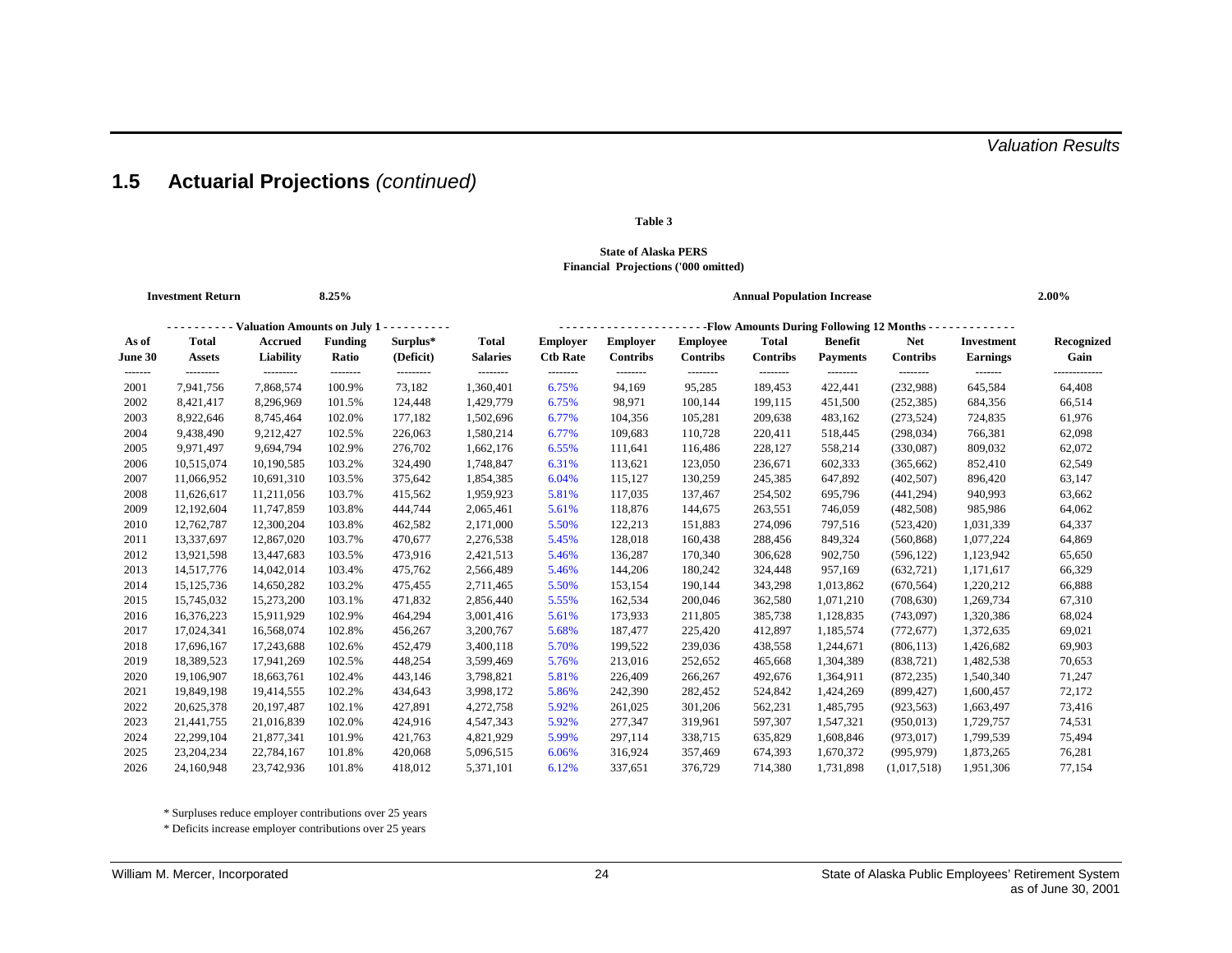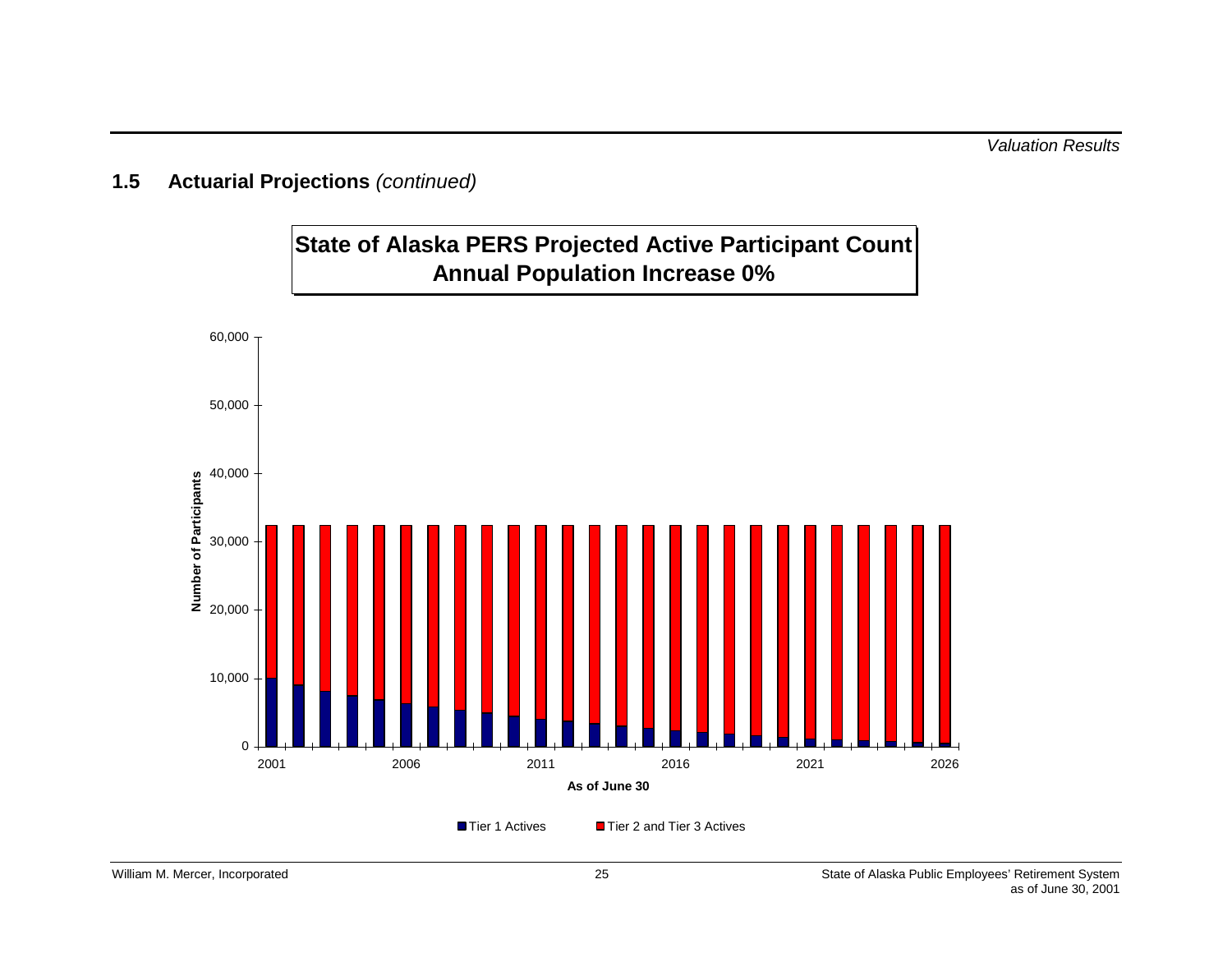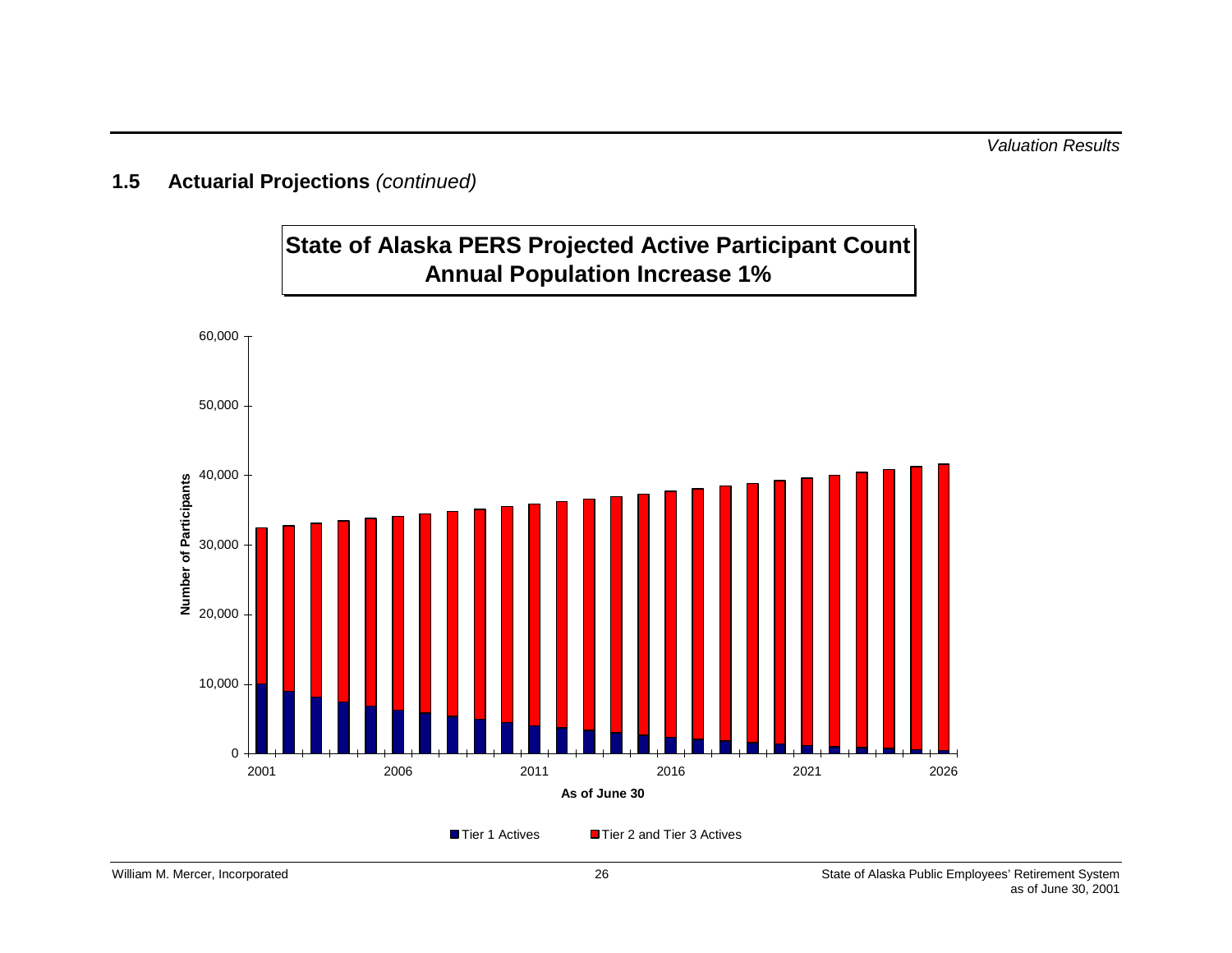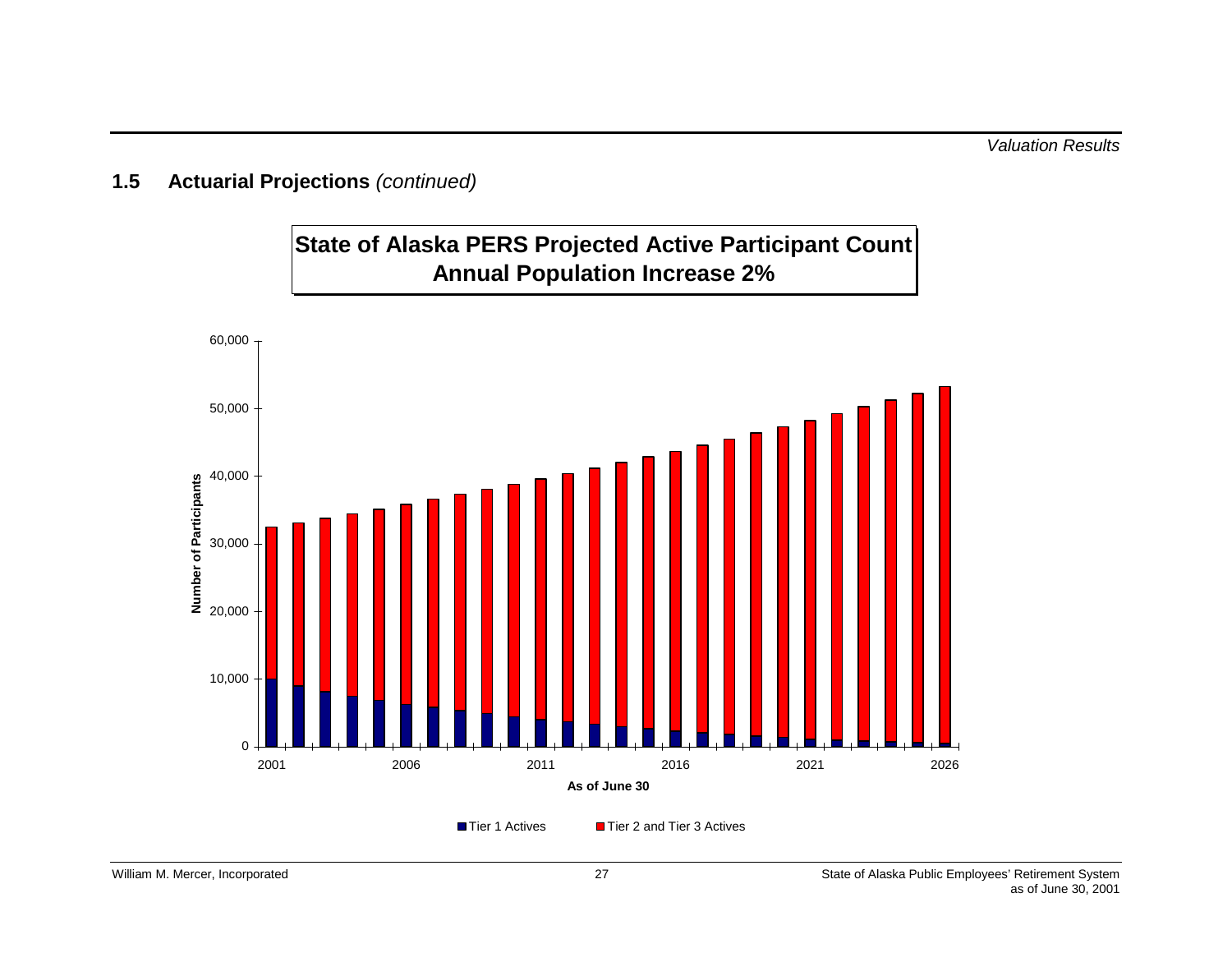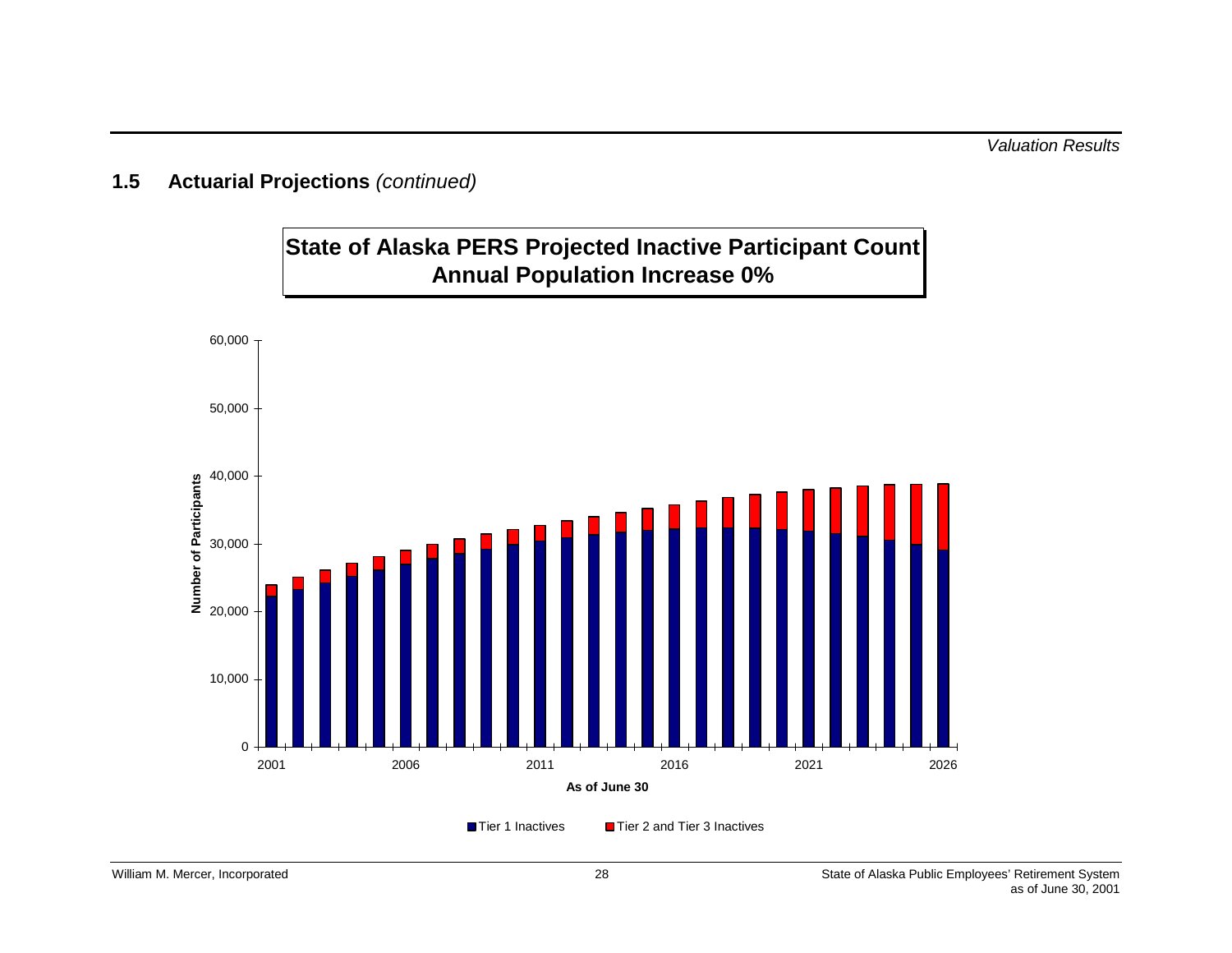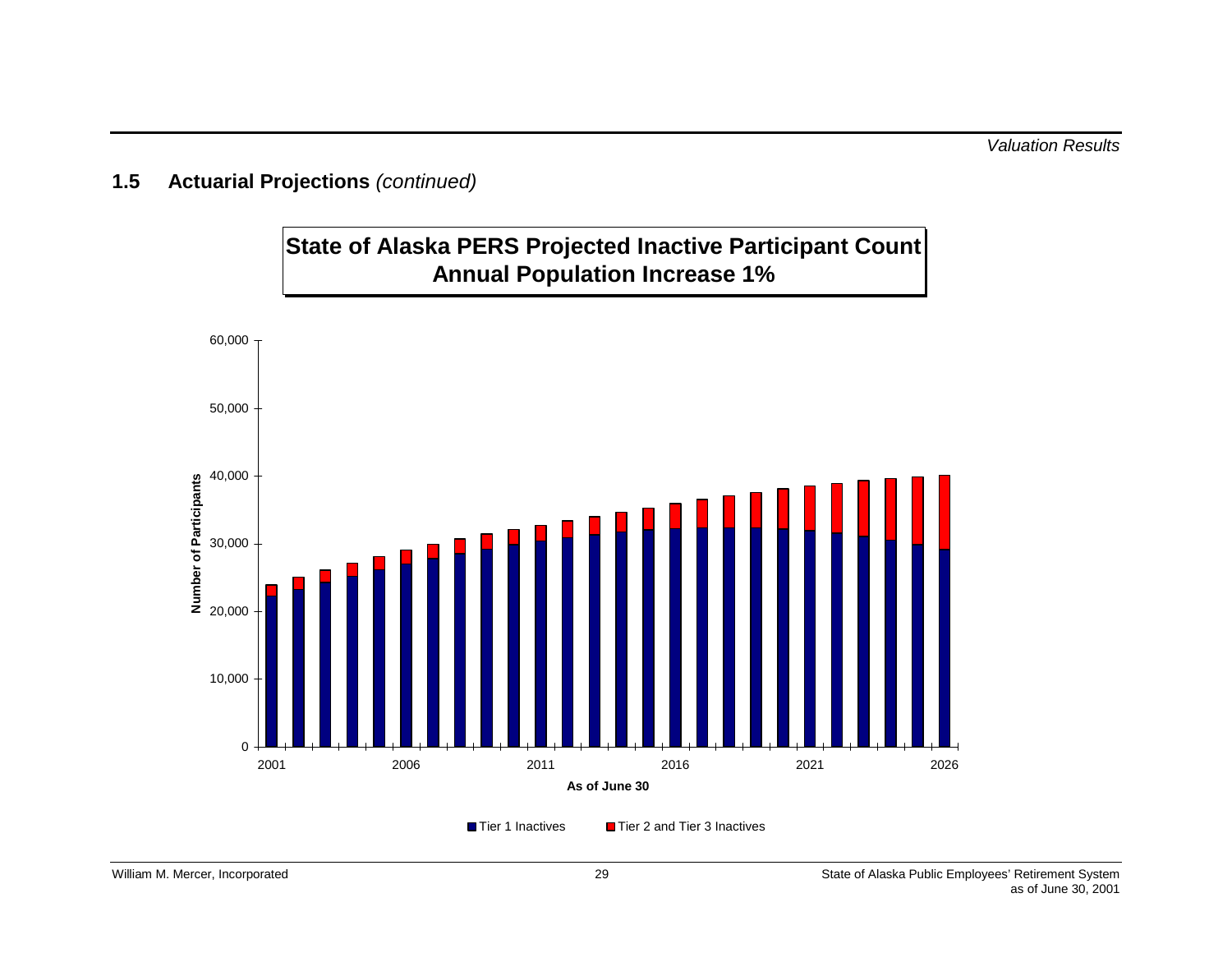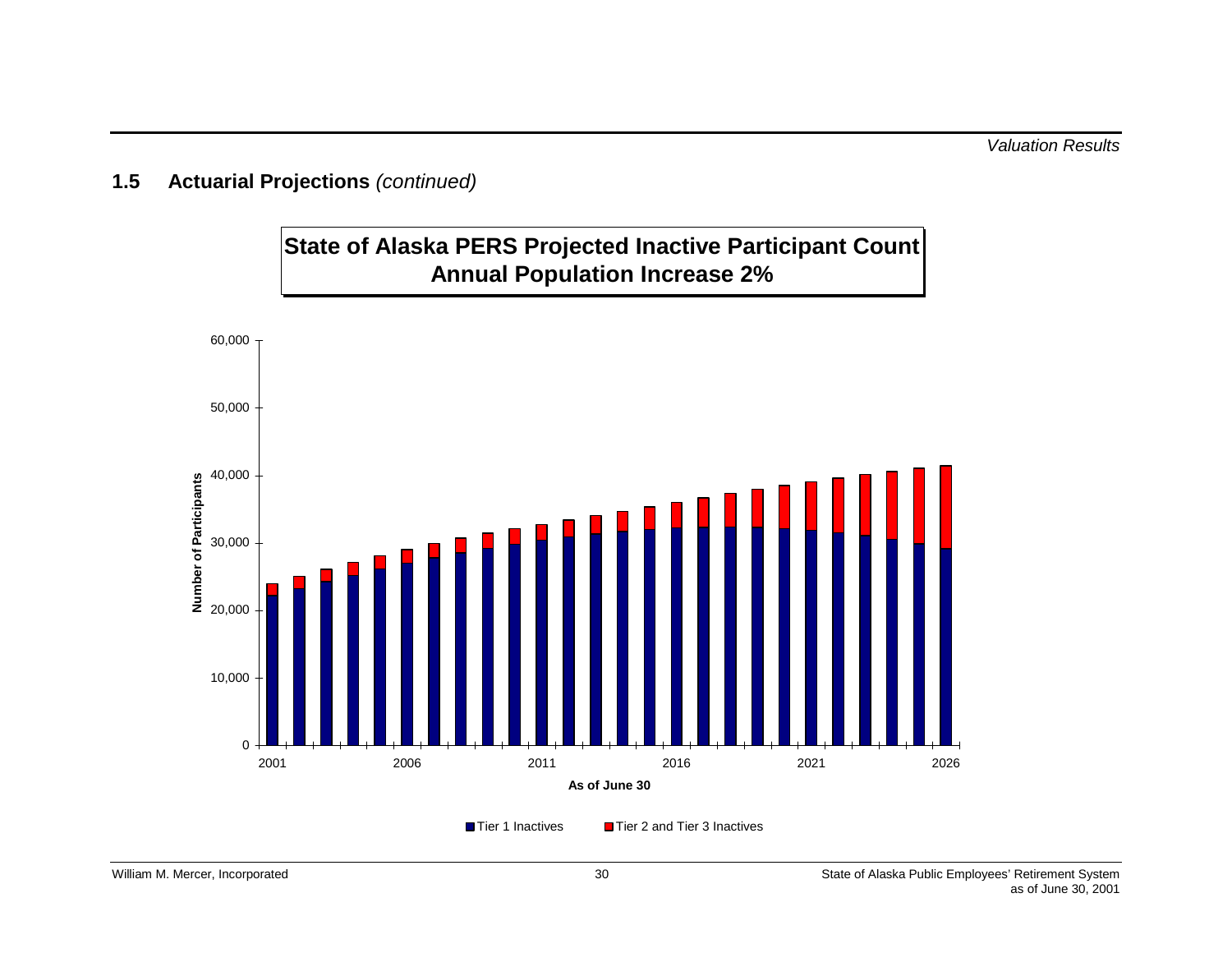### **Section 2**

In this section, the basis of the valuation is presented and described. This information–the provisions of the plan and the census of participants–is the foundation of the valuation, since these are the present facts upon which benefit payments will depend.

A summary of plan provisions is provided in Section 2.1 and participant census information is shown in Section 2.2.

The valuation is based upon the premise that the plan will continue in existence, so that future events must also be considered. These future events are assumed to occur in accordance with the actuarial assumptions and concern such events as the earnings of the fund, the number of participants who will retire, die, terminate their services, their ages at such termination and their expected benefits.

The actuarial assumptions and the actuarial cost method, or funding method, which have been adopted to guide the sponsor in funding the plan in a reasonable and acceptable manner, are described in Section 2.3.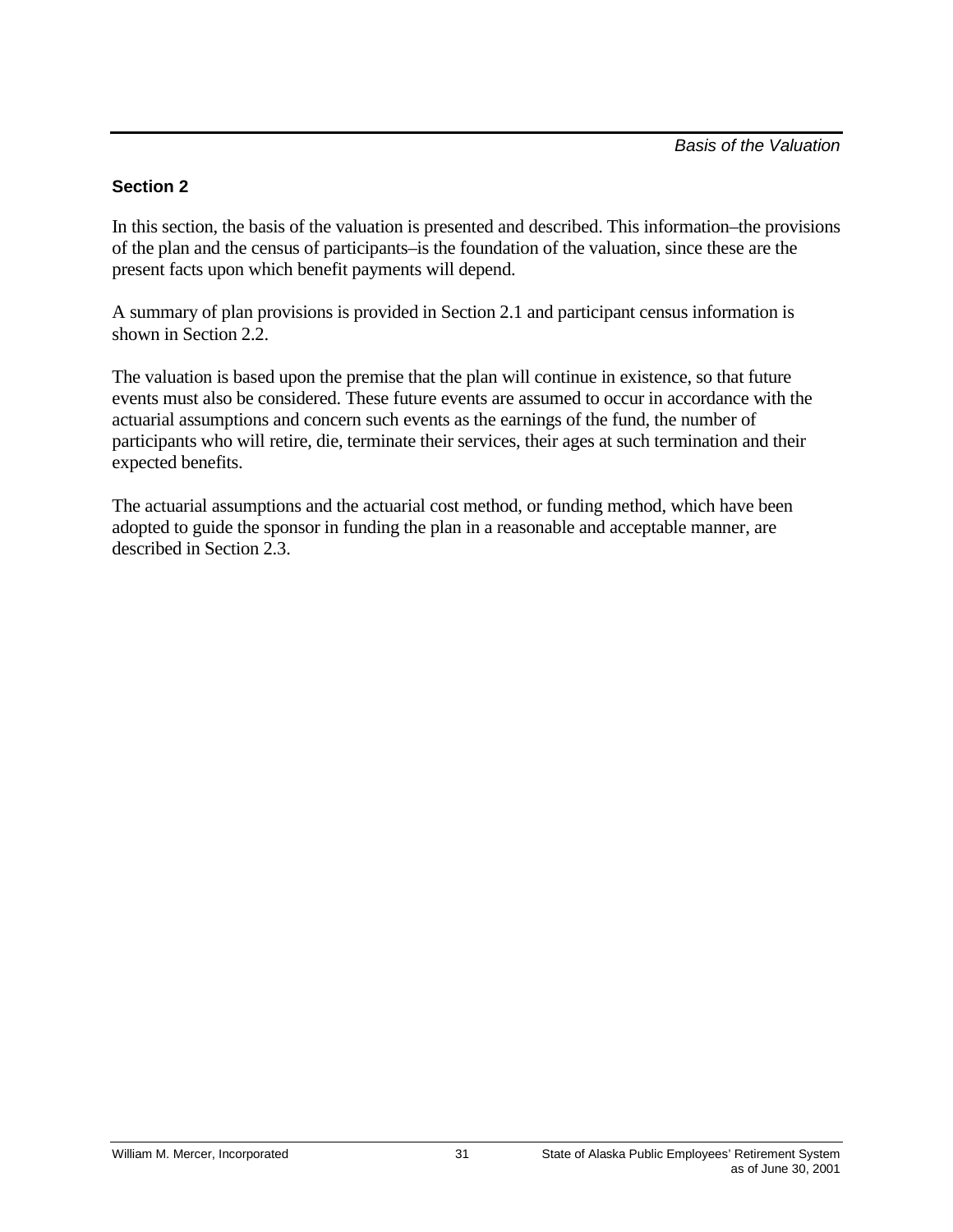### **(1) Effective Date**

January 1, 1961, with amendments through June 30, 2001. Chapter 82, 1986 Session Laws of Alaska, created a two-tier retirement system. Members who were first hired under the PERS before July 1, 1986, are eligible for different benefits than members hired after June 30, 1986. Chapter 4, 1996 Session Laws of Alaska created a third tier. Members who were first hired after June 30, 1996 have a 10 year requirement for system paid health benefits and a different Final Average Earnings calculation than members from the other tiers.

## **(2) Administration of Plan**

The Commissioner of Administration is responsible for administering the system. The Public Employees' Retirement Board prescribes policies and regulations and performs other activities necessary to carry out the provisions of the system. The Alaska State Pension Investment Board, Department of Revenue, Treasury Division is responsible for investing PERS funds. The Attorney General represents the system in legal proceedings.

#### **(3) Employer Included**

Currently there are 158 employers participating in the PERS, including the State of Alaska and 147 political subdivisions and public organizations.

#### **(4) Membership**

PERS membership is mandatory for all permanent full-time and part-time employees of the State of Alaska and participating political subdivisions and public organizations, unless they are specifically excluded by Alaska Statute or participation agreements. Employees participating in the University of Alaska's Optional Retirement Plan or other retirement plans funded by the State are not covered by the PERS. Elected officials may waive PERS membership.

Certain members of the Alaska Teachers' Retirement System (TRS) are eligible for PERS retirement benefits for their concurrent elected public official service with municipalities. In addition, employees who work half-time in the PERS and TRS simultaneously are eligible for half-time PERS and TRS credit.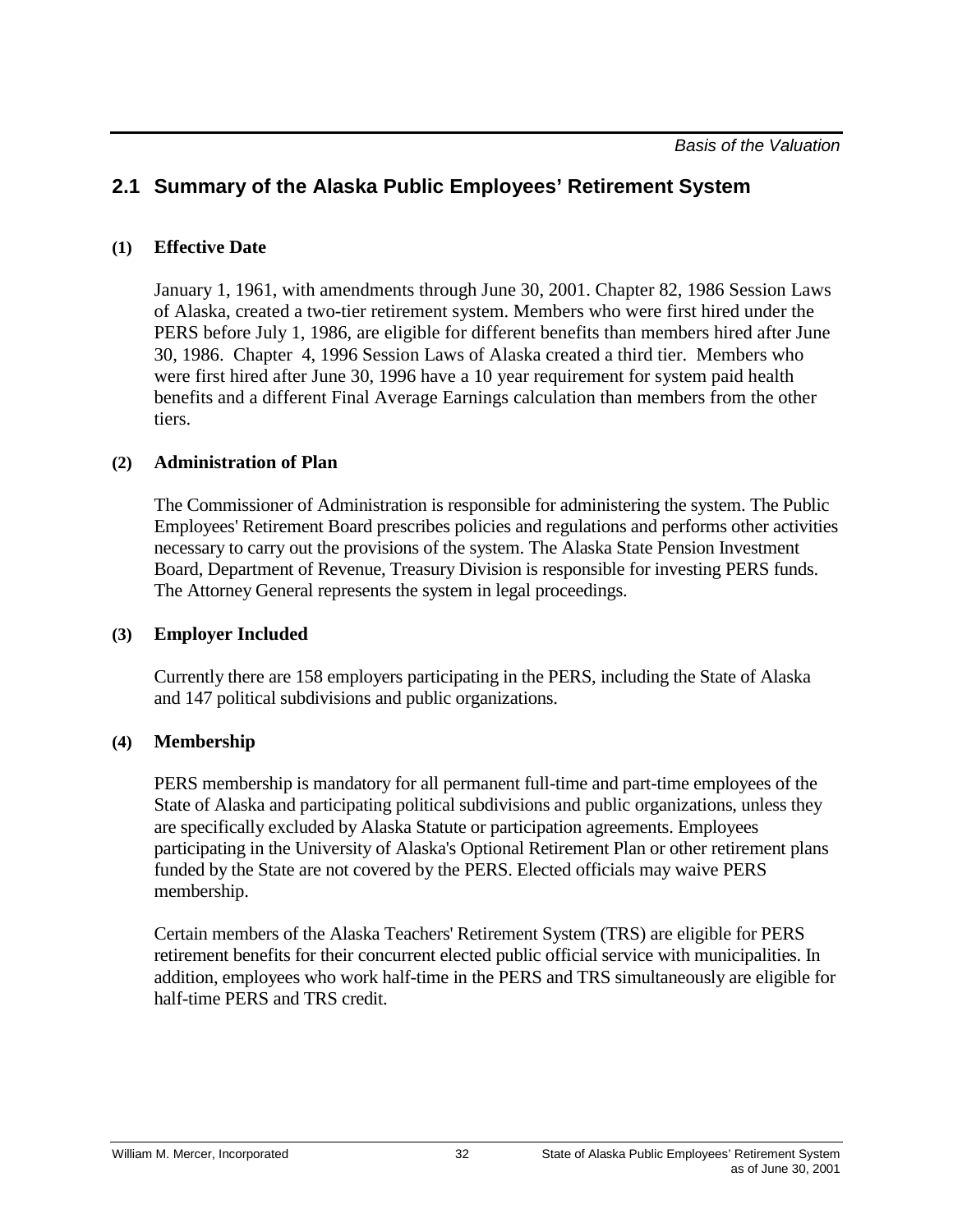### **(5) Credited Service**

Permanent employees who work at least 30 hours a week earn full-time credit; part-time employees working between 15 and 30 hours a week earn partial credit based upon the number of hours worked. Members receiving PERS occupational disability benefits continue to earn PERS credit while disabled.

Members may claim other types of service, including:

- **Part-time State of Alaska service rendered after December 31, 1960, and before January** 1, 1976;
- service with the State, former Territory of Alaska, or U.S. Government in Alaska before January 1, 1961;
- past peace officer, correctional officer, fire fighter, and special officer service after January 1, 1961;
- military service (not more than five years may be claimed);
- temporary service after December 31, 1960;
- elected official service before January 1, 1981;
- Alaska Bureau of Indian Affairs service;
- **Past service rendered by employees who worked half-time in the PERS and Teachers'** Retirement System (TRS) simultaneously; and
- leave without pay service after June 13, 1987, while receiving Workers' Compensation.

Except for service before January 1, 1961, with the State, former Territory of Alaska, or U.S. Government in Alaska, contributions are required for all past service.

Past employment with participating political subdivisions that occurred before the employers joined the PERS is creditable if the employers agree to pay the required contributions.

At the election of certain PERS members, certain service may be credited in the same fashion as members in the State of Alaska Teachers' Retirement System (TRS).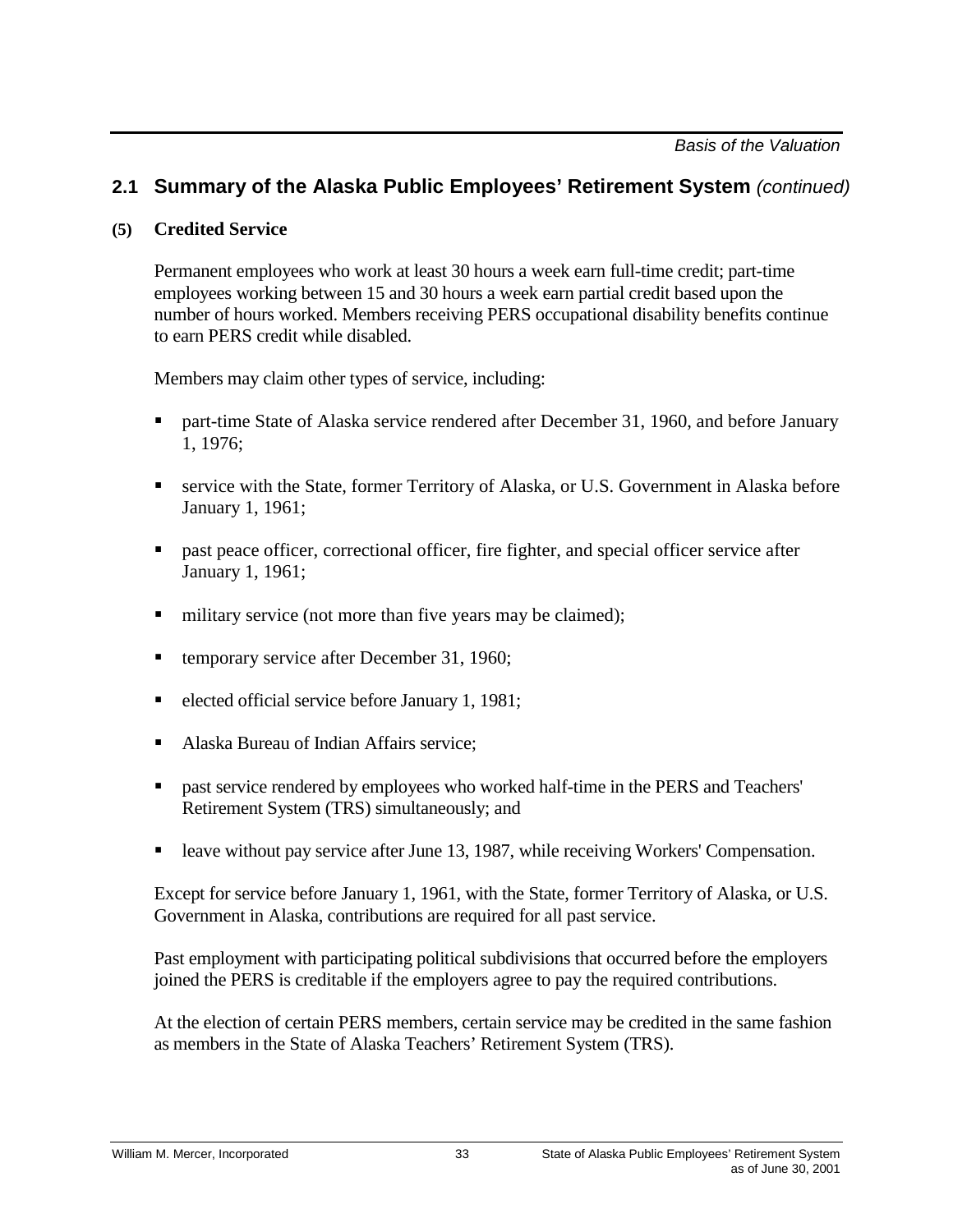Members employed as dispatchers or within a state correctional facility may, at retirement, elect to convert their dispatcher or correctional facility service from "all other" service to police/fire service and retire under the 20 year retirement option. Members pay full actuarial cost of conversion.

#### **(6) Employer Contributions**

Individual contribution rates are established for PERS employers based upon their consolidated and past service rates.

The consolidated rate is a uniform rate for all participating employers, amortized to include future service liabilities (less the value of members' contributions) for the members' future service.

The past service rate is determined separately for each employer to amortize their unfunded past service liability with level payments over 25 years. Effective June 30, 1996, funding surpluses are amortized over 25 years.

### **(7) Member Contributions**

Mandatory Contributions: Police and fire members are required to contribute 7.5% of their compensation; all other members contribute 6.75%. Those all other members who have elected to have their service calculated under the Teachers' Retirement System rules contribute 9.6% of their compensation. Members' contributions are deducted from gross wages before federal income taxes are withheld.

Contributions for Claimed Service: Member contributions are also required for most of the claimed service described in (5) above.

Voluntary Contributions: Members may voluntarily contribute up to 5% of their salary. Voluntary contributions are recorded in a separate account and are payable to the:

- (a) member in lump sum payment upon termination of employment;
- (b) member's beneficiary if the member dies; or
- (c) member in a lump sum, life annuity, or payments over a designated period of time when the member retires.

Interest: Members' contributions earn 4.5% interest, compounded semiannually on June 30 and December 31.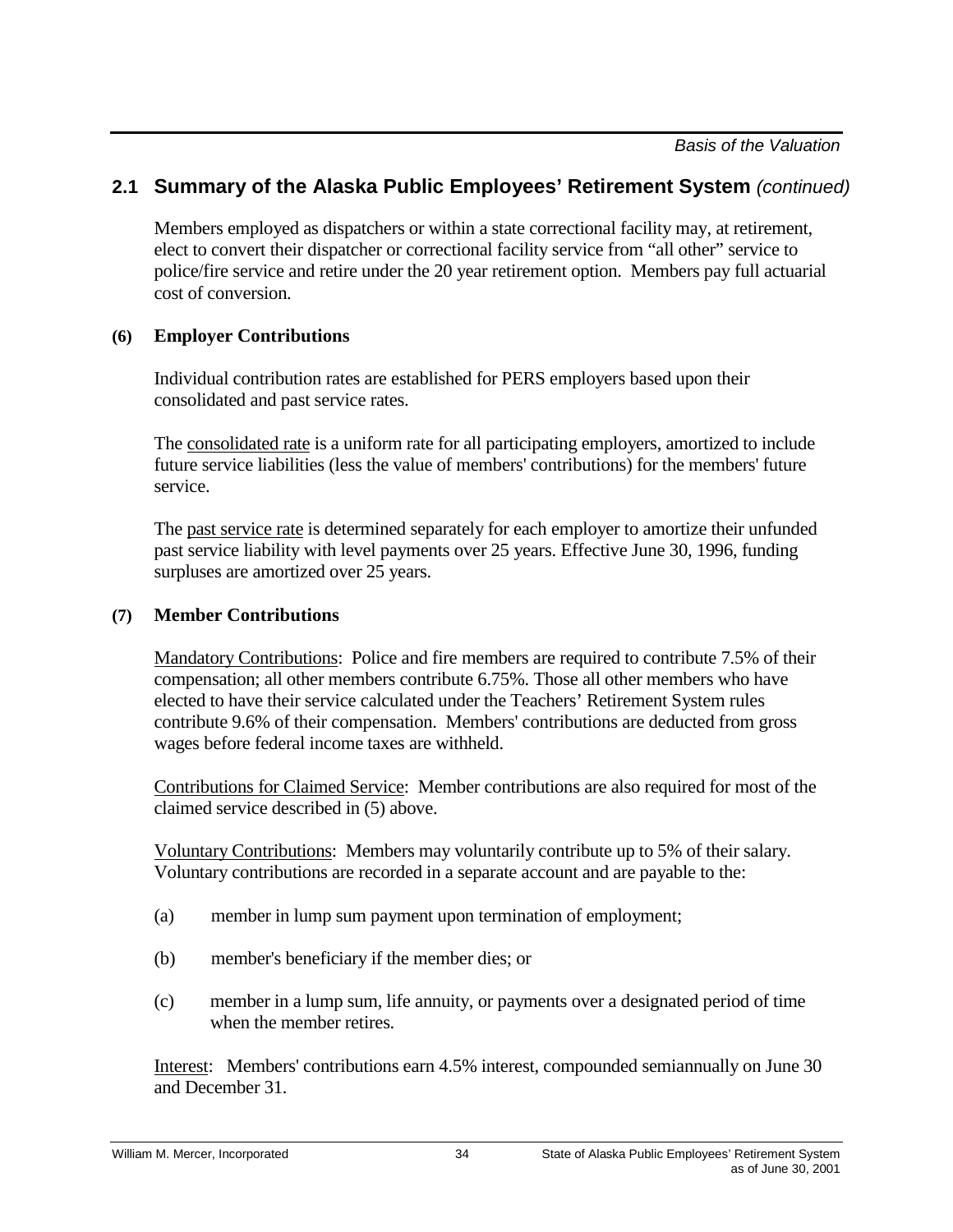Refund of Contributions: Terminated members may receive refunds of their member contribution accounts, which includes their mandatory and voluntary contributions, indebtedness payments, and interest earned. Terminated members' accounts may be attached to satisfy claims under Alaska Statute 09.38.065, federal income tax levies, and valid Qualified Domestic Relations Orders.

Reinstatement of Contributions: Refunded accounts and the corresponding PERS service may be reinstated upon reemployment in the PERS. Accounts attached to satisfy claims under Alaska Statute 09.38.065 or a federal tax levy may be reinstated at any time. Interest accrues on refunds until paid in full or members retire.

## **(8) Retirement Benefits**

## Eligibility:

- (a) Members, including deferred vested members, are eligible for normal retirement at age  $60<sup>1</sup>$ , or early retirement at age 55, if they have at least:
	- (i) five years of paid-up PERS service;
	- (ii) 60 days of paid-up PERS service as employees of the legislature during each of five legislative sessions and they were first hired under the PERS before May 30, 1987;
	- (iii) 80 days of paid-up PERS service as employees of the legislature during each of five legislative sessions and they were first hired under the PERS after May 29, 1987; or
	- (iv) two years of paid-up PERS service and they are vested in the Teachers' Retirement System.
	- (v) Two years of paid-up PERS service and a minimum three years of TRS service.
- (b) Members may retire at any age when they have:
	- (i) 20 paid-up years of PERS police/fire service; or
	- (ii) 30 paid-up years of PERS "all other" or "elected official" service.

*<sup>1</sup> Members participating before July 1, 1986 are eligible for normal retirement at age 55 or early retirement at age 50.*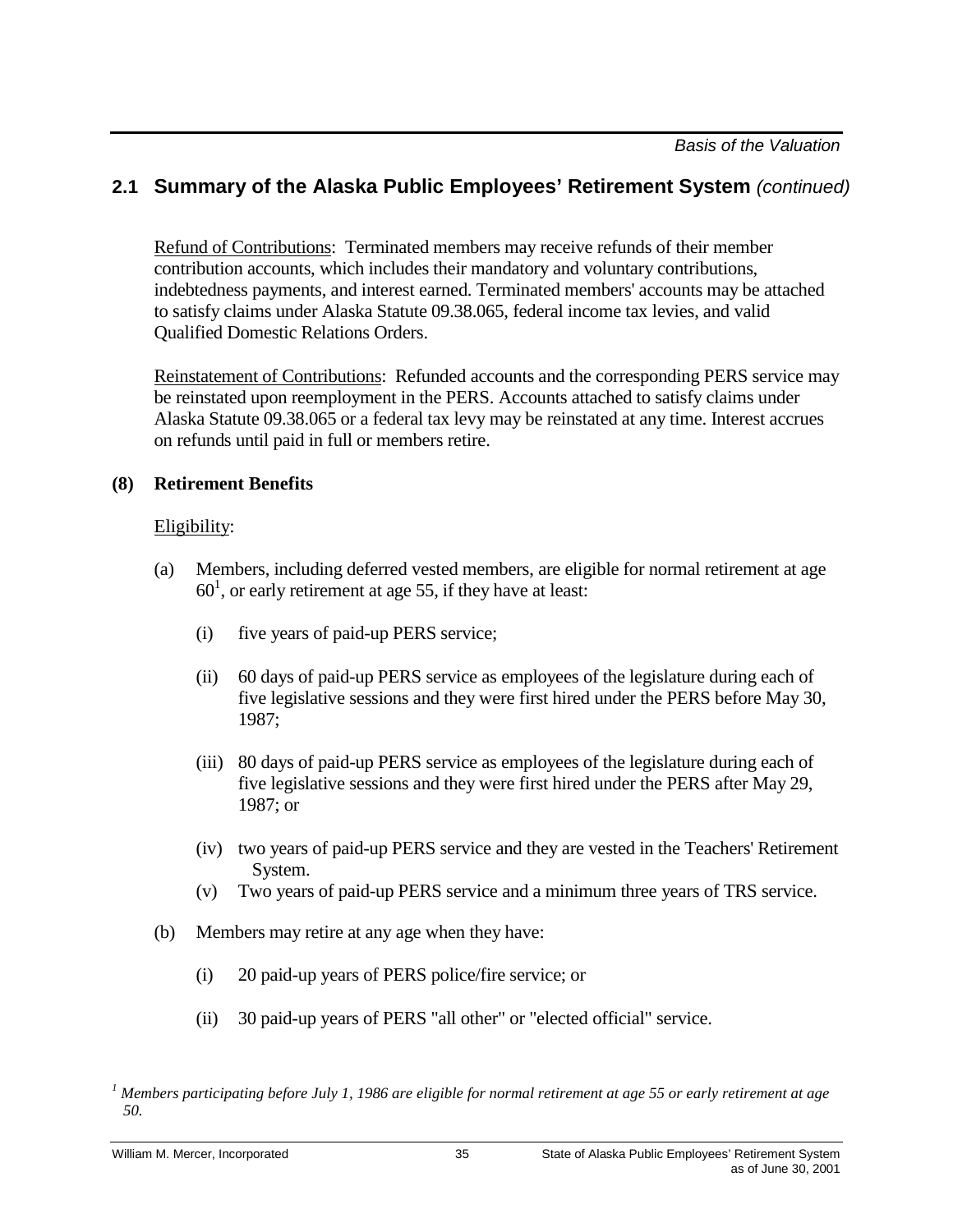Benefit Type: Lifetime benefits are paid to members. Eligible members may receive normal, unreduced benefits when they (1) reach normal retirement age and complete the service required; or (2) satisfy the minimum service requirements under the "20 and out" or "30 and out" provisions. Members may receive early, actuarially reduced benefits when they reach early retirement age and complete the service required.

Members may elect an early retirement or joint and survivor option. Members who entered the PERS prior to July 1, 1986 may also select level income. Under those options and early retirement, benefits are actuarially adjusted so that members receive the actuarial equivalents of their normal benefit amounts.

Benefit Calculations: Retirement benefits are calculated by multiplying the average monthly compensation (AMC) times credited PERS service times the percentage multiplier. The AMC is determined by averaging the salaries earned during the three highest (five highest if hired after June 30, 1996), consecutive payroll years. Members must earn at least 115 days of credit in the last year worked to include it in the AMC calculation. The PERS pays a minimum benefit of \$25.00 per month for each year of service when calculated benefit is less.

The percentage multipliers for police/fire members are 2% for the first ten years of service and 2.5% for all service over 10 years.

The percentage multipliers for all other members are 2% for the first ten years, 2.25% for the next ten years, and 2.5% for all remaining service earned on or after July 1, 1986. All service before that date is calculated at 2%.

Indebtedness: Members who terminate and are refunded their PERS contributions are not eligible to retire, unless they return to PERS employment and pay back their refunds, plus interest, or accrue additional service which qualifies them for retirement. PERS refunds must be paid in full if the corresponding service is to count toward the minimum service requirements for retirement. Refunded PERS service is included in total service for the purpose of calculating retirement benefits. However, if a member is otherwise eligible to retire, when refunds are not completely paid before retirement, benefits are actuarially reduced for life.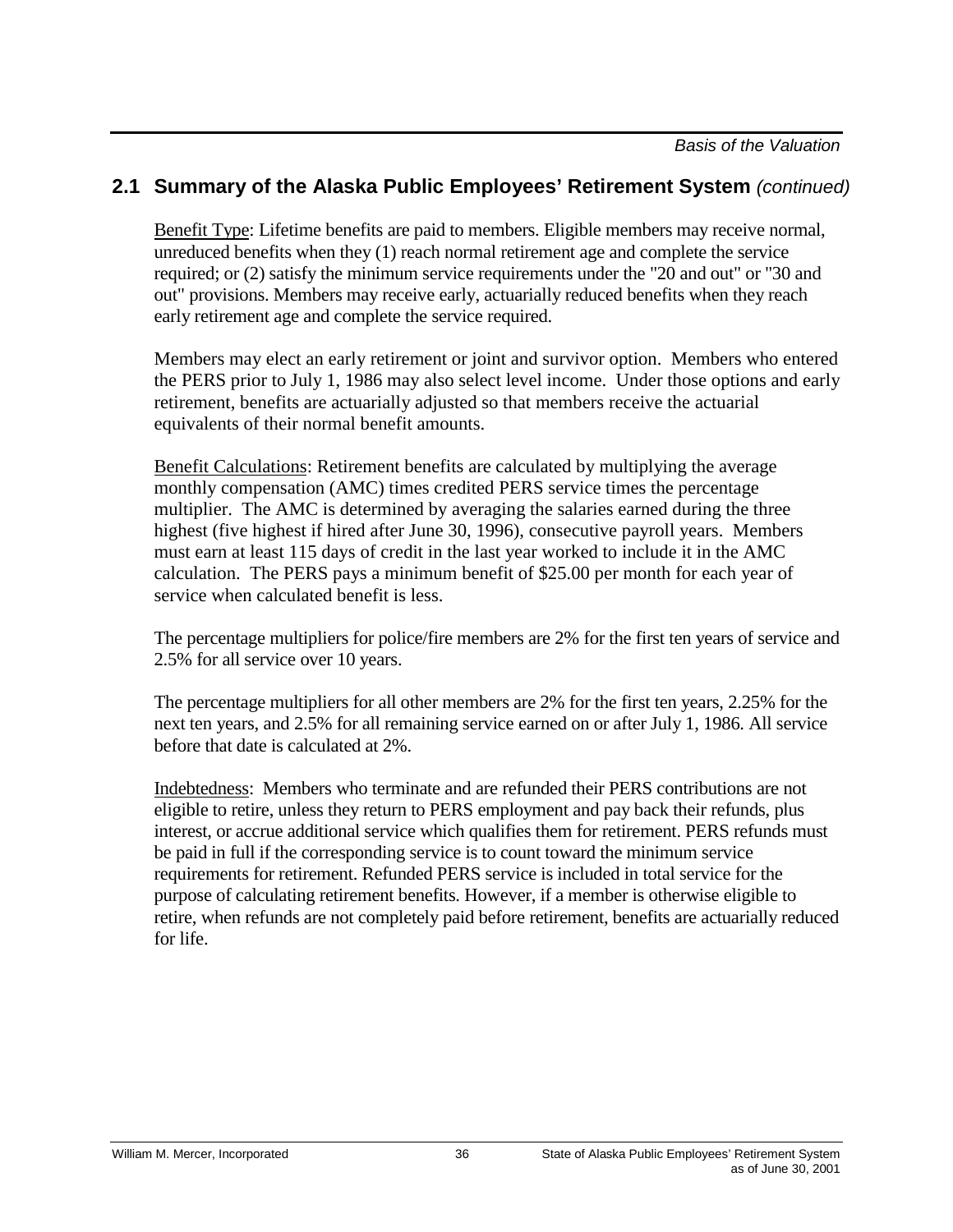## **(9) Reemployment of Retired Members**

Retirement benefits are suspended while retired members are reemployed under the PERS. During reemployment, members earn additional PERS service and contributions are withheld from their wages. A member who retired with a normal retirement benefit (non-RIP) can elect to waive payment of PERS contributions. The waiver allows the member to continue receiving the retirement benefit during the period of reemployment. Members who elect the waiver option do not earn additional PERS service. This is not available to RIP participants.

Members retired under the Retirement Incentive Programs (RIPs) who return to employment under the PERS, Teachers' Retirement System (TRS), or the University of Alaska's Optional Retirement Plan will:

- (a) forfeit the three years of incentive credits that they received;
- (b) owe the PERS 150% of the benefits that they received for state and political subdivision members, and 110% for school district employees, under the RIP, which may include costs for health insurance, excluding amounts that they paid to participate for the 1986 and 1989 RIPs. Under the 1996-2000 RIP, the penalty is 150% of the benefits received; and
- (c) be charged 7% interest from the date that they are reemployed until their indebtedness is paid in full or they retire again. If the indebtedness is not completely paid, future benefits will be actuarially reduced for life.

#### **(10) Postemployment Healthcare Benefits**

Major medical benefits are provided to retirees without cost for all employees hired before July 1, 1986. Employees hired after June 30, 1986 with five years of credited service (or ten years of credited service for those first hired after June 30, 1996) must pay the full monthly premium if they are under age sixty and receive benefits at no cost if they are over age sixty. In addition, peace officers with twenty-five years of peace officer service and other employees with thirty years of membership service receive benefits at no cost, regardless of their age and date of hire.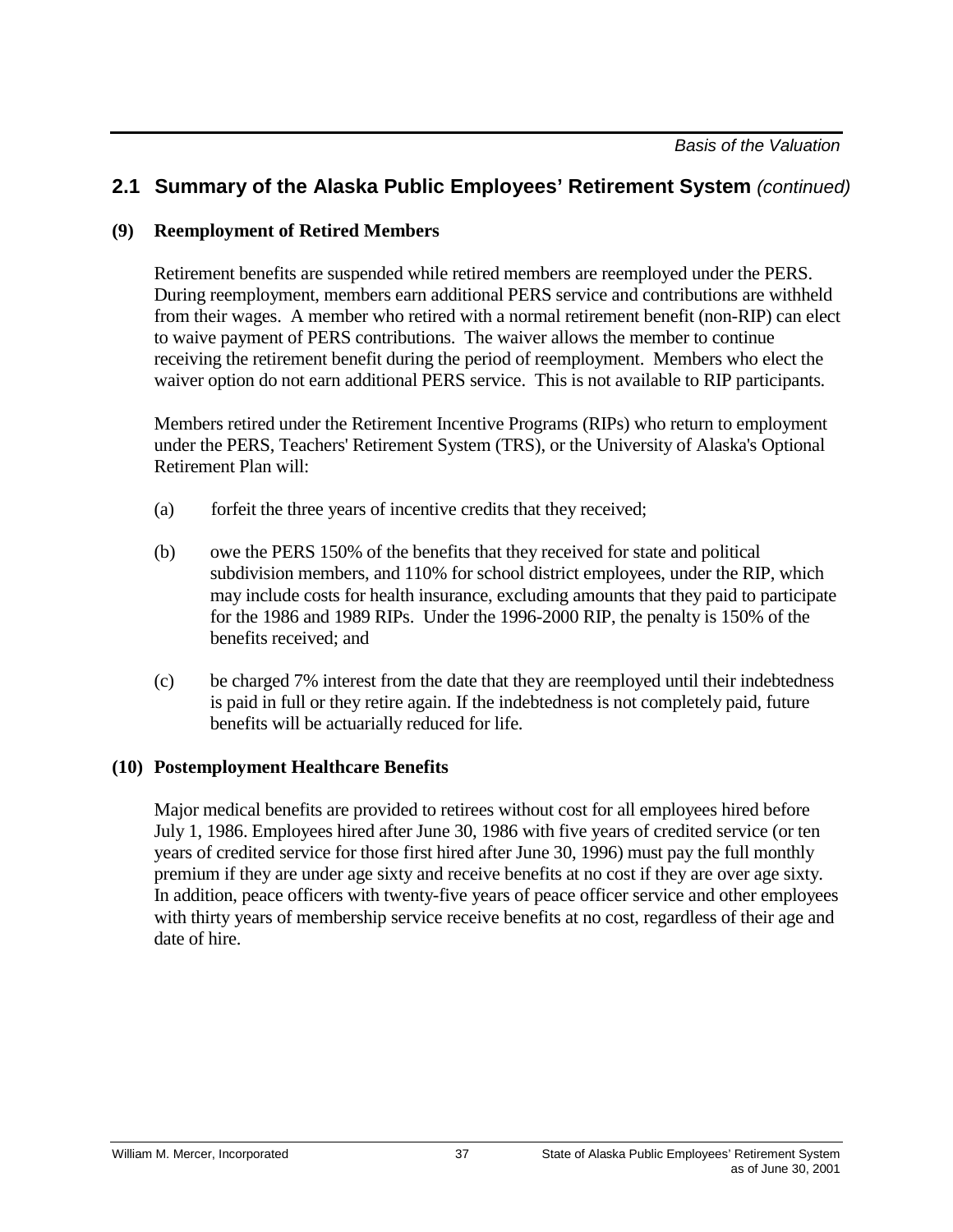## **(11) Disability Benefits**

Monthly disability benefits are paid to permanently disabled members until they die, recover or become eligible for normal retirement. Members are appointed to normal retirement on the first of the month after they become eligible.

Occupational Disability: Members are not required to satisfy age or service requirements to be eligible for occupational disability. Monthly benefits are equal to 40% of their gross monthly compensation on the date of their disability. Members on occupational disability continue to earn PERS service until they become eligible for normal retirement.

Nonoccupational Disability: Members must be vested (five paid-up years of PERS service) to be eligible for nonoccupational disability benefits. Monthly benefits are calculated based on the member's average monthly compensation and PERS service on the date of termination from employment because of disability. Members do not earn PERS service while on nonoccupational disability.

#### **(12) Death Benefits**

Monthly death benefits may be paid to a spouse or dependent children upon the death of a member. If monthly benefits are not payable under the occupational and nonoccupational death provisions, the designated beneficiary receives the lump sum benefit described below.

Occupational Death: When an active member dies from occupational causes, a monthly survivor's pension may be paid to the spouse. The pension equals 40% of the member's gross monthly compensation on the date of death or disability, if earlier. If there is no spouse, the pension may be paid to the member's dependent children. On the member's normal retirement date, the benefit converts to a normal retirement benefit. The normal benefit is based on the member's salary on the date of death and service, including service accumulated from the date of the member's death to the normal retirement date.

Death after Occupational Disability: When a member dies while occupationally disabled, benefits are paid as described above in *Occupational Death.*

Nonoccupational Death: When a vested member dies from nonoccupational causes, the surviving spouse may elect to receive a monthly 50% joint and survivor benefit or a lump sum benefit. The monthly benefit is calculated on the member's average monthly compensation and PERS service at the time of termination or death.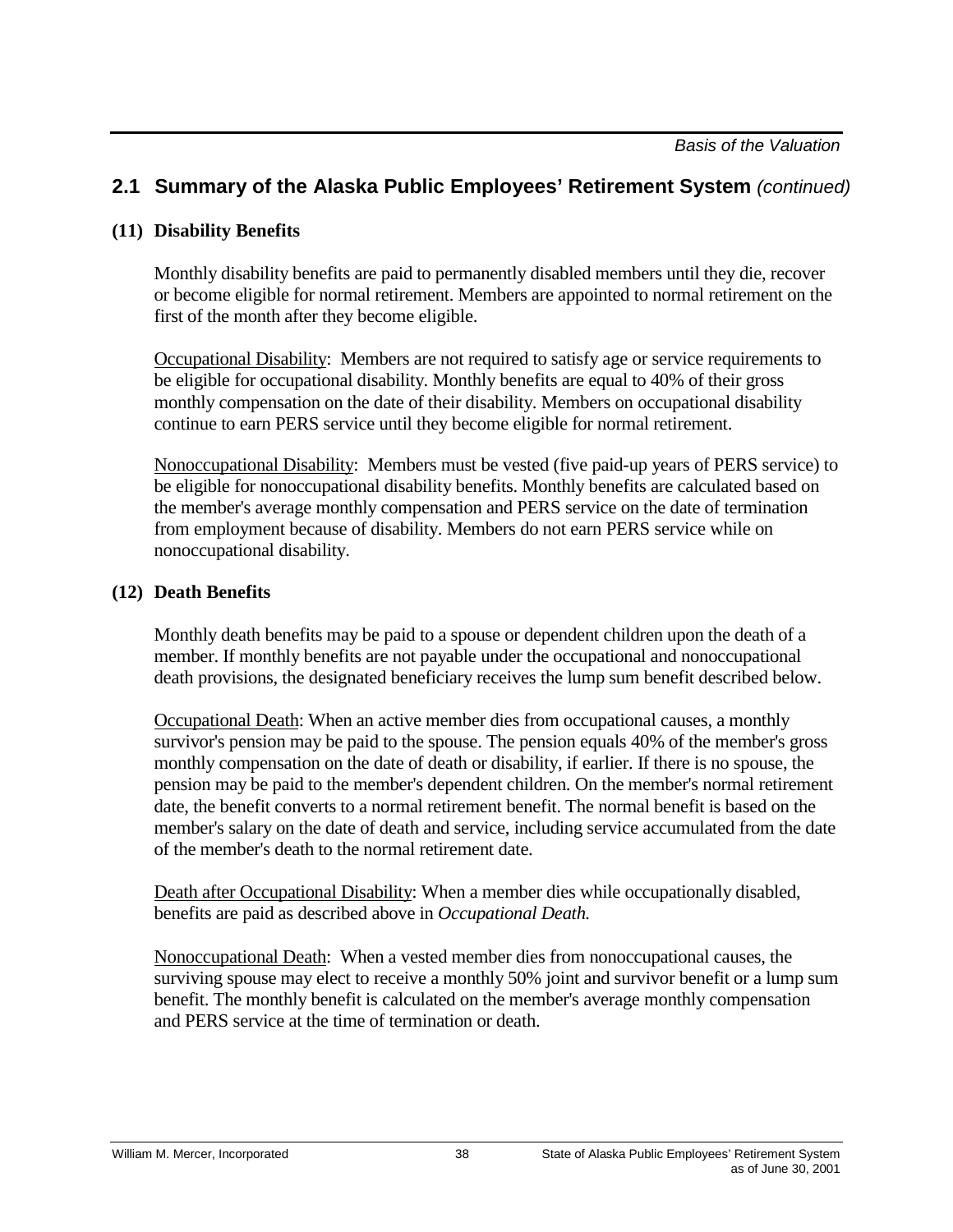Lump Sum Benefit: Upon the death of a member who has less than one year of service, the designated beneficiary receives the member's contribution account, which includes mandatory and voluntary contributions, indebtedness payments, and interest earned. If the member has more than one year of PERS service, the beneficiary also receives \$1,000 and \$100 for each year of PERS service.

Death After Retirement: When a retired member dies, the designated beneficiary receives the member's contribution account, less any benefits already paid. If the member selected a survivor option at retirement, the eligible spouse receives continuing, lifetime monthly benefits.

#### **(13) Post Retirement Pension Adjustments**

Post retirement pension adjustments (PRPAs) are granted annually to eligible benefit recipients when the consumer price index (CPI) increases during the preceding calendar year. PRPAs are calculated by multiplying the recipient's base benefit, including past PRPAs, times:

- (a) 75% of the CPI increase in the preceding calendar year or 9%, whichever is less, if the recipient is at least age 65 or on PERS disability; or
- (b) 50% of the CPI increase in the preceding calendar year or 6%, whichever is less, if the recipient is at least age 60, or has been receiving benefits for at least five years.

Ad hoc PRPAs, up to a maximum of 4%, may be granted to eligible recipients who first entered the PERS before July 1, 1986, if the CPI increases and the financial condition of the fund will permit an increase.

In a year where both an ad hoc and an automatic PRPA are granted, eligible members receive the higher of the two calculations.

## **(14) Alaska Cost of Living Allowance**

Eligible benefit recipients who reside in Alaska receive an Alaska cost of living allowance (COLA) equal to 10% of their base benefits or \$50, whichever is more. The following benefit recipients are eligible:

- (a) members who were first hired under the PERS before July 1, 1986, and their survivors;
- (b) members who were first entered the PERS after June 30, 1986, and their survivors if they are at least age 65; and
- (c) all disabled members.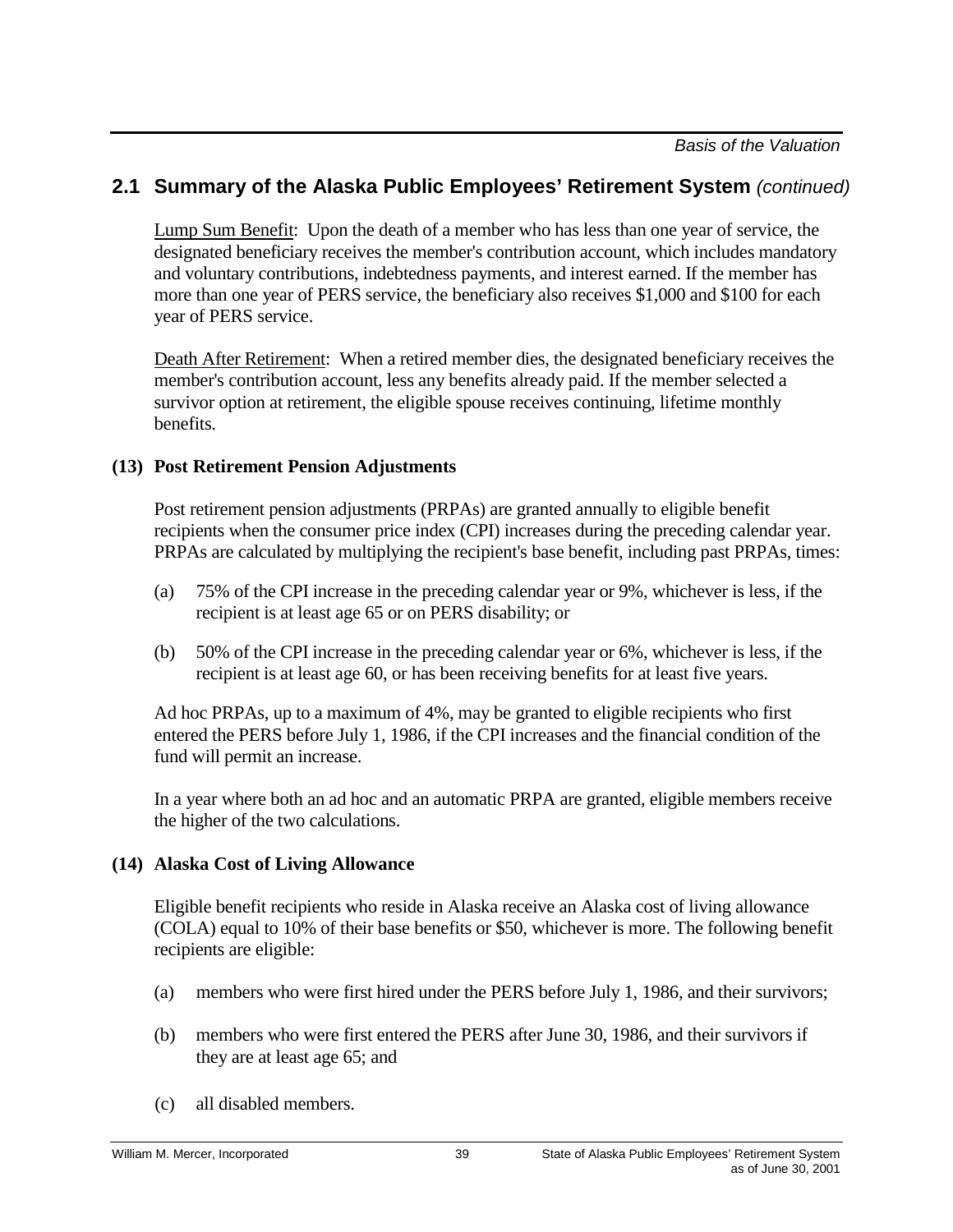| As of June 30                       |                                                      | 1996        | 1997 |          | 1998 |             | 1999        |    | 2001     |
|-------------------------------------|------------------------------------------------------|-------------|------|----------|------|-------------|-------------|----|----------|
| <b>Active Members</b>               |                                                      |             |      |          |      |             |             |    |          |
| Number<br>(1)                       |                                                      | 31,960      |      | 31,854   |      | 31,910      | 32,214      |    | 32,441   |
| (2)<br>Average Age                  |                                                      | 42.95       |      | 43.21    |      | 43.32       | 43.55       |    | 43.75    |
| (3)                                 | <b>Average Credited Service</b>                      | 8.41        |      | 8.56     |      | 8.51        | 8.53        |    | 8.49     |
| (4)<br><b>Average Annual Salary</b> |                                                      | \$38,231    |      | \$38,587 |      | \$38,716    | \$39,844    |    | \$41,935 |
| <b>Retirees and Beneficiaries</b>   |                                                      |             |      |          |      |             |             |    |          |
| (1)<br>Number                       |                                                      | 10,921      |      | 11,802   |      | 13,101      | 14,185      |    | 16,274   |
| (2)<br>Average Age                  |                                                      | 64.61       |      | 64.62    |      | 64.43       | 64.67       |    | 64.55    |
| (3)                                 | <b>Average Monthly Benefit:</b>                      |             |      |          |      |             |             |    |          |
| Base                                |                                                      | \$<br>913   | \$   | 941      | \$   | 994         | \$<br>1,031 | \$ | 1,083    |
| C.O.L.A.                            |                                                      | 64          |      | 67       |      | 70          | 73          |    | 76       |
| P.R.P.A.                            |                                                      | 131         |      | 212      |      | 209         | 199         |    | 214      |
| Adjustment                          |                                                      | $-4$        |      | $-10$    |      | $\mathbf 0$ | $\mathbf 0$ |    | 1        |
| Total                               |                                                      | 1,104       |      | 1,210    |      | 1,273       | 1,303       |    | 1,374    |
| <b>Vested Terminations</b>          |                                                      |             |      |          |      |             |             |    |          |
| Number<br>(1)                       |                                                      | 4,382       |      | 4,742    |      | 5,143       | 5,395       |    | 6,187    |
| (2)<br>Average Age                  |                                                      | 45.43       |      | 45.83    |      | 46.20       | 46.69       |    | 47.54    |
| (3)                                 | <b>Average Monthly Benefit</b>                       | \$<br>662   | \$   | 690      | \$   | 717         | \$<br>749   | \$ | 867      |
|                                     | <b>Non-Vested Terminations With Account Balances</b> |             |      |          |      |             |             |    |          |
| Number<br>(1)                       |                                                      | 5,847       |      | 6,260    |      | 6,571       | $7,500^1$   |    | 11,403   |
| (2)                                 | <b>Average Account Balance</b>                       | \$<br>2,896 | \$   | 2,981    | \$   | 3,138       | \$<br>4,631 |    | \$2,649  |

# **2.2(a) Participant Census Information – Total PERS**

*1 Includes deceased retirees with account balances.*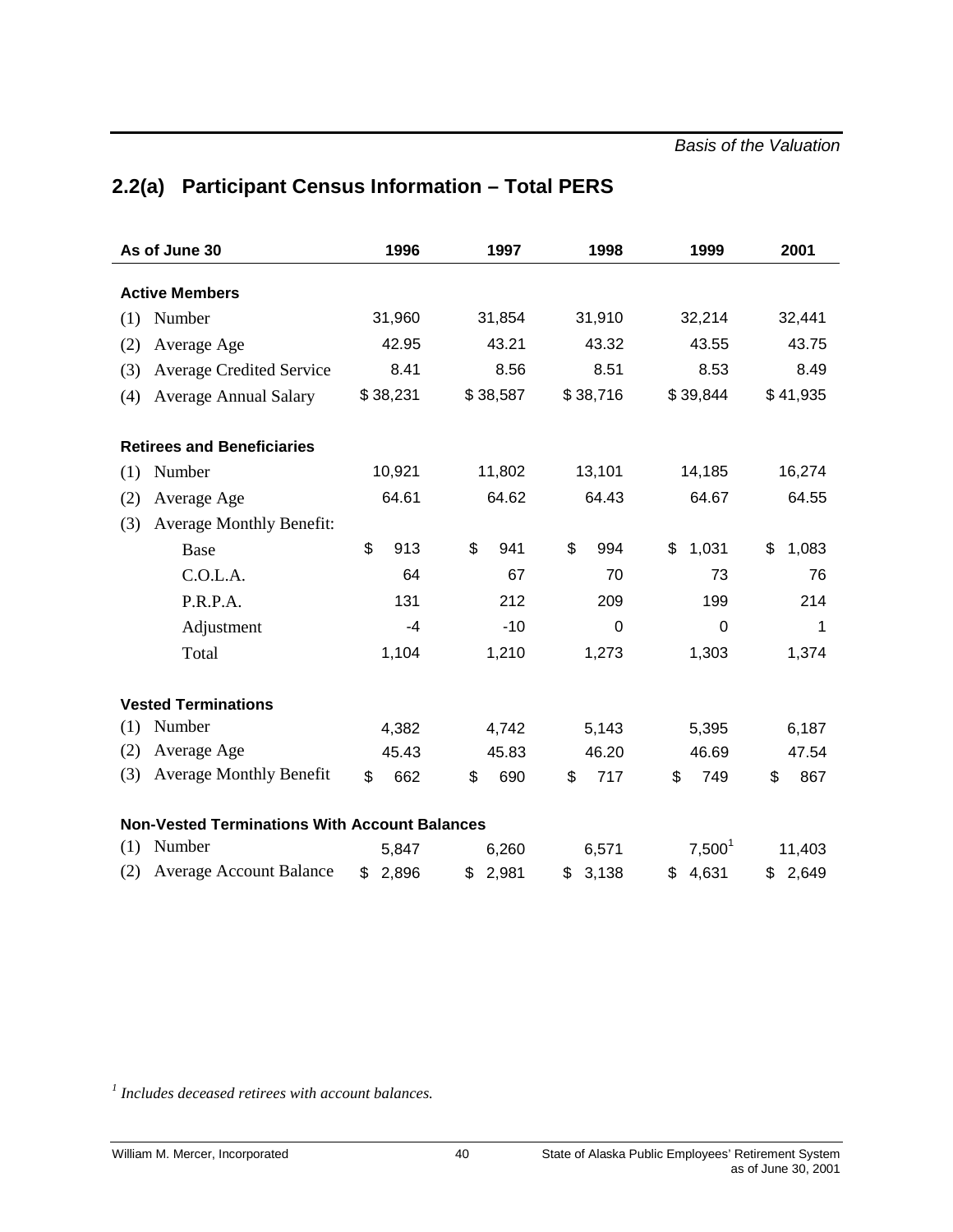| As of June 30                          | 1996     | 1997     | 1998     | 1999     | 2001     |
|----------------------------------------|----------|----------|----------|----------|----------|
| <b>Active Police &amp; Fire</b>        |          |          |          |          |          |
| Number<br>(1)                          | 2,634    | 2,587    | 2,617    | 2,624    | 2,683    |
| (2)<br>Average Age                     | 42.09    | 42.04    | 41.62    | 41.51    | 41.11    |
| (3)<br><b>Average Credited Service</b> | 11.07    | 11.05    | 10.68    | 10.50    | 10.26    |
| (4)<br><b>Average Annual Salary</b>    | \$51,011 | \$52,455 | \$52,982 | \$54,437 | \$56,542 |
| (5)<br>Number Vested                   | 1,986    | 1,887    | 1,799    | 1,781    | 1,814    |
| Percent Who Are Vested<br>(6)          | 75.4%    | 72.9%    | 68.7%    | 67.9%    | 67.6%    |
|                                        |          |          |          |          |          |
| <b>Active "Other" Members</b>          |          |          |          |          |          |
| Number<br>(1)                          | 29,326   | 29,267   | 29,293   | 29,590   | 29,758   |
| (2)<br>Average Age                     | 43.03    | 43.31    | 43.47    | 43.73    | 43.99    |
| (3)<br><b>Average Credited Service</b> | 8.17     | 8.34     | 8.32     | 8.35     | 8.33     |
| <b>Average Annual Salary</b><br>(4)    | \$37,083 | \$37,361 | \$37,442 | \$38,550 | \$40,618 |
| (5)<br>Number Vested                   | 17,618   | 17,695   | 17,335   | 17,254   | 16,755   |
| Percent Who Are Vested<br>(6)          | 60.1%    | 60.5%    | 59.2%    | 58.3%    | 56.3%    |

# **2.2(b) Additional Information – Active Members**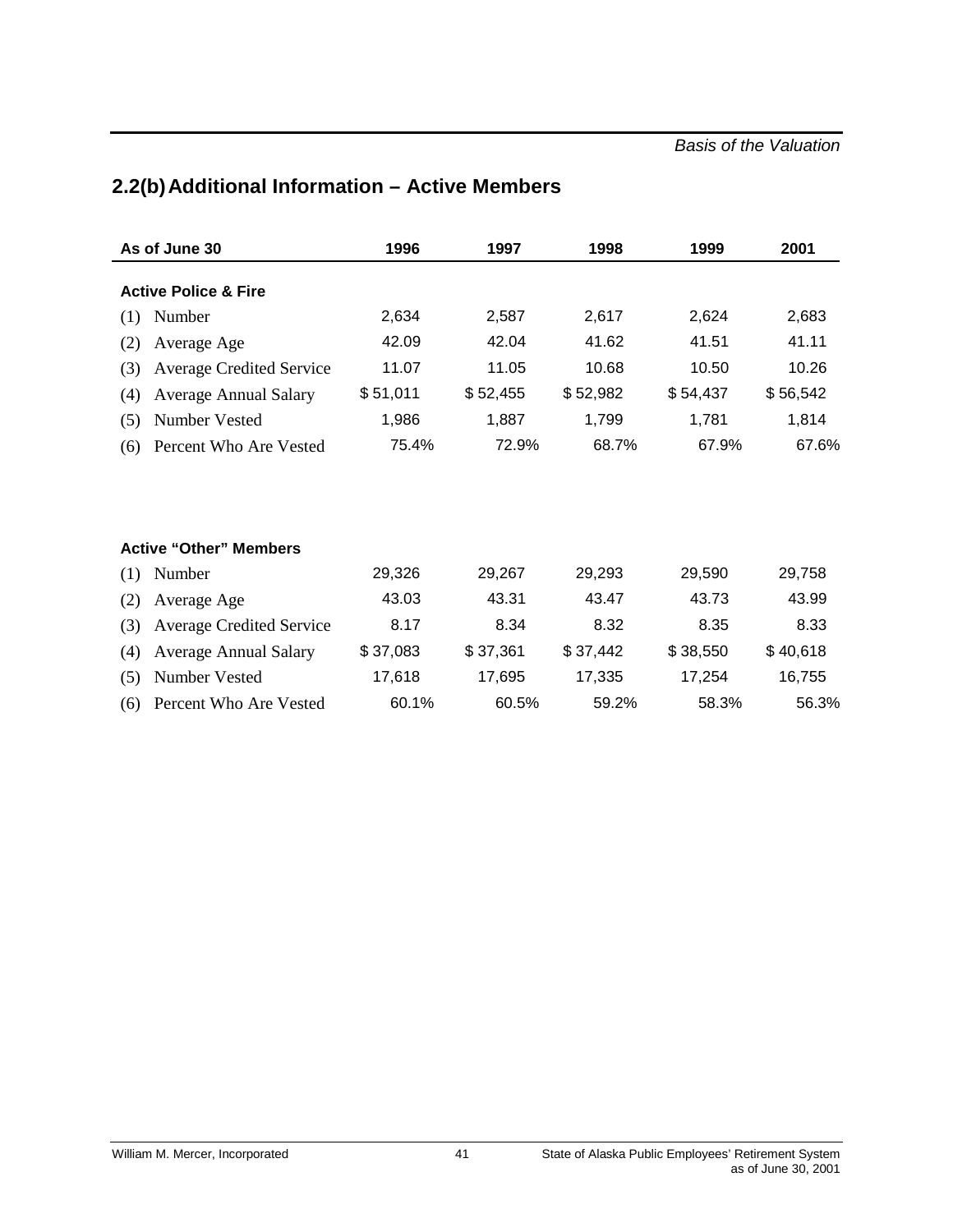## **2.2(b) Additional Information – Active Members**

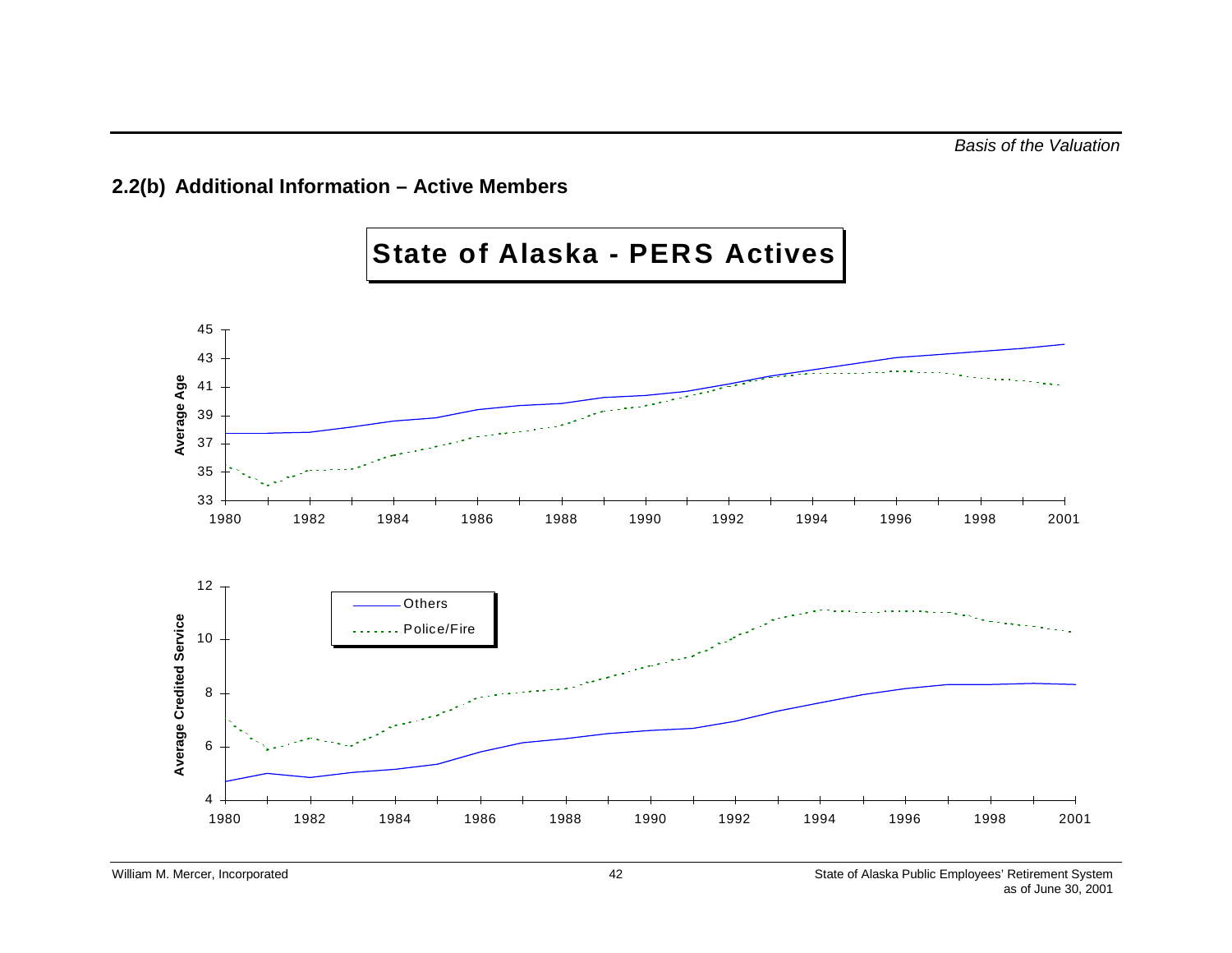## **2.2(b) Additional Information – Active Members**

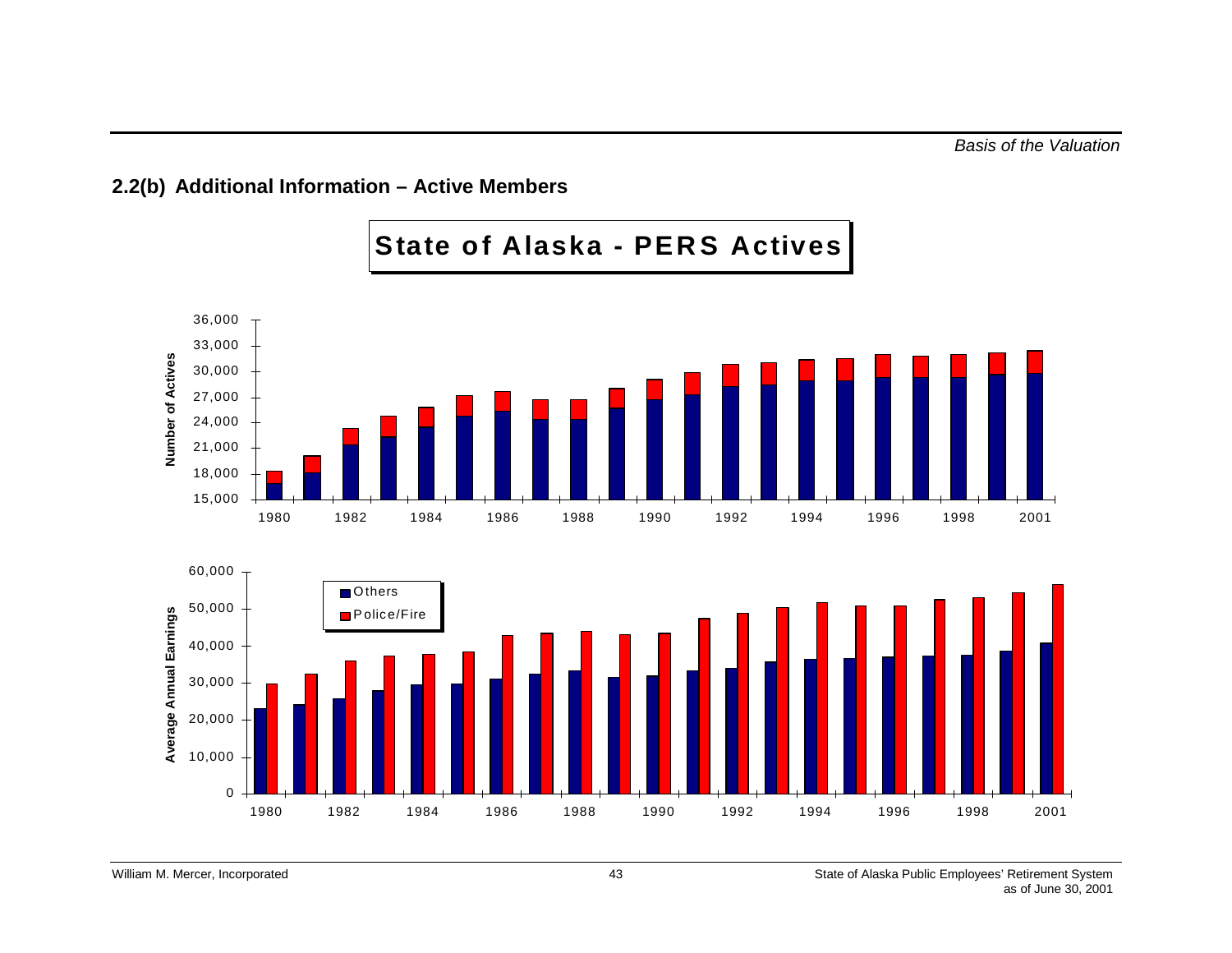# **2.2(c) Distribution of Active Police and Fire Participants**

#### Annual Earnings By Age **Annual Earnings By Credited Service**

|          | Number   | Total         | Average  | Years     | Number | Total           | Average      |
|----------|----------|---------------|----------|-----------|--------|-----------------|--------------|
|          | οf       | Annual        | Annual   | Of        | 0f     | Annual          | Annual       |
| Age      | People   | Earnings      | Earnings | Service   | People | Earnings        | Earnings     |
| $0 - 19$ | $\Omega$ | \$<br>0       | \$<br>0  | 0         | 94     | 2,126,201<br>\$ | 22,619<br>\$ |
| 20-24    | 48       | 1,940,846     | 40,434   |           | 177    | 7,913,144       | 44,707       |
| 25-29    | 283      | 14,018,011    | 49,534   | 2         | 171    | 8,331,959       | 48,725       |
| 30-34    | 420      | 23,095,373    | 54,989   | 3         | 179    | 9,157,424       | 51,159       |
| 35-39    | 403      | 22,863,238    | 56,733   | 4         | 184    | 9,918,045       | 53,902       |
| 40-44    | 476      | 27,922,136    | 58,660   | $0 - 4$   | 805    | 37,446,773      | 46,518       |
| 45-49    | 520      | 30,324,705    | 58,317   | $5-9$     | 609    | 35,097,666      | 57,632       |
| 50-54    | 357      | 21,292,809    | 59,644   | $10 - 14$ | 440    | 25,889,240      | 58,839       |
| 55-59    | 141      | 8,226,565     | 58,344   | $15 - 19$ | 441    | 27,148,513      | 61,561       |
| 60-64    | 30       | 1,733,192     | 57,773   | 20-24     | 300    | 19,904,958      | 66,350       |
| 65-69    | 4        | 223,558       | 55,890   | $25 - 29$ | 75     | 5,250,815       | 70,011       |
| 70-74    | 0        | 0             |          | 30-34     | 12     | 882,924         | 73,577       |
| $75+$    |          | 60,490        | 60,490   | 35-39     |        | 80,034          | 80,034       |
|          |          |               |          | $40+$     | 0      |                 | 0            |
| Total    | 2,683    | \$151,700,923 | \$56,542 | Total     | 2,683  | \$151,700,923   | \$<br>56,542 |

#### **Years of Credited Service By Age**

|           |         |       |           |           | <b>Years of Service</b> |       |       |       |       |       |
|-----------|---------|-------|-----------|-----------|-------------------------|-------|-------|-------|-------|-------|
| Age       | $0 - 4$ | $5-9$ | $10 - 14$ | $15 - 19$ | $20 - 24$               | 25-29 | 30-34 | 35-39 | $40+$ | Total |
| $0 - 19$  | 0       | 0     | 0         | 0         | 0                       | 0     | 0     | ი     | ∩     |       |
| 20-24     | 48      |       |           |           |                         |       |       |       |       | 48    |
| $25 - 29$ | 232     | 51    |           |           |                         |       |       |       | 0     | 283   |
| 30-34     | 212     | 174   | 31        | 3         |                         | 0     | 0     |       | 0     | 420   |
| 35-39     | 135     | 142   | 94        | 31        |                         | 0     |       |       | 0     | 403   |
| 40-44     | 82      | 97    | 106       | 139       | 50                      | 2     |       |       |       | 476   |
| 45-49     | 51      | 74    | 82        | 142       | 141                     | 30    |       |       |       | 520   |
| 50-54     | 34      | 50    | 79        | 87        | 78                      | 26    |       |       | 0     | 357   |
| 55-59     | 9       | 16    | 37        | 32        | 23                      | 15    | 8     |       | 0     | 141   |
| 60-64     | 2       | 4     | 9         |           |                         |       |       |       |       | 30    |
| 65-69     | 0       |       | 2         |           |                         |       |       |       |       | 4     |
| 70-74     | 0       |       |           |           |                         |       |       |       |       |       |
| $75+$     | 0       |       |           |           |                         | 0     |       |       |       |       |
|           |         |       |           |           |                         |       |       |       |       |       |
| Total     | 805     | 609   | 440       | 441       | 300                     | 75    | 12    |       | 0     | 2,683 |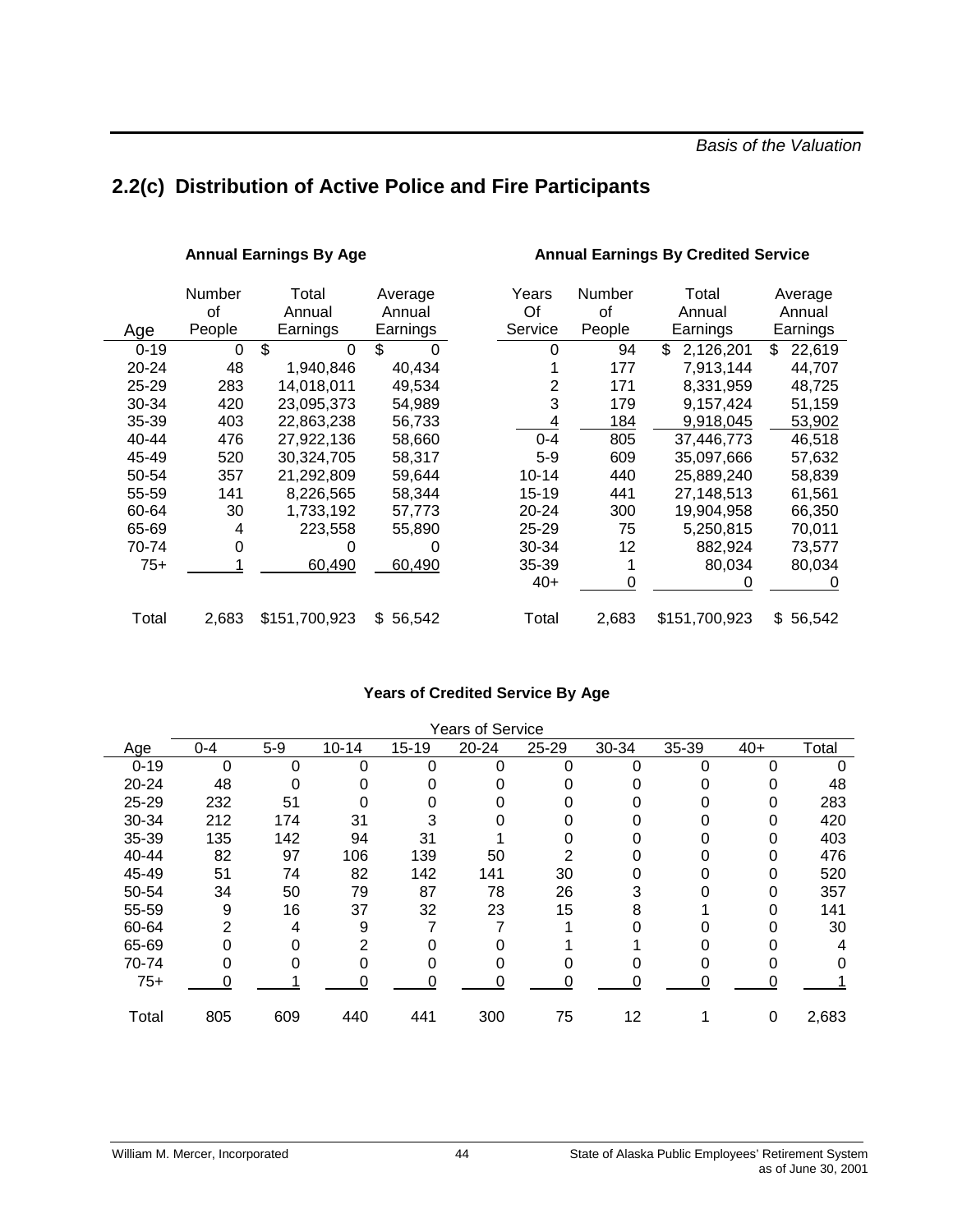| <b>Valuation</b><br><b>Date</b> | <b>Number</b> | Annual<br>Payroll (000's) | Annual<br><b>Average Pay</b> | <b>Percent</b><br>Increase/<br>(Decrease)<br>in Average Pay | <b>Number of</b><br>Participating<br><b>Employers</b> |
|---------------------------------|---------------|---------------------------|------------------------------|-------------------------------------------------------------|-------------------------------------------------------|
| June 30, 2001                   | 2,683         | \$<br>151,701             | \$<br>56,542                 | 3.9%                                                        | 158                                                   |
| June 30, 1999                   | 2,624         | 142,843                   | 54,437                       | 2.7%                                                        | 148                                                   |
| June 30, 1998                   | 2,617         | 138,653                   | 52,982                       | 1.0%                                                        | 148                                                   |
| June 30, 1997                   | 2,587         | 135,702                   | 52,455                       | 2.8%                                                        | 156                                                   |
| June 30, 1996                   | 2,634         | 134,362                   | 51,011                       | 0.2%                                                        | 156                                                   |
| June 30, 1995                   | 2,557         | 130,204                   | 50,921                       | (1.7%)                                                      | 153                                                   |
| June 30, 1994                   | 2,481         | 128,456                   | 51,776                       | 2.8%                                                        | 155                                                   |
| June 30, 1993                   | 2,463         | 124,025                   | 50,355                       | 3.2%                                                        | 155                                                   |
| June 30, 1992                   | 2,515         | 122,762                   | 48,812                       | 2.8%                                                        | 155                                                   |
| June 30, 1991                   | 2,533         | 120,240                   | 47,470                       | 9.2%                                                        | 145                                                   |

## **2.2(d) Schedule of Active Member Valuation Data – Police/Fire**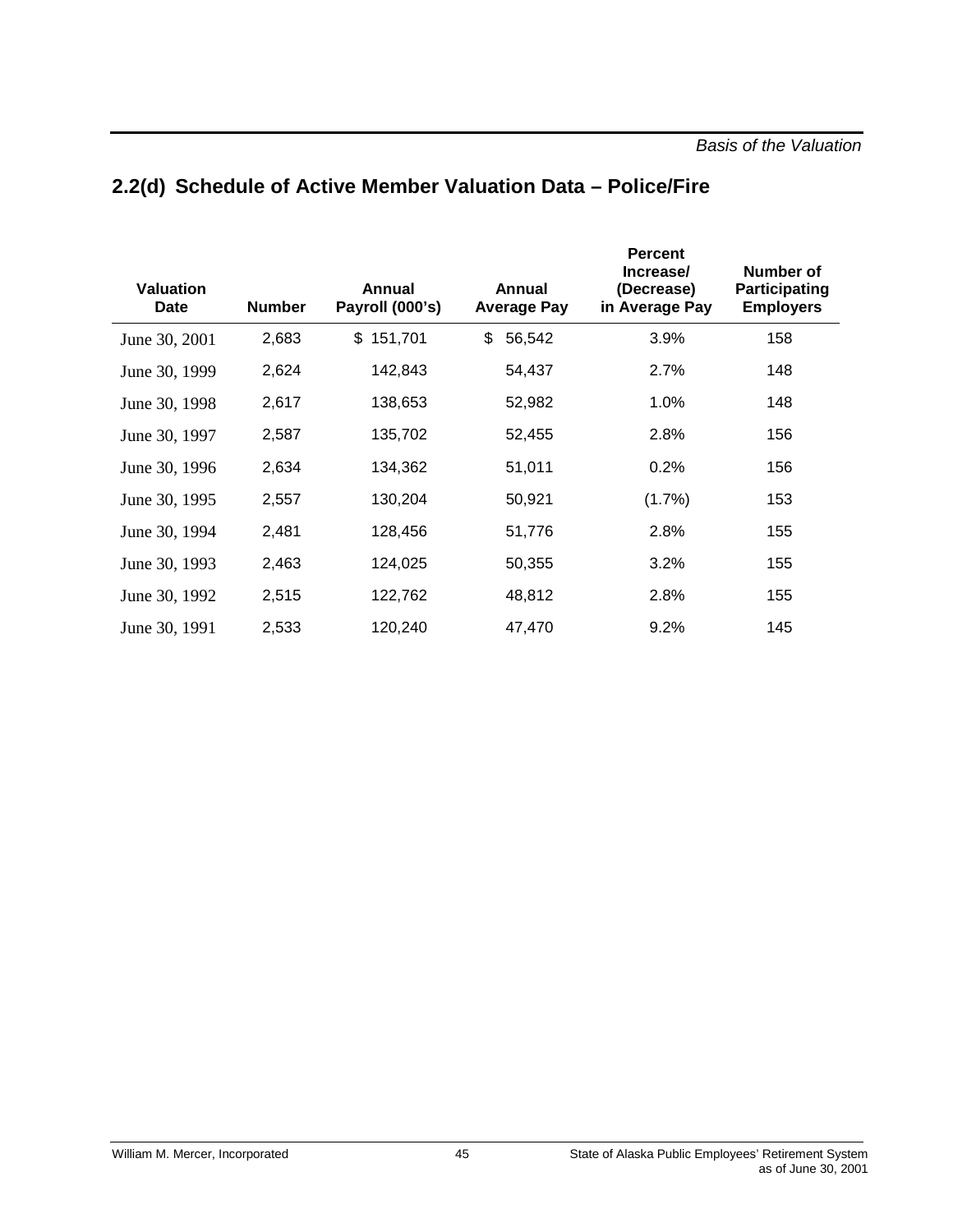*Basis of the Valuation*

# **2.2(e) Distribution of Active "Other" Participants**

#### Annual Earnings By Age **Annual Earnings By Credited Service**

|           | Number<br>οf | Total<br>Annual | Average<br>Annual | Years<br>Of | Number<br>οf | Total<br>Annual | Average<br>Annual |
|-----------|--------------|-----------------|-------------------|-------------|--------------|-----------------|-------------------|
| Age       | People       | Earnings        | Earnings          | Service     | People       | Earnings        | Earnings          |
| $0 - 19$  | 63           | \$<br>1,414,863 | \$22,458          | 0           | 1,991        | \$57,207,421    | \$.<br>28.733     |
| 20-24     | 824          | 22,525,937      | 27,337            |             | 3,578        | 110,133,624     | 30,781            |
| 25-29     | 1,827        | 58,435,519      | 31,984            | 2           | 2,601        | 85,912,502      | 33,031            |
| 30-34     | 2,579        | 91,907,503      | 35,637            | 3           | 2,250        | 79,781,636      | 35,459            |
| $35 - 39$ | 3,691        | 139,274,239     | 37,733            | 4           | 1,774        | 66,400,256      | 37,430            |
| 40-44     | 5,321        | 215,084,705     | 40,422            | $0 - 4$     | 12,194       | 399,435,439     | 32,757            |
| 45-49     | 6,452        | 276,821,336     | 42,905            | $5-9$       | 6,469        | 257,126,516     | 39,747            |
| 50-54     | 5,251        | 240,575,994     | 45,815            | $10 - 14$   | 4,994        | 226,370,558     | 45,329            |
| 55-59     | 2,552        | 112,412,158     | 44,049            | 15-19       | 3,157        | 160,308,276     | 50,779            |
| 60-64     | 929          | 39,562,915      | 42,587            | $20 - 24$   | 2,073        | 113,513,077     | 54,758            |
| 65-69     | 209          | 8,668,981       | 41,478            | $25 - 29$   | 728          | 42,837,964      | 58,843            |
| 70-74     | 48           | 1,610,584       | 33,554            | 30-34       | 130          | 8,254,386       | 63,495            |
| 75+       | 12           | 405,205         | 33,767            | 35-39       | 12           | 784,659         | 65,338            |
|           |              |                 |                   | 40+         |              | 69,064          | 69,064            |
| Total     | 29,758       | \$1,208,699,939 | \$40,618          | Total       | 29,758       | \$1,208,699,939 | 40.618<br>\$      |

#### **Years of Credited Service By Age**

|           |         |       |           |           | <b>Years of Service</b> |       |          |       |       |        |
|-----------|---------|-------|-----------|-----------|-------------------------|-------|----------|-------|-------|--------|
| Age       | $0 - 4$ | $5-9$ | $10 - 14$ | $15 - 19$ | 20-24                   | 25-29 | 30-34    | 35-39 | $40+$ | Total  |
| $0 - 19$  | 63      | 0     | 0         | 0         | $\Omega$                | 0     | $\Omega$ | 0     | 0     | 63     |
| 20-24     | 821     | 3     | 0         | 0         | 0                       | 0     |          | 0     | 0     | 824    |
| $25 - 29$ | 1,624   | 197   | 6         | 0         | 0                       | 0     |          | 0     | 0     | 1,827  |
| 30-34     | 1,815   | 587   | 173       | 4         |                         | 0     |          | 0     | 0     | 2,579  |
| 35-39     | 1,916   | 955   | 638       | 171       | 11                      | 0     |          | 0     | 0     | 3,691  |
| 40-44     | 2,014   | 1,306 | 1,046     | 655       | 281                     | 19    |          | 0     | 0     | 5,321  |
| 45-49     | 1,860   | 1,505 | 1,242     | 951       | 692                     | 197   | 5        | 0     | 0     | 6,452  |
| 50-54     | 1,168   | 1,107 | 978       | 845       | 717                     | 364   | 70       | 2     | 0     | 5,251  |
| 55-59     | 589     | 547   | 622       | 362       | 276                     | 107   | 40       | 9     | 0     | 2,552  |
| 60-64     | 240     | 200   | 231       | 136       | 75                      | 34    | 12       |       | 0     | 929    |
| 65-69     | 56      | 51    | 51        | 26        | 17                      | 5     | 3        | 0     | 0     | 209    |
| 70-74     | 21      | 10    | 6         |           | 2                       |       |          | 0     |       | 48     |
| $75+$     |         |       |           |           |                         |       |          | 0     |       | 12     |
|           |         |       |           |           |                         |       |          |       |       |        |
| Total     | 12,194  | 6,469 | 4,994     | 3,157     | 2,073                   | 728   | 130      | 12    |       | 29,758 |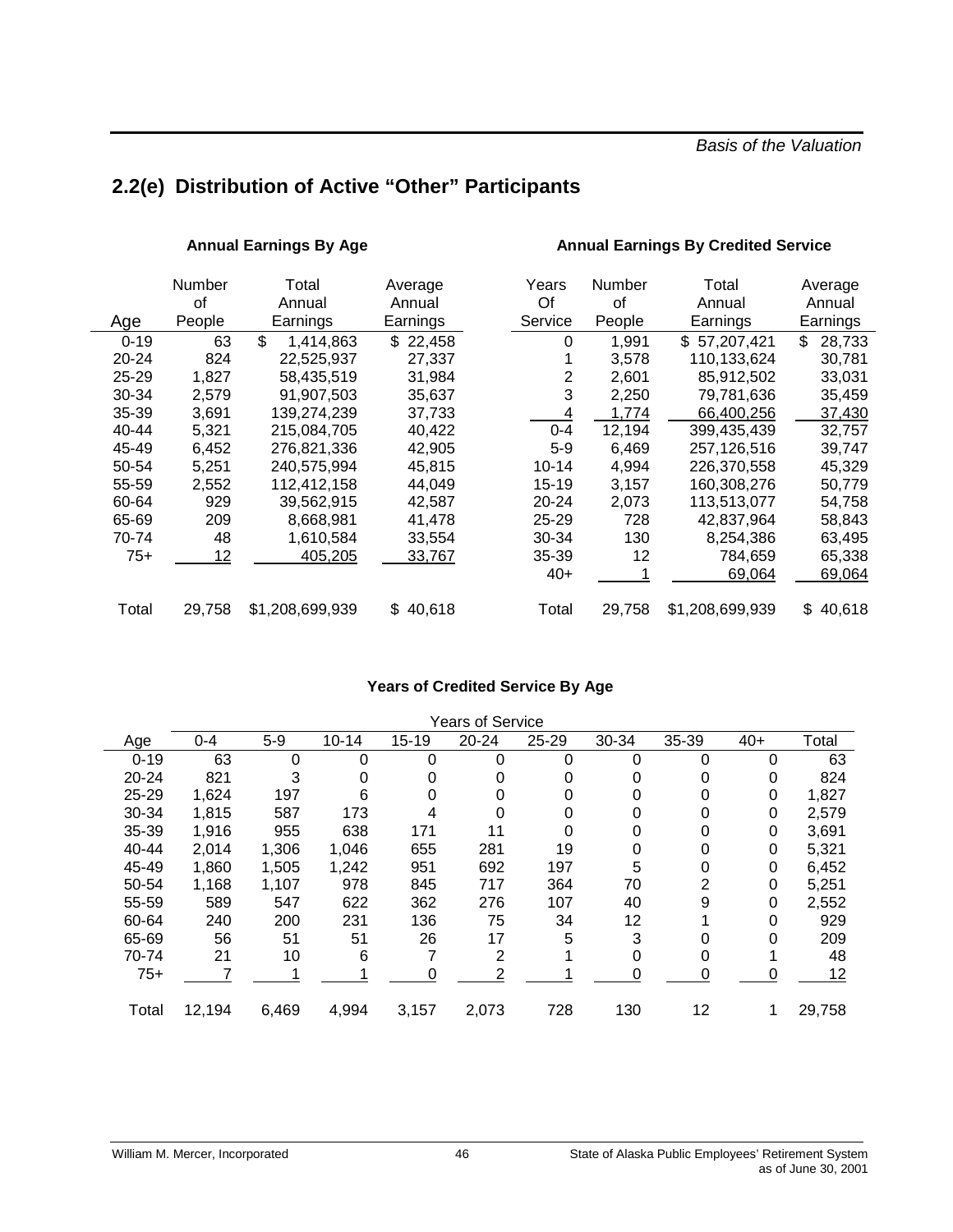| <b>Valuation</b><br><b>Date</b> | <b>Number</b> | Annual<br>Payroll (000's) | Annual<br><b>Average Pay</b> | <b>Percent</b><br>Increase/<br>(Decrease)<br>in Average Pay | <b>Number of</b><br>Participating<br><b>Employers</b> |
|---------------------------------|---------------|---------------------------|------------------------------|-------------------------------------------------------------|-------------------------------------------------------|
| June 30, 2001                   | 29,758        | \$1,208,700               | \$<br>40,618                 | 5.4%                                                        | 158                                                   |
| June 30, 1999                   | 29,590        | 1,140,706                 | 38,550                       | 3.0%                                                        | 148                                                   |
| June 30, 1998                   | 29,293        | 1,096,786                 | 37,442                       | 0.2%                                                        | 148                                                   |
| June 30, 1997                   | 29,267        | 1,093,433                 | 37,361                       | 0.7%                                                        | 156                                                   |
| June 30, 1996                   | 29,326        | 1,087,504                 | 37,083                       | 1.3%                                                        | 156                                                   |
| June 30, 1995                   | 28,893        | 1,057,840                 | 36,612                       | 0.9%                                                        | 153                                                   |
| June 30, 1994                   | 28,883        | 1,048,541                 | 36,303                       | 2.3%                                                        | 155                                                   |
| June 30, 1993                   | 28,509        | 1,011,864                 | 35,493                       | 4.2%                                                        | 155                                                   |
| June 30, 1992                   | 28,206        | 961,054                   | 34,073                       | 2.5%                                                        | 155                                                   |
| June 30, 1991                   | 27,307        | 907,567                   | 33,236                       | 4.6%                                                        | 145                                                   |

## **2.2(f) Schedule of Active Member Valuation Data – "Other"**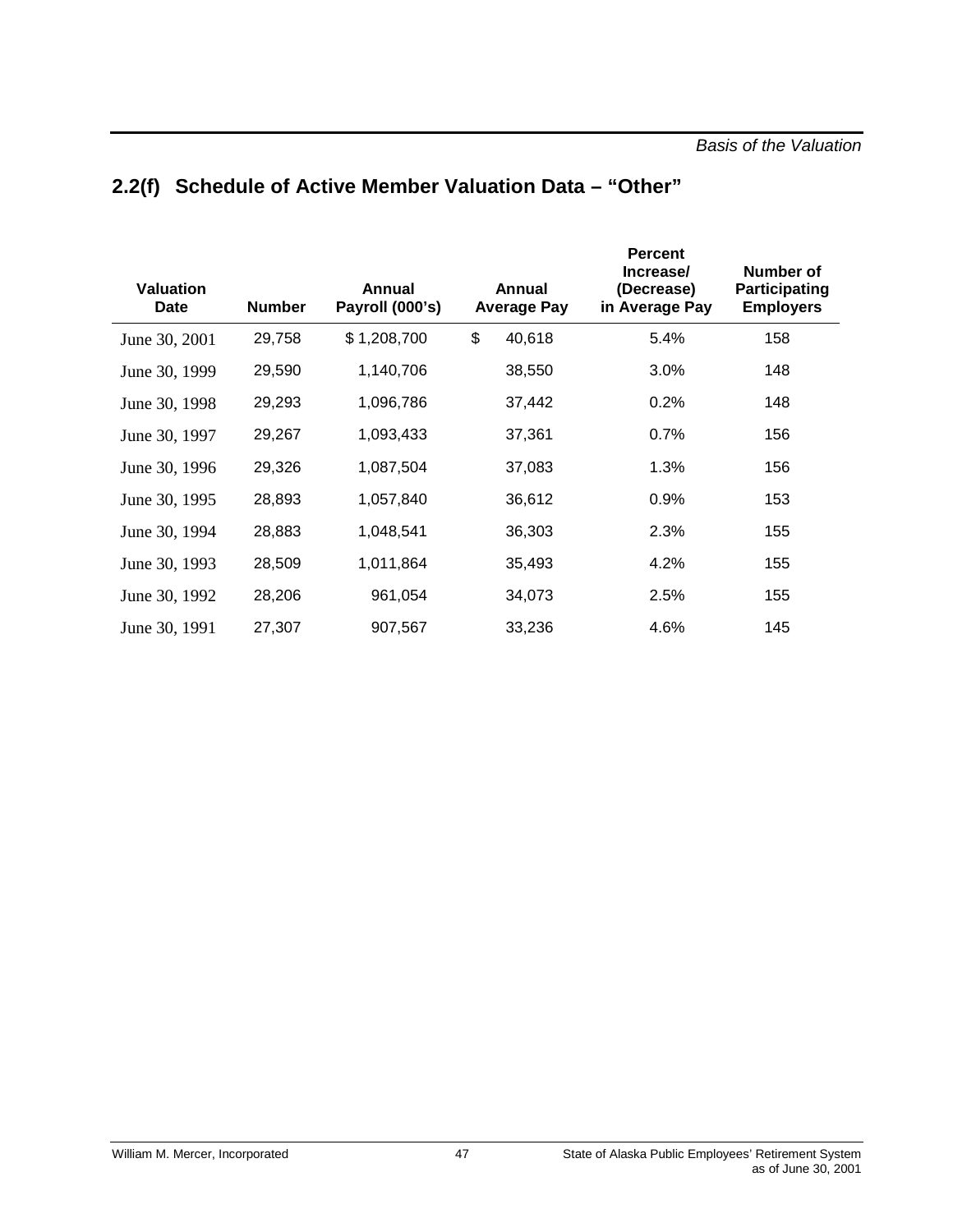# **2.2(g)Statistics on New Benefit Recipients– Police and Fire Members**

| During the Year Ending June 30                   | 1996           | 1997        | 1998        | 1999        | 2000/2001   |
|--------------------------------------------------|----------------|-------------|-------------|-------------|-------------|
| <b>Service</b>                                   |                |             |             |             |             |
| Number<br>(1)                                    | 63             | 140         | 147         | 142         | 275         |
| (2)<br>Average Age at<br>Commencement            | 49.82          | 52.21       | 51.71       | 52.47       | 51.49       |
| <b>Average Monthly Benefit</b><br>(3)            | \$<br>2,735    | \$<br>2,364 | \$<br>2,696 | \$<br>2,410 | \$<br>2,562 |
| Survivor (including surviving spouse and QDRO's) |                |             |             |             |             |
| Number<br>(1)                                    | $\overline{2}$ | 20          | 14          | 14          | 36          |
| Average Age at<br>(2)<br>Commencement            | 49.47          | 53.25       | 51.50       | 55.79       | 52.79       |
| <b>Average Monthly Benefit</b><br>(3)            | \$<br>1,678    | \$<br>1,184 | \$<br>1,265 | \$<br>1,088 | \$<br>1,256 |
| <b>Disability</b>                                |                |             |             |             |             |
| Number<br>(1)                                    | 11             | 6           | 3           | 7           | 17          |
| Average Age at<br>(2)<br>Commencement            | 47.00          | 48.77       | 43.40       | 45.37       | 48.90       |
| <b>Average Monthly Benefit:</b><br>(3)           | \$<br>1,709    | \$<br>1,601 | \$<br>2,056 | \$<br>2,725 | \$<br>1,697 |
|                                                  |                |             |             |             |             |
| <b>Total</b>                                     |                |             |             |             |             |
| Number<br>(1)                                    | 76             | 166         | 164         | 163         | 328         |
| (2)<br>Average Age at                            |                |             |             |             |             |
| Commencement                                     | 49.40          | 52.21       | 51.54       | 52.45       | 51.50       |
| <b>Average Monthly Benefit:</b><br>(3)           | \$<br>2,559    | \$<br>2,194 | \$<br>2,562 | \$<br>2,310 | \$<br>2,374 |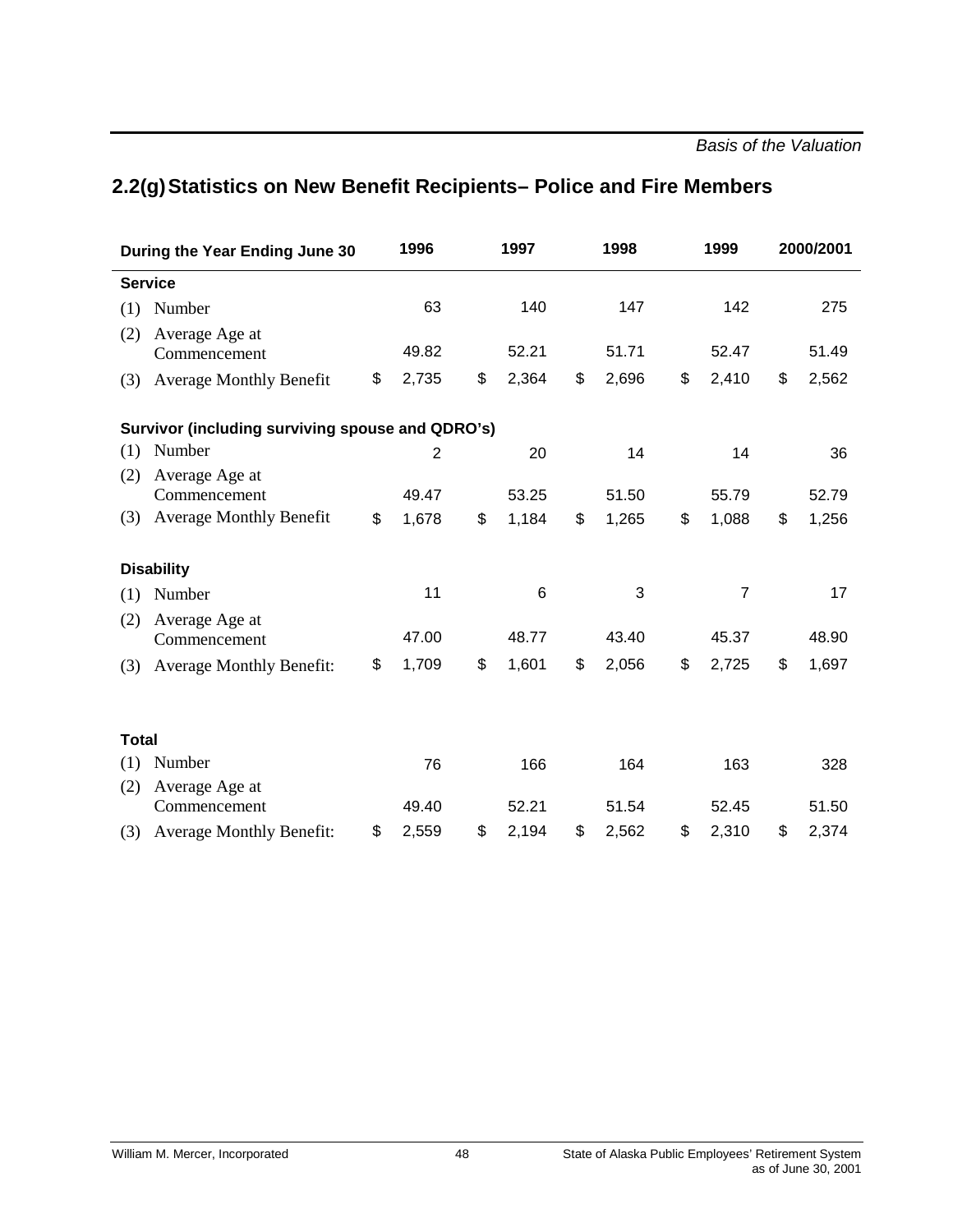|                                                                                           | <b>Years of Credited Service</b> |                         |                           |                       |    |             |    |             |               |              |    |             |                              |                                    |
|-------------------------------------------------------------------------------------------|----------------------------------|-------------------------|---------------------------|-----------------------|----|-------------|----|-------------|---------------|--------------|----|-------------|------------------------------|------------------------------------|
|                                                                                           |                                  | $0 - 4$                 |                           | $5 - 9$               |    | $10 - 14$   |    | $15 - 19$   |               | $20 - 24$    |    | $25 - 29$   |                              | $30+$                              |
| Period 7/1/99 - 6/30/01:<br><b>Average Monthly Benefit</b><br>Number of Recipients        | \$                               | 1,416<br>$\overline{2}$ | $\boldsymbol{\mathsf{S}}$ | 927<br>13             | \$ | 1,249<br>34 | \$ | 1,704<br>61 | \$            | 2,824<br>143 | \$ | 2,892<br>57 | \$                           | 2,702<br>18                        |
| Period 7/1/98 - 6/30/99:<br><b>Average Monthly Benefit</b><br>Number of Recipients        | \$                               | 1,879<br>22             | \$                        | 698<br>8              | \$ | 1,214<br>23 | \$ | 1,808<br>29 | \$            | 2,849<br>61  | \$ | 3,713<br>17 | \$                           | 4,097<br>3                         |
| Period 7/1/97 - 6/30/98:<br><b>Average Monthly Benefit</b><br>Number of Recipients        | \$                               | 1,472<br>13             | \$                        | 723<br>8              | \$ | 1,177<br>13 | \$ | 2,091<br>40 | \$            | 3,199<br>64  | \$ | 3,548<br>22 | \$                           | 3,380<br>4                         |
| Period 7/1/96 - 6/30/97:<br><b>Average Monthly Benefit</b><br>Number of Recipients        | \$                               | 1,263<br>10             | \$                        | 592<br>12             | \$ | 957<br>18   | \$ | 1,719<br>40 | \$            | 2,811<br>68  | \$ | 3,545<br>15 | \$                           | 4,733<br>3                         |
| Period 7/1/95 - 6/30/96:<br><b>Average Monthly Benefit</b><br>Number of Recipients        | \$                               | 1,938<br>3              | \$                        | 757<br>6              | \$ | 1,708<br>5  | \$ | 1,852<br>11 | \$            | 2,916<br>39  | \$ | 3,375<br>10 | \$                           | 3,870<br>$\overline{2}$            |
| Period 7/1/94 - 6/30/95:<br><b>Average Monthly Benefit</b><br>Number of Recipients        | \$                               | 0<br>$\overline{0}$     | \$                        | 893<br>8              | \$ | 851<br>10   | \$ | 1,608<br>18 | \$            | 3,002<br>42  | \$ | 3,107<br>10 | $\boldsymbol{\hat{\varphi}}$ | 0<br>$\mathbf 0$                   |
| Period 7/1/93 - 6/30/94:<br><b>Average Monthly Benefit</b><br>Number of Recipients        | \$                               | 417<br>1                | \$                        | 748<br>$\overline{7}$ | \$ | 1,054<br>9  | \$ | 1,532<br>13 | \$            | 2,748<br>32  | \$ | 3,825<br>9  | \$                           | $\boldsymbol{0}$<br>$\overline{0}$ |
| Period 7/1/92 - 6/30/93:<br><b>Average Monthly Benefit</b><br><b>Number of Recipients</b> | \$                               | 1,047<br>3              | \$                        | 546<br>$\overline{2}$ | \$ | 1,078<br>7  | \$ | 1,648<br>6  | $\frac{1}{2}$ | 2,700<br>17  | \$ | 3,704<br>3  | \$                           | 3,231<br>1                         |

## **2.2(h)Schedule of Average Benefit Payments – New Benefit Recipients – Police/Fire**

"Average Monthly Benefit" includes post-retirement pension adjustments and cost-of-living increases.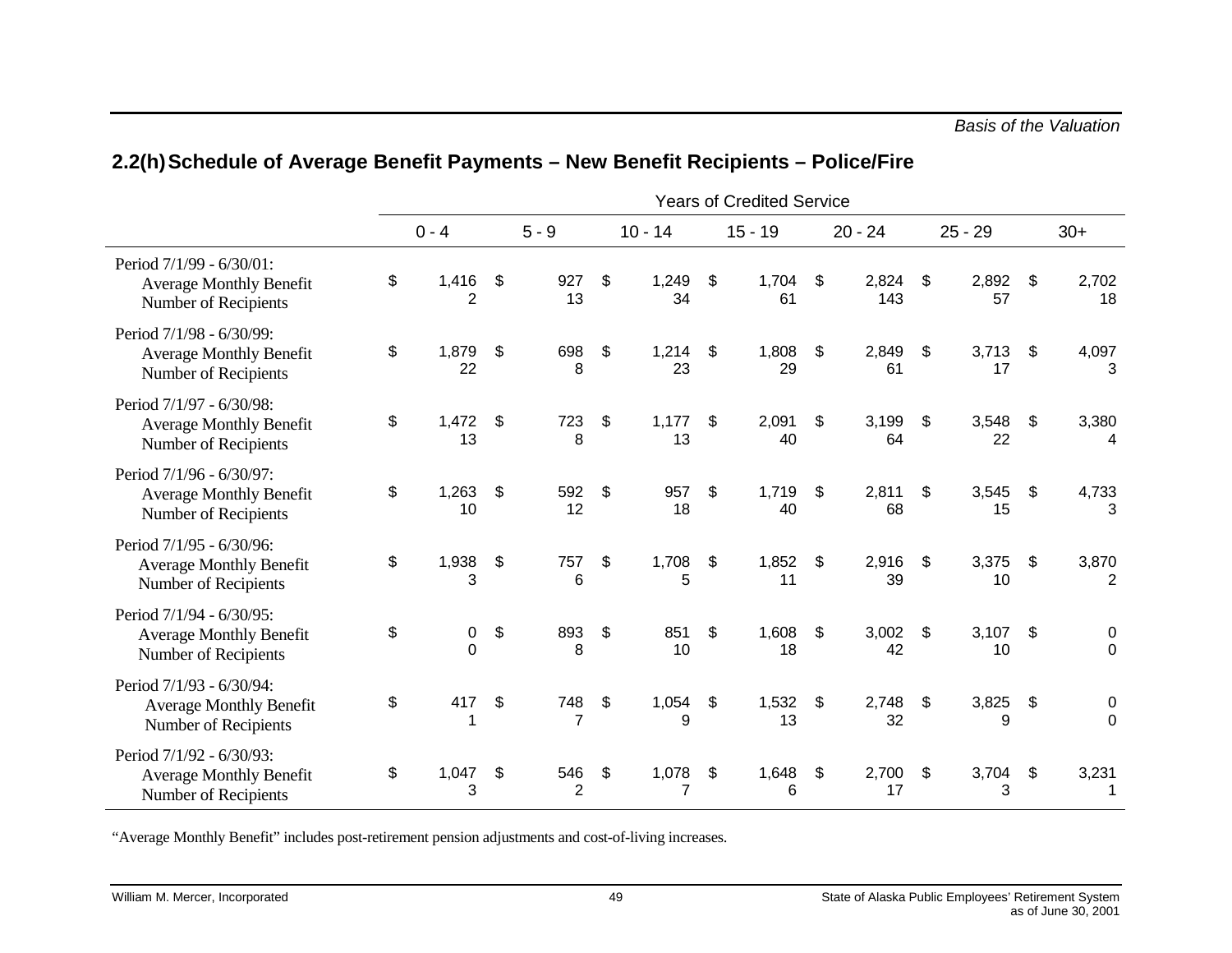# **2.2(i)Statistics on New Benefit Recipients – "Other" Members**

| During the Year Ending June 30                   | 1996        | 1997        | 1998        | 1999        | 2000/2001   |  |  |
|--------------------------------------------------|-------------|-------------|-------------|-------------|-------------|--|--|
| <b>Service</b>                                   |             |             |             |             |             |  |  |
| $(1)$ Number                                     | 621         | 791         | 1,098       | 921         | 2,031       |  |  |
| (2) Average Age at<br>Commencement               | 57.80       | 56.59       | 56.59       | 56.07       | 56.20       |  |  |
| (3) Average Monthly Benefit                      | 1,183<br>\$ | 1,272<br>\$ | \$<br>1,443 | \$<br>1,450 | 1,389<br>\$ |  |  |
| Survivor (including surviving spouse and QDRO's) |             |             |             |             |             |  |  |
| $(1)$ Number                                     | 45          | 88          | 85          | 97          | 214         |  |  |
| (2) Average Age at                               |             |             |             |             |             |  |  |
| Commencement                                     | 55.87       | 62.17       | 61.68       | 63.58       | 61.10       |  |  |
| (3) Average Monthly Benefit                      | \$<br>709   | \$<br>805   | \$<br>710   | \$<br>837   | \$<br>845   |  |  |
| <b>Disability</b>                                |             |             |             |             |             |  |  |
| $(1)$ Number                                     | 36          | 25          | 36          | 35          | 97          |  |  |
| (2) Average Age at<br>Commencement               | 49.47       | 46.69       | 48.21       | 48.24       | 48.31       |  |  |
| (3) Average Monthly Benefit:                     | \$1,417     | 1,656<br>\$ | 1,421<br>\$ | 1,263<br>\$ | \$<br>1,258 |  |  |
|                                                  |             |             |             |             |             |  |  |
| <b>Total</b>                                     |             |             |             |             |             |  |  |
| $(1)$ Number                                     | 702         | 904         | 1,219       | 1,053       | 2,342       |  |  |
| (2) Average Age at                               |             |             |             |             |             |  |  |
| Commencement                                     | 57.25       | 56.86       | 56.70       | 56.50       | 56.32       |  |  |
| (3) Average Monthly Benefit:                     | 1,165<br>\$ | 1,238<br>\$ | \$<br>1,391 | 1,388<br>\$ | 1,334<br>\$ |  |  |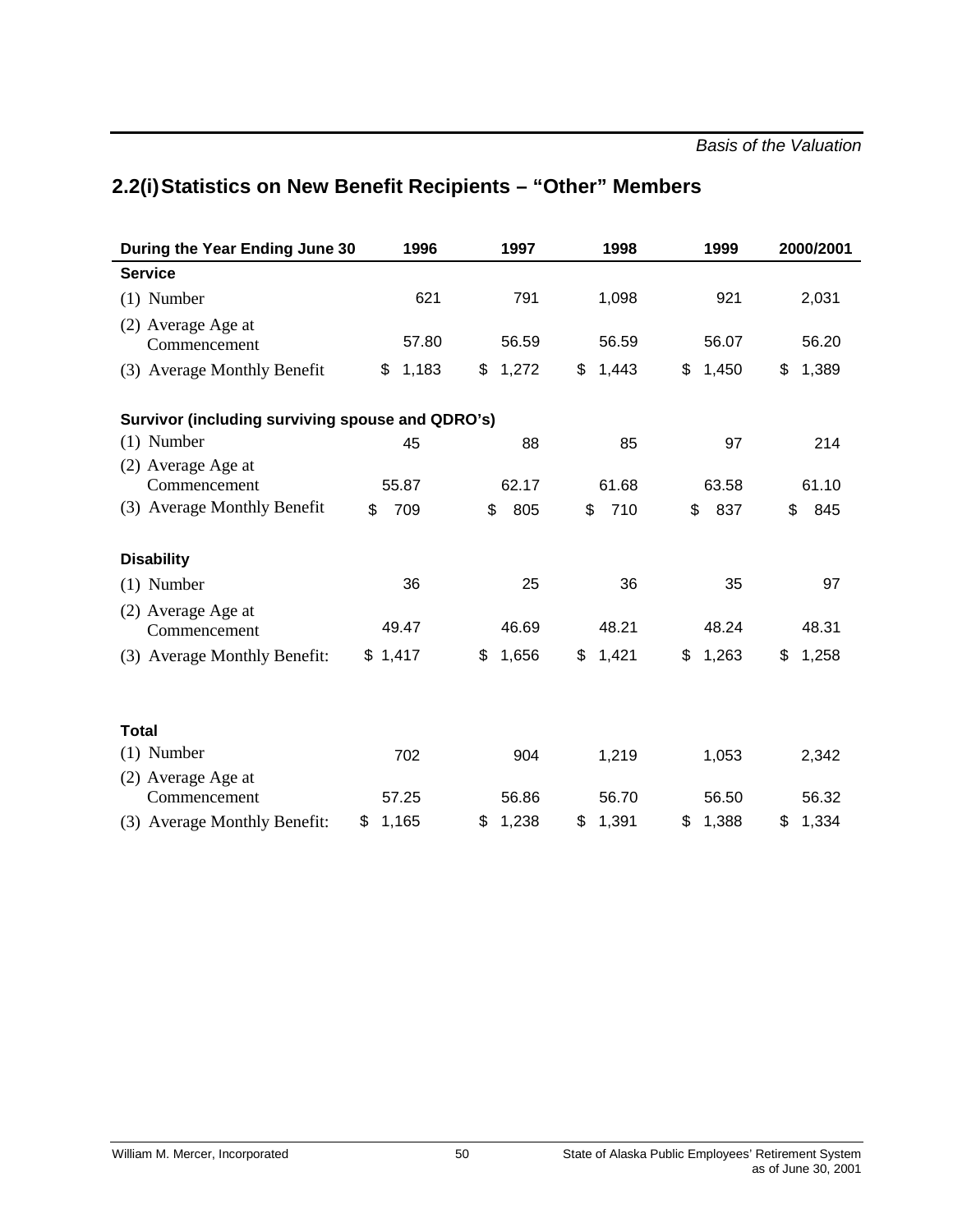|                                                                                           |                  |                            |            |                  | <b>Years of Credited Service</b> |                    |                    |                    |
|-------------------------------------------------------------------------------------------|------------------|----------------------------|------------|------------------|----------------------------------|--------------------|--------------------|--------------------|
|                                                                                           | $0 - 4$          |                            | $5 - 9$    | $10 - 14$        | $15 - 19$                        | $20 - 24$          | $25 - 29$          | $30+$              |
| Period 7/1/99 - 6/30/01:<br><b>Average Monthly Benefit</b><br>Number of Recipients        | \$<br>602<br>8   | \$                         | 577<br>174 | \$<br>791<br>289 | \$<br>1,129<br>594               | \$<br>1,392<br>542 | \$<br>1,771<br>438 | \$<br>1,949<br>297 |
| Period 7/1/98 - 6/30/99:<br><b>Average Monthly Benefit</b><br>Number of Recipients        | \$<br>653<br>55  | $\boldsymbol{\mathsf{\$}}$ | 518<br>237 | \$<br>894<br>249 | \$<br>1,477<br>225               | \$<br>2,129<br>157 | \$<br>2,853<br>86  | \$<br>3,813<br>44  |
| Period 7/1/97 - 6/30/98:<br><b>Average Monthly Benefit</b><br>Number of Recipients        | \$<br>943<br>107 | $\boldsymbol{\mathsf{\$}}$ | 511<br>246 | \$<br>935<br>281 | \$<br>1,512<br>282               | \$<br>2,090<br>175 | \$<br>3,007<br>86  | \$<br>3,700<br>42  |
| Period 7/1/96 - 6/30/97:<br><b>Average Monthly Benefit</b><br>Number of Recipients        | \$<br>905<br>43  | \$                         | 481<br>254 | \$<br>872<br>223 | \$<br>1,507<br>191               | \$<br>2,086<br>112 | \$<br>2,821<br>54  | \$<br>3,308<br>27  |
| Period 7/1/95 - 6/30/96:<br><b>Average Monthly Benefit</b><br>Number of Recipients        | \$<br>652<br>46  | \$                         | 483<br>179 | \$<br>855<br>188 | \$<br>1,385<br>143               | \$<br>1,920<br>87  | \$<br>2,624<br>35  | \$<br>3,473<br>24  |
| Period 7/1/94 - 6/30/95:<br><b>Average Monthly Benefit</b><br>Number of Recipients        | \$<br>754<br>5   | $\boldsymbol{\mathsf{\$}}$ | 483<br>148 | \$<br>890<br>154 | \$<br>1,523<br>132               | \$<br>2,087<br>76  | \$<br>2,688<br>25  | \$<br>2,607<br>21  |
| Period 7/1/93 - 6/30/94:<br><b>Average Monthly Benefit</b><br>Number of Recipients        | \$<br>503<br>17  | \$                         | 449<br>149 | \$<br>863<br>169 | \$<br>1,412<br>136               | \$<br>1,886<br>60  | \$<br>2,710<br>17  | \$<br>3,131<br>19  |
| Period 7/1/92 - 6/30/93:<br><b>Average Monthly Benefit</b><br><b>Number of Recipients</b> | \$<br>558<br>23  | \$                         | 449<br>158 | \$<br>866<br>143 | \$<br>1,343<br>83                | \$<br>2,029<br>36  | \$<br>2,534<br>13  | \$<br>3,223<br>8   |

## **2.2(j) Schedule of Average Benefit Payments – New Benefit Recipients – "Other"**

"Average Monthly Benefit" includes post-retirement pension adjustments and cost-of-living increases.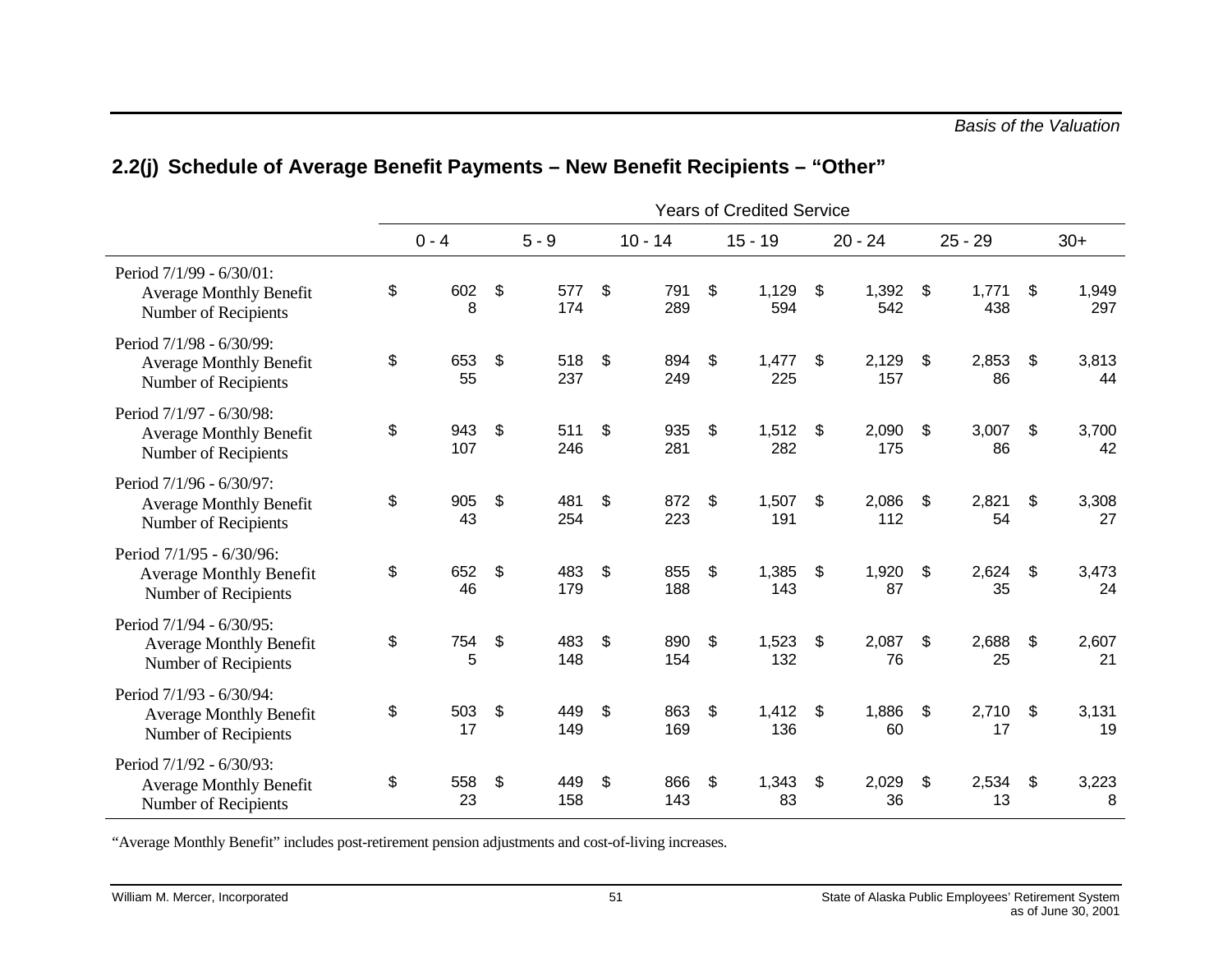*Basis of the Valuation*

# **2.2(k) Statistics on All Benefit Recipients**

|                                                    | <b>Police &amp; Fire</b> | "Other"     |
|----------------------------------------------------|--------------------------|-------------|
| <b>Service Retirements</b>                         |                          |             |
| Number, June 30, 1999<br>(1)                       | 1,274                    | 11,345      |
| Net Change During FY00-01<br>(2)                   | 241                      | 1,609       |
| Number, June 30, 2001<br>(3)                       | 1,515                    | 12,954      |
| (4) Average Age At Commencement                    | 50.94                    | 56.69       |
| (5) Average Age Now                                | 58.76                    | 65.66       |
| (6) Average Monthly Benefit                        | \$<br>2,634              | \$<br>1,276 |
| Survivors (including surviving spouses and QDRO's) |                          |             |
| Number, June 30, 1999<br>(1)                       | 133                      | 1,050       |
| Net Change During FY00-01<br>(2)                   | 12                       | 181         |
| Number, June 30, 2001<br>(3)                       | 145                      | 1,231       |
| Average Age At Commencement<br>(4)                 | 49.10                    | 56.23       |
| Average Age Now<br>(5)                             | 56.17                    | 66.17       |
| <b>Average Monthly Benefit</b><br>(6)              | \$<br>1,434              | \$<br>801   |
| <b>Disabilities</b>                                |                          |             |
| Number, June 30, 1999<br>(1)                       | 71                       | 312         |
| Net Change During FY00-01<br>(2)                   | $\mathbf 0$              | 46          |
| Number, June 30, 2001<br>(3)                       | 71                       | 358         |
| Average Age At Commencement<br>(4)                 | 43.40                    | 44.74       |
| Average Age Now<br>(5)                             | 49.42                    | 49.91       |
| <b>Average Monthly Benefit</b><br>(6)              | \$<br>1,748              | \$<br>1,454 |
| <b>Total Number of Benefit Recipients</b>          | 1,731                    | 14,543      |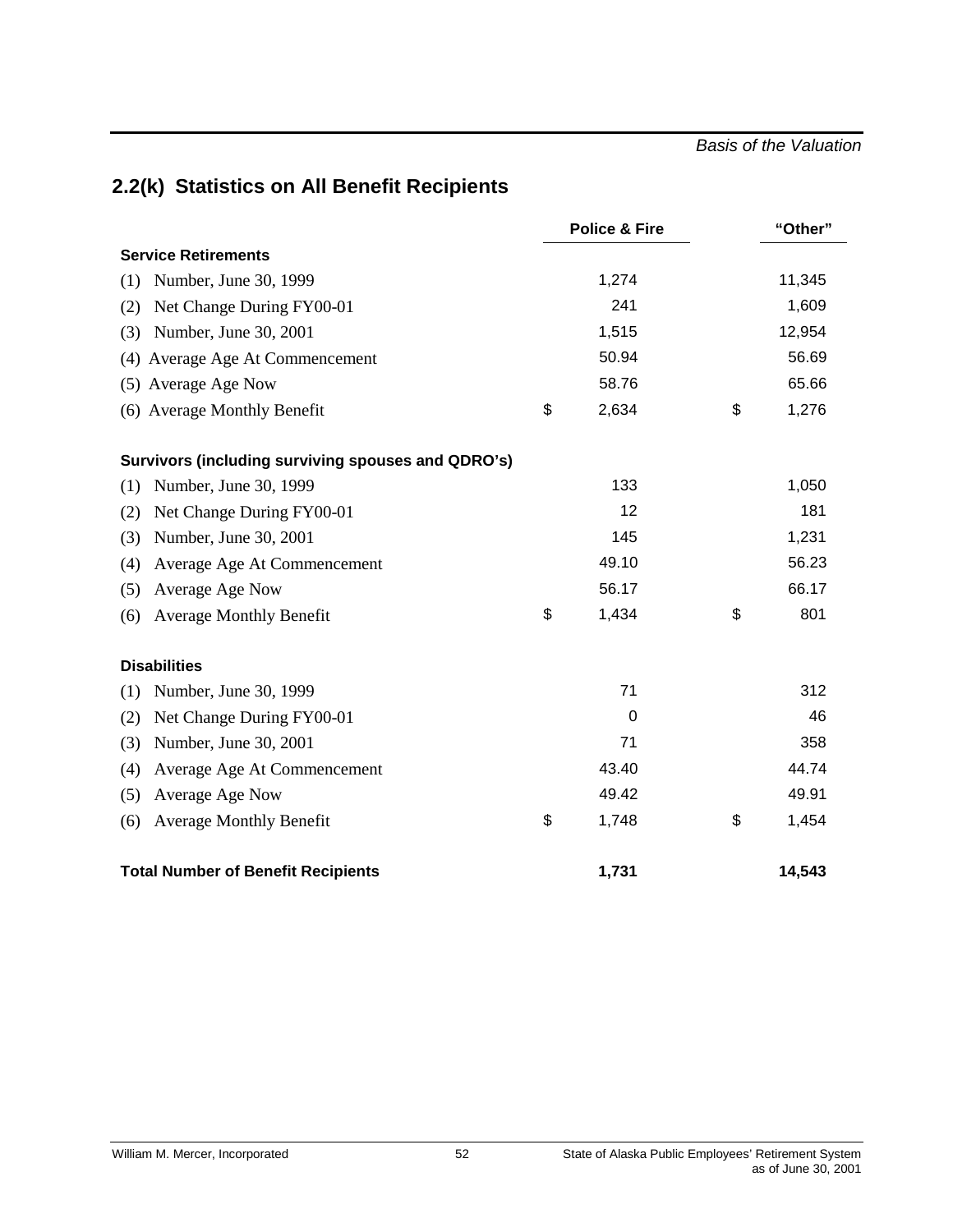## **2.2(k) Statistics on All Benefit Recipients** *(continued)*

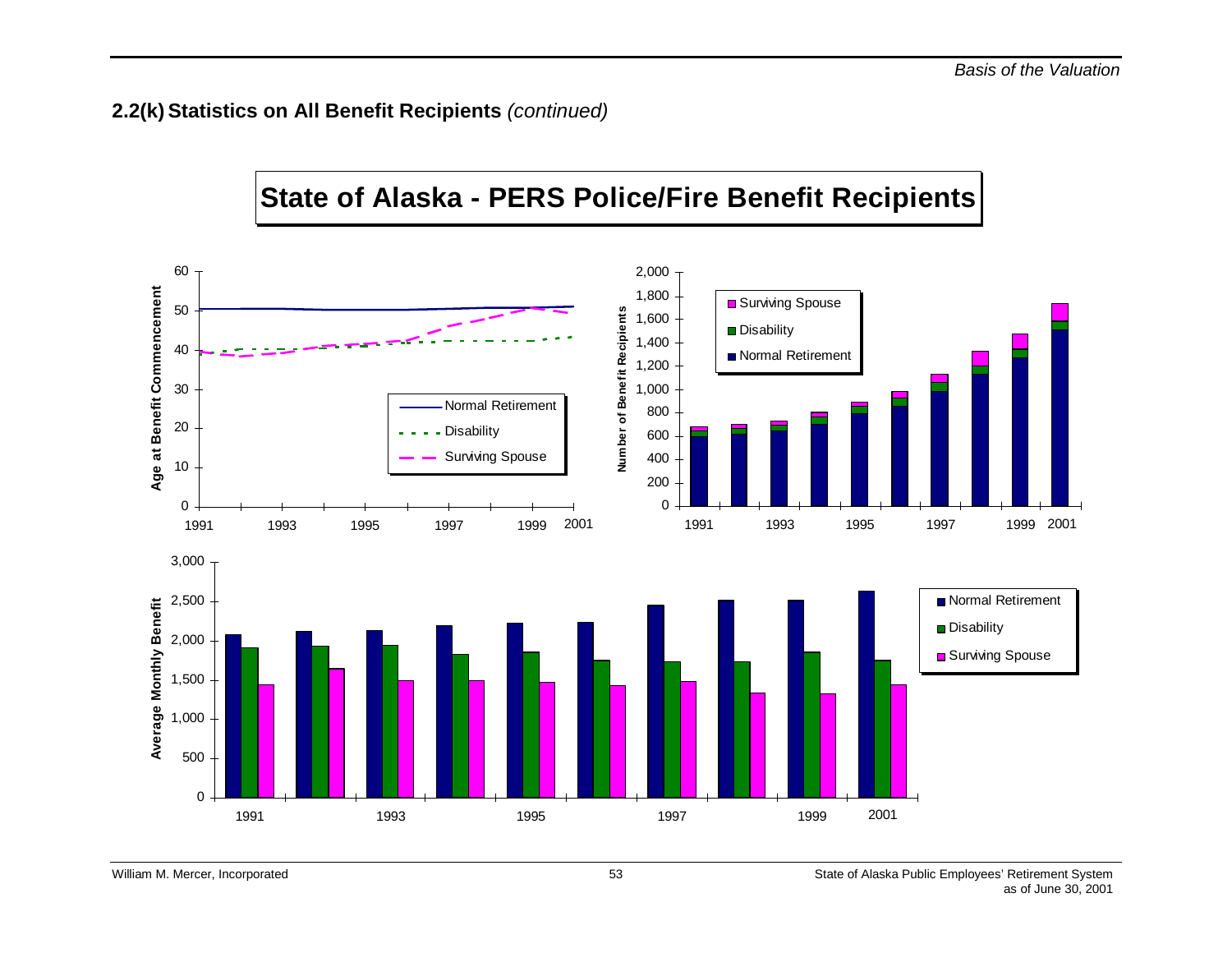## **2.2(k) Statistics on All Benefit Recipients** *(continued)*

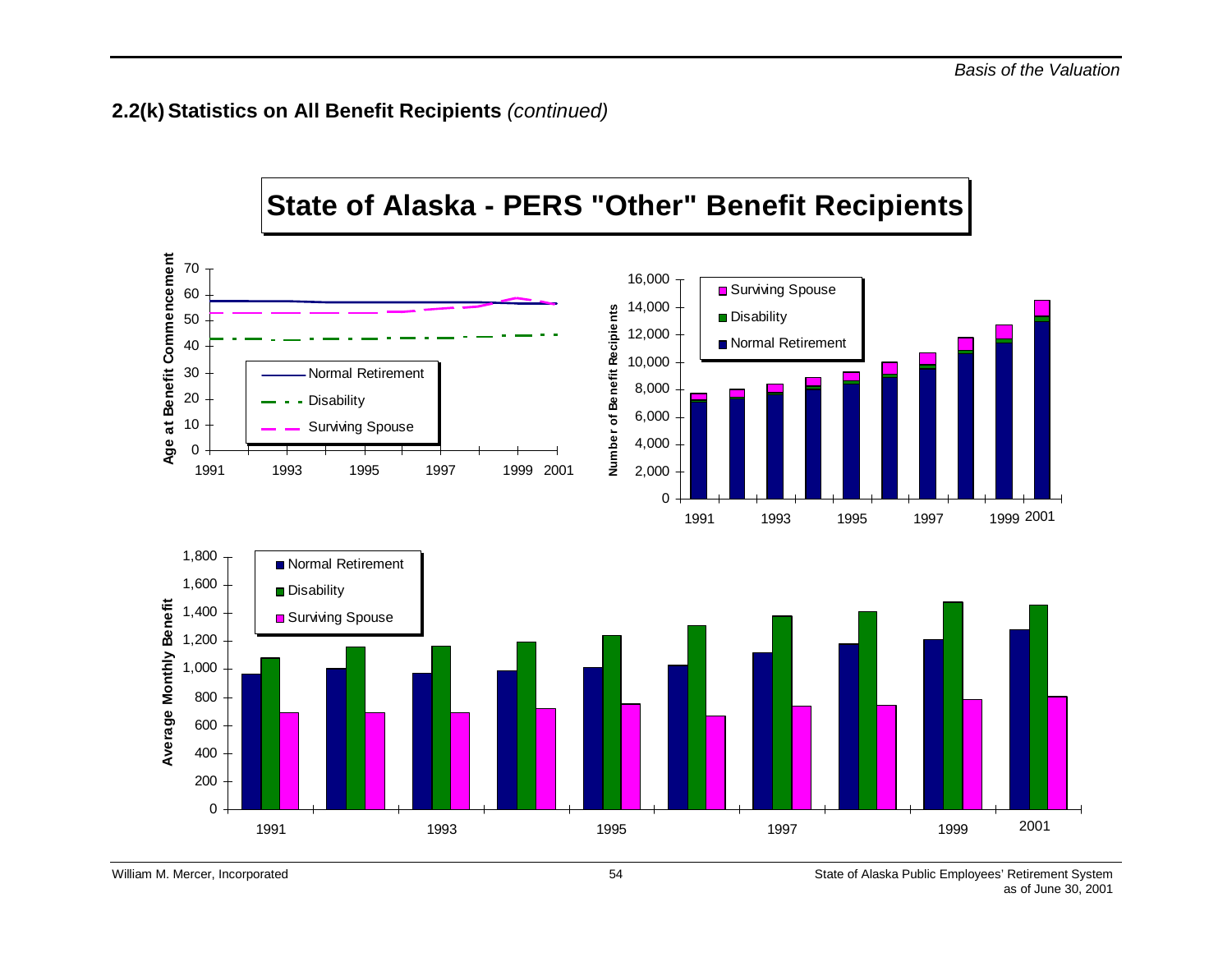## **2.2(l) Distribution of Annual Benefits for Police and Fire Benefit Recipients**

#### Annual Benefit By Age **Annual Benefit by Years Since Commencement**

|          | Number<br>οf | Total<br>Annual | Average<br>Annual | Years<br>Since | <b>Number</b><br>0f | Total<br>Annual | Average<br>Annual |
|----------|--------------|-----------------|-------------------|----------------|---------------------|-----------------|-------------------|
| Age      | People       | <b>Benefit</b>  | <b>Benefit</b>    | Commencement   | People              | <b>Benefit</b>  | <b>Benefit</b>    |
| $0 - 19$ | 0            | \$<br>0         | \$<br>0           | $\Omega$       | 77                  | \$<br>2.504.585 | \$<br>32,527      |
| 20-24    | 0            |                 |                   |                | 140                 | 4,039,888       | 28,856            |
| 25-29    |              |                 |                   |                | 163                 | 4,204,040       | 25,792            |
| 30-34    | 2            | 28,948          | 14,474            | 3              | 169                 | 5,119,613       | 30,294            |
| 35-39    |              | 163.475         | 23,354            |                | 220                 | 6,704,715       | 30,476            |
| 40-44    | 36           | 985,542         | 27,376            | $0 - 4$        | 769                 | 22,572,841      | 29,353            |
| 45-49    | 179          | 5,864,243       | 32,761            | $5-9$          | 364                 | 10,490,977      | 28,821            |
| 50-54    | 380          | 12,606,932      | 33,176            | $10 - 14$      | 323                 | 10,285,607      | 31,844            |
| 55-59    | 449          | 13,770,064      | 30,668            | $15 - 19$      | 169                 | 5,764,794       | 34,111            |
| 60-64    | 335          | 9,371,905       | 27,976            | $20 - 24$      | 78                  | 2,154,360       | 27,620            |
| 65-69    | 176          | 4,852,787       | 27,573            | $25 - 29$      | 27                  | 584,516         | 21,649            |
| 70-74    | 97           | 2,579,961       | 26,598            | 30-34          |                     | 22,230          | 22,230            |
| $75+$    | 70           | 1,651,468       | 23,592            | $35+$          | 0                   | 0               | 0                 |
| Total    | 1,731        | \$51,875,325    | \$<br>29,968      | Total          | 1,731               | \$51,875,325    | \$<br>29,968      |

#### **Years Since Benefit Commencement By Age**

| <b>Years Since Commencement</b> |         |         |           |           |           |           |       |       |       |
|---------------------------------|---------|---------|-----------|-----------|-----------|-----------|-------|-------|-------|
| Age                             | $0 - 4$ | $5 - 9$ | $10 - 14$ | $15 - 19$ | $20 - 24$ | $25 - 29$ | 30-34 | $35+$ | Total |
| $0 - 19$                        | ი       | 0       | ი         | $\Omega$  |           | ი         | ი     |       |       |
| $20 - 24$                       |         |         |           |           |           |           |       |       |       |
| 25-29                           |         |         |           |           |           |           |       |       |       |
| 30-34                           |         |         |           |           |           |           |       |       | 2     |
| 35-39                           | 5       |         |           |           |           |           |       |       |       |
| 40-44                           | 29      | 6       |           |           |           |           |       |       | 36    |
| 45-49                           | 139     | 28      | 8         |           |           |           |       |       | 179   |
| 50-54                           | 242     | 91      | 40        | 5         |           |           |       | 0     | 380   |
| 55-59                           | 224     | 111     | 86        | 21        |           | 2         |       | 0     | 449   |
| 60-64                           | 89      | 93      | 105       | 38        | 6         |           |       | 0     | 335   |
| 65-69                           | 27      | 26      | 57        | 49        | 16        |           |       |       | 176   |
| 70-74                           | 9       | 6       | 20        | 33        | 27        |           |       |       | 97    |
| $75+$                           |         |         | 6         | 20        | 25        | 14        |       |       | 70    |
|                                 |         |         |           |           |           |           |       |       |       |
| Total                           | 769     | 364     | 323       | 169       | 78        | 27        |       | 0     | 1,731 |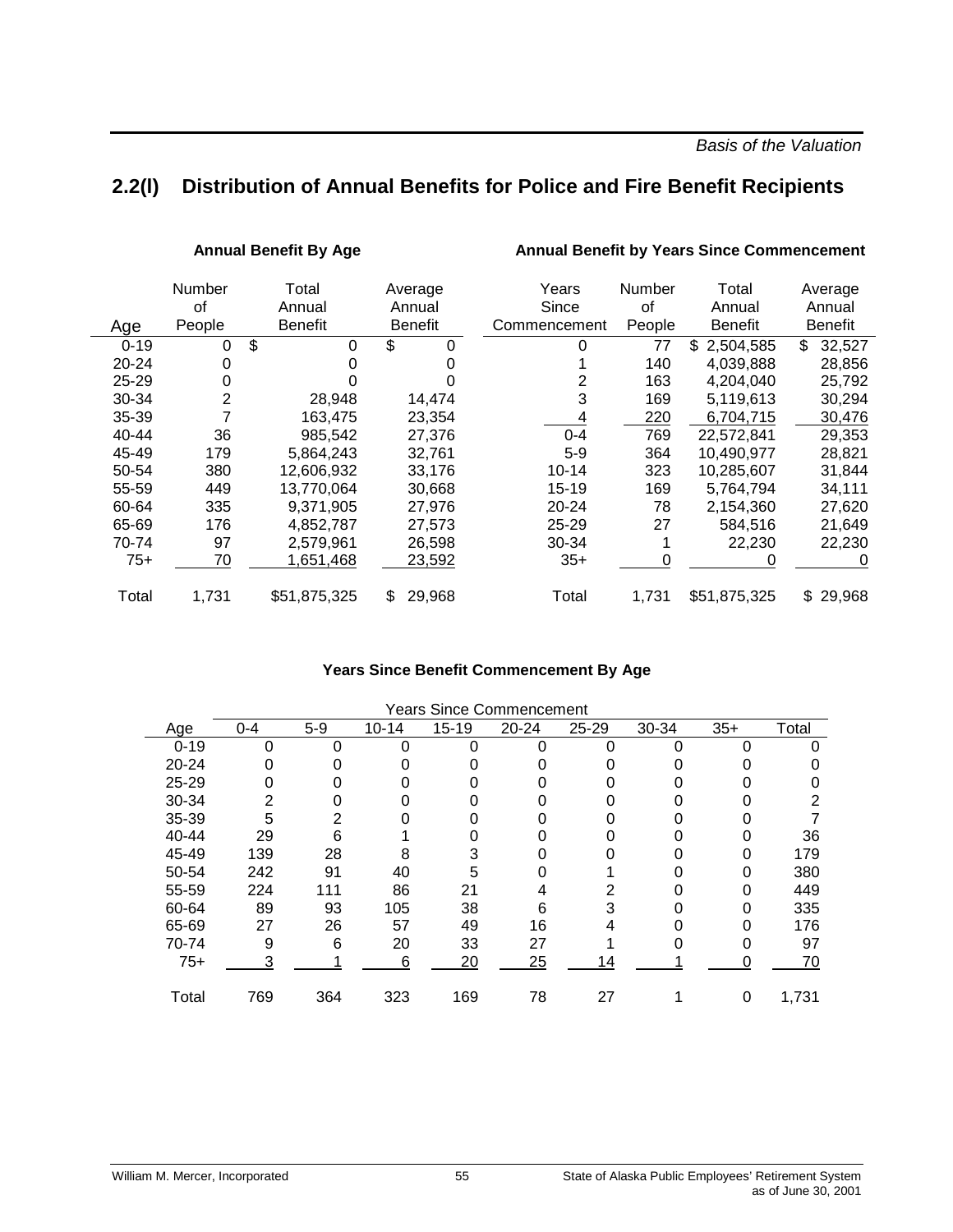## **2.2(m) Schedule of Benefit Recipients by Type of Benefit and Option Selected – Police/Fire**

|        | <b>Amount of</b>         |                        | <b>Type of Benefit</b><br>Number of |       |     |          | <b>Option Selected</b> |        |        |        |
|--------|--------------------------|------------------------|-------------------------------------|-------|-----|----------|------------------------|--------|--------|--------|
|        |                          | <b>Monthly Benefit</b> | <b>Recipients</b>                   | 1     | 2   | 3        | Opt. 1                 | Opt. 2 | Opt. 3 | Opt. 4 |
| \$     | \$                       | 300                    | 23                                  | 14    | 9   | $\Omega$ | 16                     | 6      |        |        |
| 301    |                          | 600                    | 91                                  | 71    | 16  | 4        | 44                     | 23     | 15     | 9      |
| 601    |                          | 900                    | 90                                  | 62    | 23  | 5        | 54                     | 25     | 5      | 6      |
| 901    |                          | 1200                   | 116                                 | 90    | 19  |          | 72                     | 20     | 18     | 6      |
| 1201   |                          | 1500                   | 105                                 | 86    | 15  | 4        | 57                     | 23     | 10     | 15     |
| 1501   |                          | 1800                   | 113                                 | 86    | 18  | 9        | 59                     | 27     | 12     | 15     |
| 1801   | $\overline{\phantom{0}}$ | 2100                   | 142                                 | 105   | 17  | 20       | 71                     | 48     | 12     | 11     |
| 2101   | $\overline{\phantom{0}}$ | 2400                   | 142                                 | 120   | 8   | 14       | 59                     | 55     | 18     | 10     |
| 2401   | $\overline{\phantom{0}}$ | 2700                   | 163                                 | 152   | 6   | 5        | 45                     | 75     | 27     | 16     |
| 2701   | —                        | 3000                   | 136                                 | 129   | 6   |          | 43                     | 59     | 21     | 13     |
| 3001   | —                        | 3300                   | 142                                 | 139   |     | 2        | 44                     | 69     | 18     | 11     |
| 3301   | —                        | 3600                   | 127                                 | 124   | 3   | 0        | 35                     | 59     | 19     | 14     |
| 3601   | $\overline{\phantom{0}}$ | 3900                   | 112                                 | 112   | 0   |          | 28                     | 59     | 11     | 14     |
| 3901   |                          | 4200                   | 66                                  | 63    | 3   |          | 12                     | 37     | 8      | 9      |
|        | <b>Over 4200</b>         |                        | 163                                 | 162   |     |          | 48                     | 90     | 17     | 8      |
| Totals |                          |                        | 1,731                               | 1,515 | 145 | 71       | 687                    | 675    | 212    | 157    |

## **Type of Benefit**

1 - Normal retirement

- 2 Survivor payment
- 3 Disability

Option 1 - Whole Life Annuity

Option 2 - 75% Joint and Contingent Annuity

Option 3 - 50% Joint and Contingent Annuity

Option 4 - 66 2/3% Joint and Survivor Annuity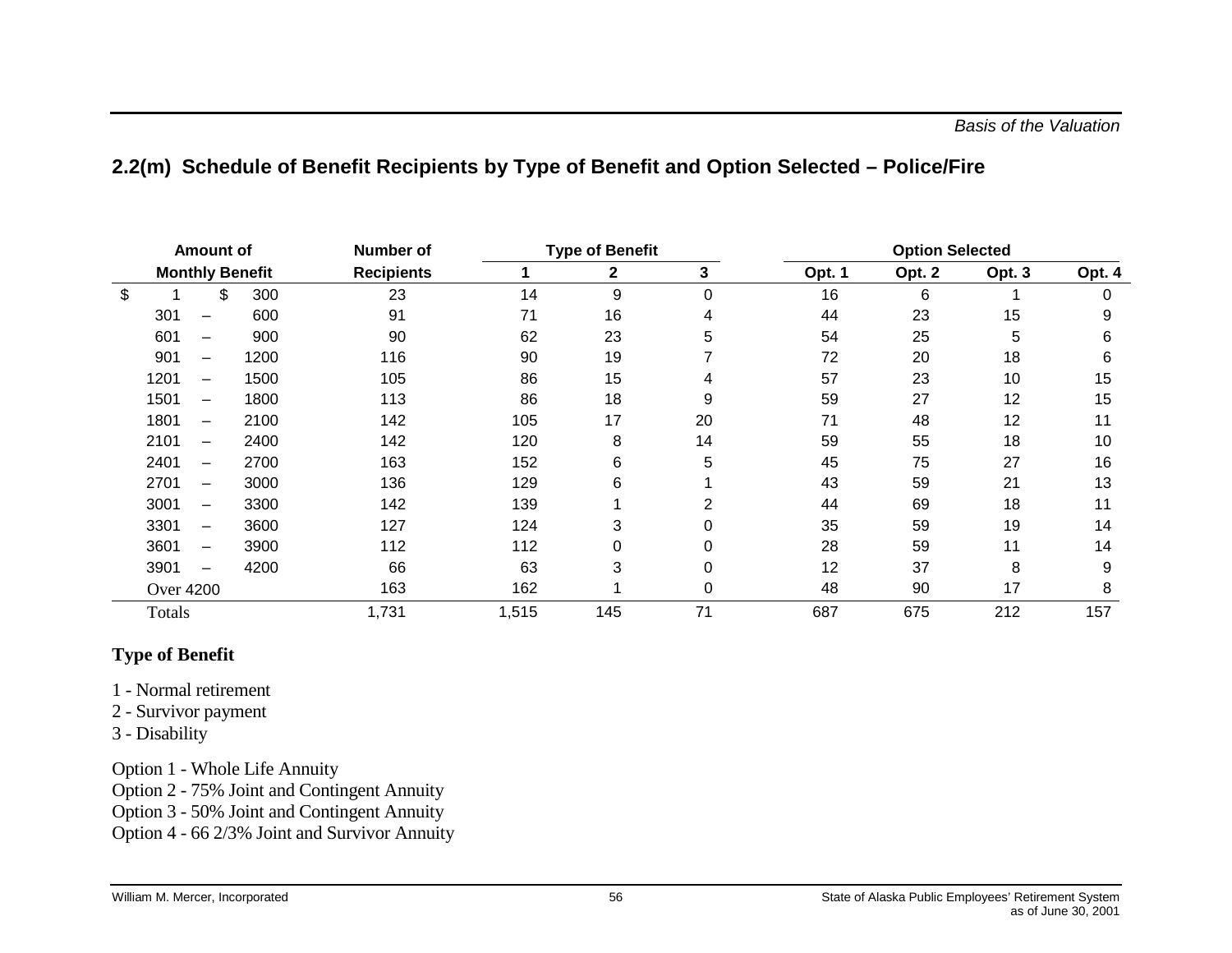# **2.2(n) Distribution of Annual Benefits for "Other" Benefit Recipients**

#### Annual Benefit By Age **Annual Benefit by Years Since Commencement**

|          | Number<br>οf | Total<br>Annual | Average<br>Annual | Years<br>Since | Number<br>οf | Total<br>Annual | Average<br>Annual |
|----------|--------------|-----------------|-------------------|----------------|--------------|-----------------|-------------------|
| Age      | People       | Benefit         | Benefit           | Commencement   | People       | <b>Benefit</b>  | <b>Benefit</b>    |
| $0 - 19$ | $\Omega$     | \$<br>$\Omega$  | \$<br>0           | 0              | 466          | \$7,409,260     | \$<br>15,900      |
| 20-24    | 0            |                 | 0                 |                | 975          | 14,333,371      | 14.701            |
| 25-29    | 0            |                 | 0                 | 2              | 1,445        | 24,849,832      | 17,197            |
| 30-34    | 6            | 51,814          | 8,636             | 3              | 1,022        | 17,178,840      | 16,809            |
| 35-39    | 21           | 207,524         | 9,882             | 4              | 1,329        | 22,786,579      | 17,146            |
| 40-44    | 59           | 693,150         | 11,748            | $0 - 4$        | 5,237        | 86,557,882      | 16,528            |
| 45-49    | 168          | 2,520,540       | 15,003            | $5-9$          | 3,005        | 42,645,733      | 14,192            |
| 50-54    | 1,267        | 18,767,148      | 14,812            | $10 - 14$      | 3,183        | 44,969,008      | 14,128            |
| 55-59    | 2,831        | 47,825,603      | 16,894            | $15 - 19$      | 1,831        | 26,743,878      | 14,606            |
| 60-64    | 3,065        | 48,105,408      | 15,695            | 20-24          | 923          | 11,077,248      | 12,001            |
| 65-69    | 2,605        | 37,729,595      | 14.484            | $25 - 29$      | 335          | 3,998,406       | 11,936            |
| 70-74    | 1,965        | 27,120,658      | 13,802            | 30-34          | 26           | 400,599         | 15,408            |
| $75+$    | 2,556        | 33,444,788      | 13,085            | $35+$          | 3            | 73,474          | 24,491            |
| Total    | 14,543       | \$216,466,228   | \$<br>14,885      | Total          | 14,543       | \$216,466,228   | 14,885<br>\$.     |

#### **Years Since Benefit Commencement By Age**

| <b>Years Since Commencement</b> |         |       |           |       |           |       |       |       |        |
|---------------------------------|---------|-------|-----------|-------|-----------|-------|-------|-------|--------|
| Age                             | $0 - 4$ | $5-9$ | $10 - 14$ | 15-19 | $20 - 24$ | 25-29 | 30-34 | $35+$ | Total  |
| $0 - 19$                        | O       | 0     | 0         | ი     | ი         | 0     | Ω     |       | O      |
| 20-24                           |         |       |           |       |           |       |       |       |        |
| 25-29                           |         |       |           |       |           |       |       |       |        |
| 30-34                           | 4       |       |           |       |           |       |       |       | 6      |
| 35-39                           | 16      | 5     | 0         |       |           |       |       |       | 21     |
| 40-44                           | 27      | 20    | 10        |       |           |       |       |       | 59     |
| 45-49                           | 93      | 43    | 26        | 5     |           |       |       | 0     | 168    |
| 50-54                           | 1,123   | 84    | 37        | 14    | 8         |       |       | 0     | 1,267  |
| 55-59                           | 2,061   | 620   | 131       | 11    |           |       |       | 0     | 2,831  |
| 60-64                           | 1,097   | 1,107 | 799       | 42    | 16        | 3     |       | 0     | 3,065  |
| 65-69                           | 537     | 624   | 1,049     | 371   | 15        |       |       |       | 2,605  |
| 70-74                           | 180     | 380   | 635       | 603   | 161       | 6     |       | 0     | 1,965  |
| $75+$                           | 99      | 121   | 495       | 784   | 714       | 317   | 24    | 2     | 2,556  |
|                                 |         |       |           |       |           |       |       |       |        |
| Total                           | 5,237   | 3,005 | 3,183     | 1,831 | 923       | 335   | 26    | 3     | 14,543 |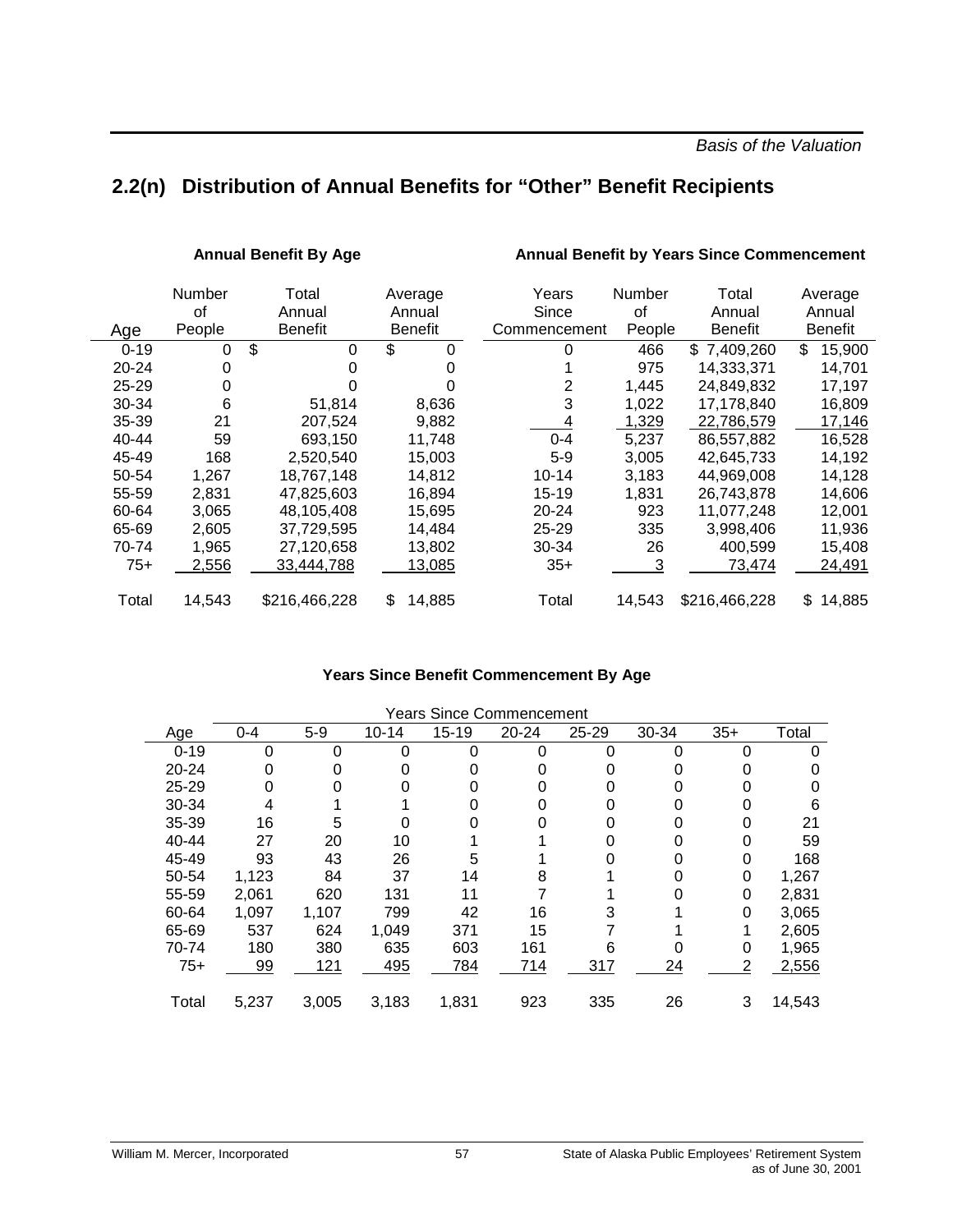|  |  |  |  | 2.2(o) Schedule of Benefit Recipients by Type of Benefit and Option Selected – "Other" |  |
|--|--|--|--|----------------------------------------------------------------------------------------|--|
|--|--|--|--|----------------------------------------------------------------------------------------|--|

|                  | Amount of                |                        | Number of         |        | <b>Type of Benefit</b> |                |        |        | <b>Option Selected</b> |        |  |  |
|------------------|--------------------------|------------------------|-------------------|--------|------------------------|----------------|--------|--------|------------------------|--------|--|--|
|                  |                          | <b>Monthly Benefit</b> | <b>Recipients</b> | 1      | 2                      | 3              | Opt. 1 | Opt. 2 | Opt. 3                 | Opt. 4 |  |  |
| \$               | \$                       | 300                    | 1,293             | 1,087  | 196                    | 10             | 797    | 261    | 183                    | 52     |  |  |
| 301              | —                        | 600                    | 2,910             | 2,549  | 311                    | 50             | 1,710  | 611    | 404                    | 185    |  |  |
| 601              | —                        | 900                    | 2,461             | 2,177  | 233                    | 51             | 1,399  | 551    | 329                    | 182    |  |  |
| 901              | —                        | 1200                   | 2,012             | 1,800  | 167                    | 45             | 1,119  | 464    | 266                    | 163    |  |  |
| 1201             | $\overline{\phantom{0}}$ | 1500                   | 1,457             | 1,302  | 97                     | 58             | 753    | 361    | 230                    | 113    |  |  |
| 1501             | —                        | 1800                   | 1,127             | 1,015  | 76                     | 36             | 575    | 300    | 156                    | 96     |  |  |
| 1801             | $\overline{\phantom{0}}$ | 2100                   | 831               | 738    | 46                     | 47             | 428    | 214    | 120                    | 69     |  |  |
| 2101             | -                        | 2400                   | 647               | 593    | 34                     | 20             | 321    | 168    | 98                     | 60     |  |  |
| 2401             | —                        | 2700                   | 438               | 414    | 13                     | 11             | 213    | 119    | 69                     | 37     |  |  |
| 2701             | -                        | 3000                   | 403               | 369    | 24                     | 10             | 188    | 113    | 63                     | 39     |  |  |
| 3001             | $\overline{\phantom{0}}$ | 3300                   | 250               | 238    | 9                      | 3              | 93     | 91     | 40                     | 26     |  |  |
| 3301             | $\overline{\phantom{0}}$ | 3600                   | 198               | 186    |                        | 5              | 84     | 76     | 29                     | 9      |  |  |
| 3601             | —                        | 3900                   | 142               | 134    | 3                      | 5              | 59     | 56     | 18                     | 9      |  |  |
| 3901             | $\overline{\phantom{0}}$ | 4200                   | 113               | 106    | 5                      | $\overline{2}$ | 32     | 50     | 18                     | 13     |  |  |
| <b>Over 4200</b> |                          |                        | 261               | 246    | 10                     | 5              | 109    | 84     | 42                     | 26     |  |  |
| Totals           |                          |                        | 14,543            | 12,954 | 1,231                  | 358            | 7,880  | 3,519  | 2,065                  | 1,079  |  |  |

## **Type of Benefit**

- 1 Normal retirement
- 2 Survivor payment
- 3 Disability

Option 1 - Whole Life Annuity

- Option 2 75% Joint and Contingent Annuity
- Option 3 50% Joint and Contingent Annuity

Option 4 - 66 2/3% Joint and Survivor Annuity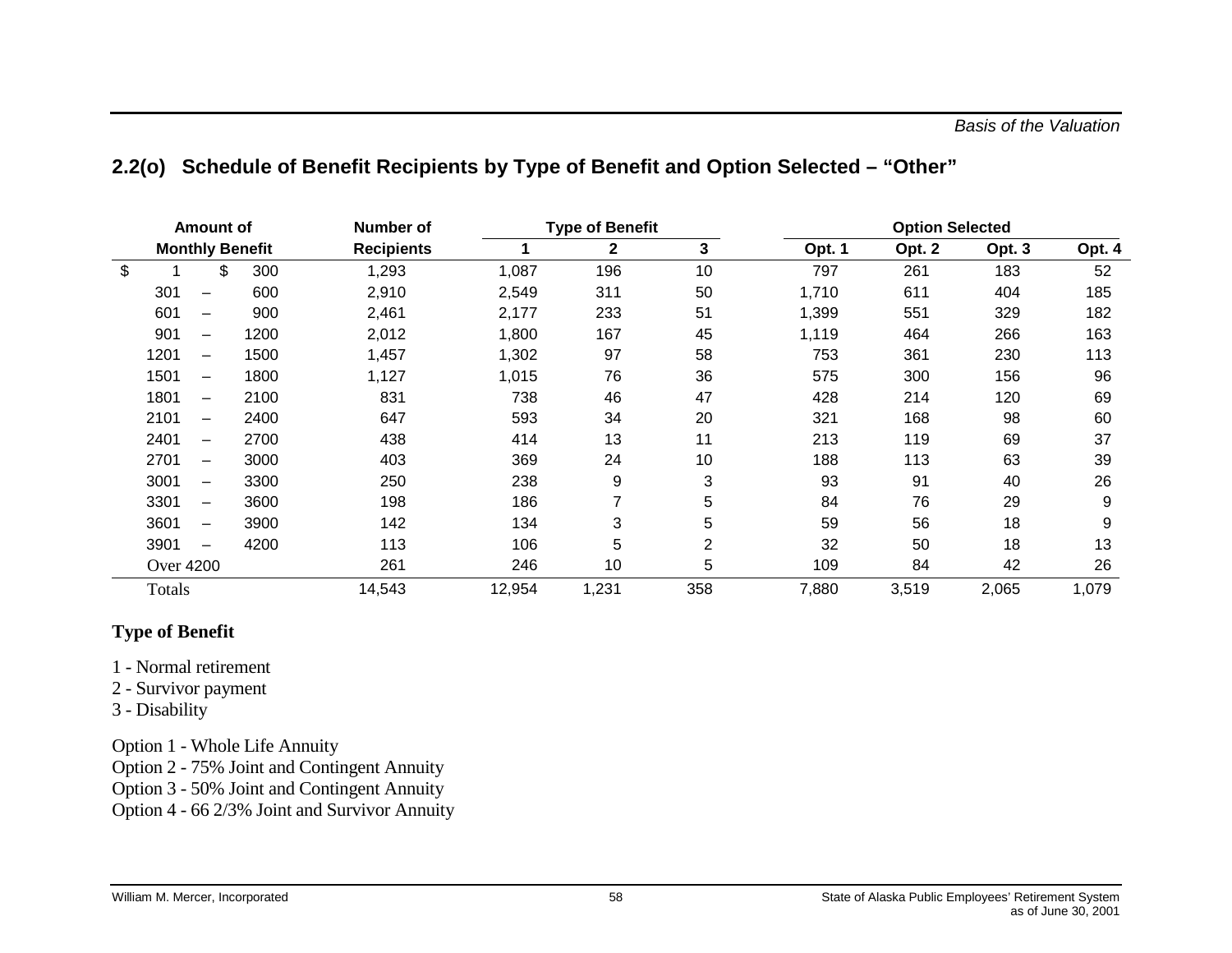|                      |      | <b>Added to Rolls</b>        |                         | <b>Removed from Rolls</b>    |       | Rolls – End of Year         | <b>Percent</b>                             |                                       |  |
|----------------------|------|------------------------------|-------------------------|------------------------------|-------|-----------------------------|--------------------------------------------|---------------------------------------|--|
| Year<br><b>Ended</b> | No.* | <b>Annual</b><br>Allowances* | No.*                    | <b>Annual</b><br>Allowances* | No.   | Annual<br><b>Allowances</b> | Increase in<br>Annual<br><b>Allowances</b> | Average<br>Annual<br><b>Allowance</b> |  |
| June 30, 2001        | 328  | \$12,637,854                 | 75                      | \$2,889,753                  | 1,731 | \$51,875,325                | 23.1%                                      | \$29,986                              |  |
| June 30, 1999        | 163  | 4,761,117                    | 8                       | 233,673                      | 1,478 | 42,127,224                  | 12.0%                                      | 28,503                                |  |
| June 30, 1998        | 195  | 6,096,918                    | $\overline{c}$          | 62,532                       | 1,323 | 37,599,780                  | 19.1%                                      | 28,420                                |  |
| June 30, 1997        | 161  | 6,672,261                    | 9                       | $372,984^{(7)}$              | 1,130 | 31,565,394                  | 24.9%                                      | 27,934                                |  |
| June 30, 1996        | 88   | 2,217,256                    | $\overline{\mathbf{c}}$ | 50,392                       | 978   | 25,266,117                  | 9.4%                                       | 25,834                                |  |
| June 30, 1995        | 95   | 2,697,924                    | 3                       | 85,198                       | 892   | 23,099,253                  | 12.8%                                      | 25,896                                |  |
| June 30, 1994        | 77   | 2,428,767                    | 4                       | 119,938                      | 800   | 20,486,527                  | 12.7%                                      | 25,608                                |  |
| June 30, 1993        | 39   | 982,991                      | 11                      | 212,565                      | 727   | 18,177,698                  | 4.4%                                       | 25,004                                |  |
| June 30, 1992        | 35   | 1,202,004                    | 8                       | 195,248                      | 699   | 17,407,272                  | 6.1%                                       | 24,903                                |  |
| June 30 1991         | 129  | 3,408,774                    | 4                       | 95,704                       | 672   | 16,400,516                  | 25.3%                                      | 24,406                                |  |

# **2.2(p) Schedule of Benefit Recipients Added to and Removed from Rolls**

 $\ast$ Numbers are estimated, and include other internal transfers.

*<sup>1</sup> Includes additional benefits to current retirees from a one time retroactive ad hoc Post-Retirement Pension Adjustment.*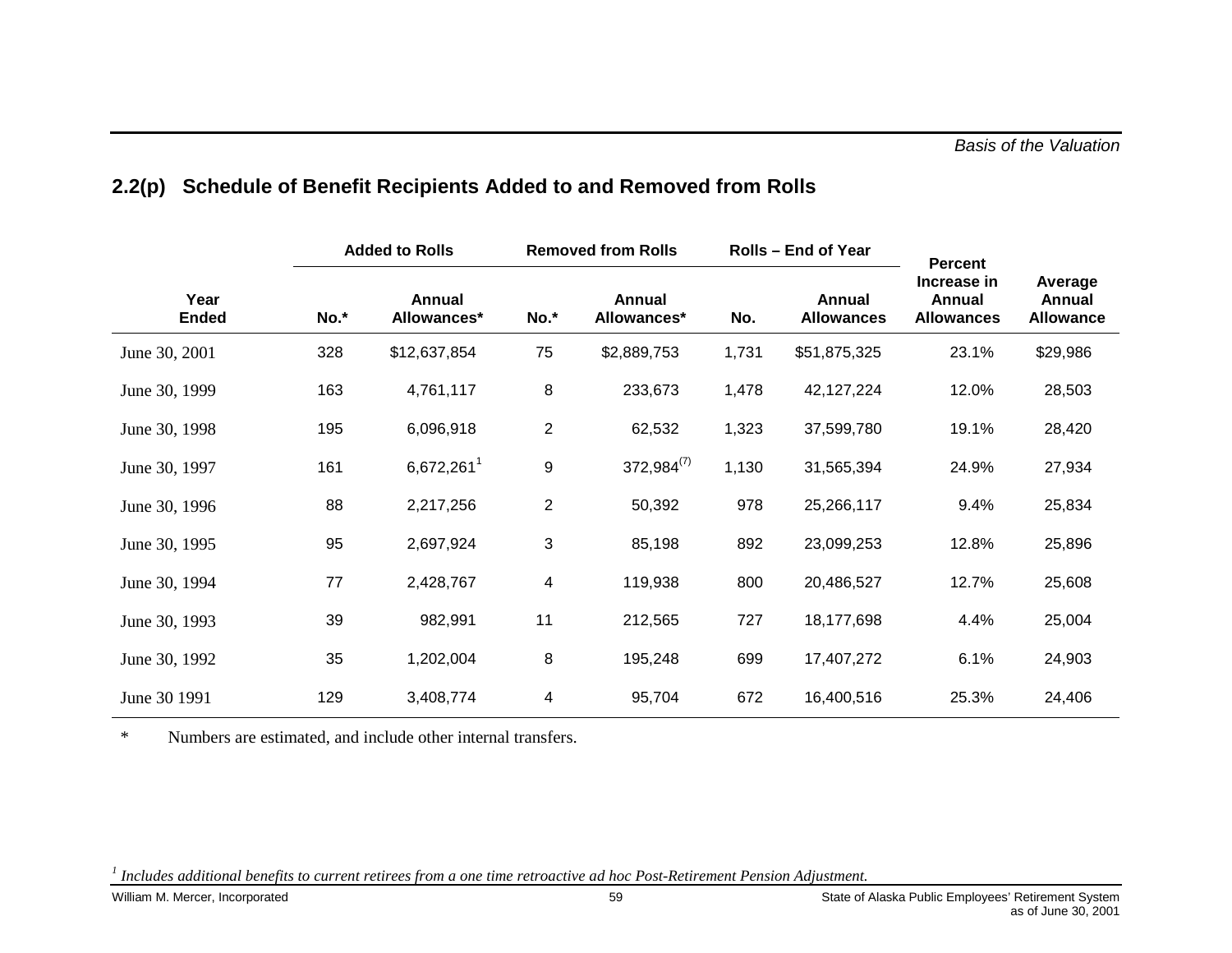|                      |       | <b>Added to Rolls</b>        |      | <b>Removed from Rolls</b>    |        | Rolls – End of Year                | <b>Percent</b>                             |                                       |  |
|----------------------|-------|------------------------------|------|------------------------------|--------|------------------------------------|--------------------------------------------|---------------------------------------|--|
| Year<br><b>Ended</b> | No.*  | <b>Annual</b><br>Allowances* | No.* | <b>Annual</b><br>Allowances* | No.    | <b>Annual</b><br><b>Allowances</b> | Increase in<br>Annual<br><b>Allowances</b> | Average<br>Annual<br><b>Allowance</b> |  |
| June 30, 2001        | 2,342 | \$46,880,694                 | 506  | \$10,128,792                 | 14,543 | \$216,466,228                      | 20.5%                                      | \$15,071                              |  |
| June 30, 1999        | 1,053 | 19,402,623                   | 124  | 2,284,829                    | 12,707 | 179,714,326                        | 10.5%                                      | 14,143                                |  |
| June 30, 1998        | 1,219 | 25,116,364                   | 113  | 2,328,260                    | 11,778 | 162,596,532                        | 16.3%                                      | 13,805                                |  |
| June 30, 1997        | 830   | 23,255,081 <sup>1</sup>      | 101  | $2,829,835^{(8)}$            | 10,672 | 139,808,955                        | 7.2%                                       | 13,100                                |  |
| June 30, 1996        | 702   | 8,803,872                    | 40   | 501,645                      | 9,943  | 119,383,182                        | 7.5%                                       | 12,007                                |  |
| June 30, 1995        | 561   | 8,327,484                    | 123  | 850,316                      | 9,281  | 111,080,955                        | 7.2%                                       | 11,969                                |  |
| June 30, 1994        | 567   | 7,584,088                    | 100  | 225,631                      | 8,843  | 103,603,787                        | 7.6%                                       | 11,716                                |  |
| June 30, 1993        | 464   | 5,408,670                    | 93   | 4,057,669                    | 8,376  | 96,245,330                         | 1.4%                                       | 11,491                                |  |
| June 30, 1992        | 435   | 8,520,963                    | 116  | 1,323,560                    | 8,005  | 94,894,329                         | 8.2%                                       | 11,854                                |  |
| June 30 1991         | 876   | 15,277,842                   | 8    | 85,072                       | 7,686  | 87,696,926                         | 21.0%                                      | 11,410                                |  |

# **2.2(q) Schedule of Benefit Recipients Added to and Removed from Rolls – "Other"**

 $\ast$ Numbers are estimated, and include other internal transfers.

*<sup>1</sup> Includes additional benefits to current retirees from a one time retroactive ad hoc Post-Retirement Pension Adjustment.*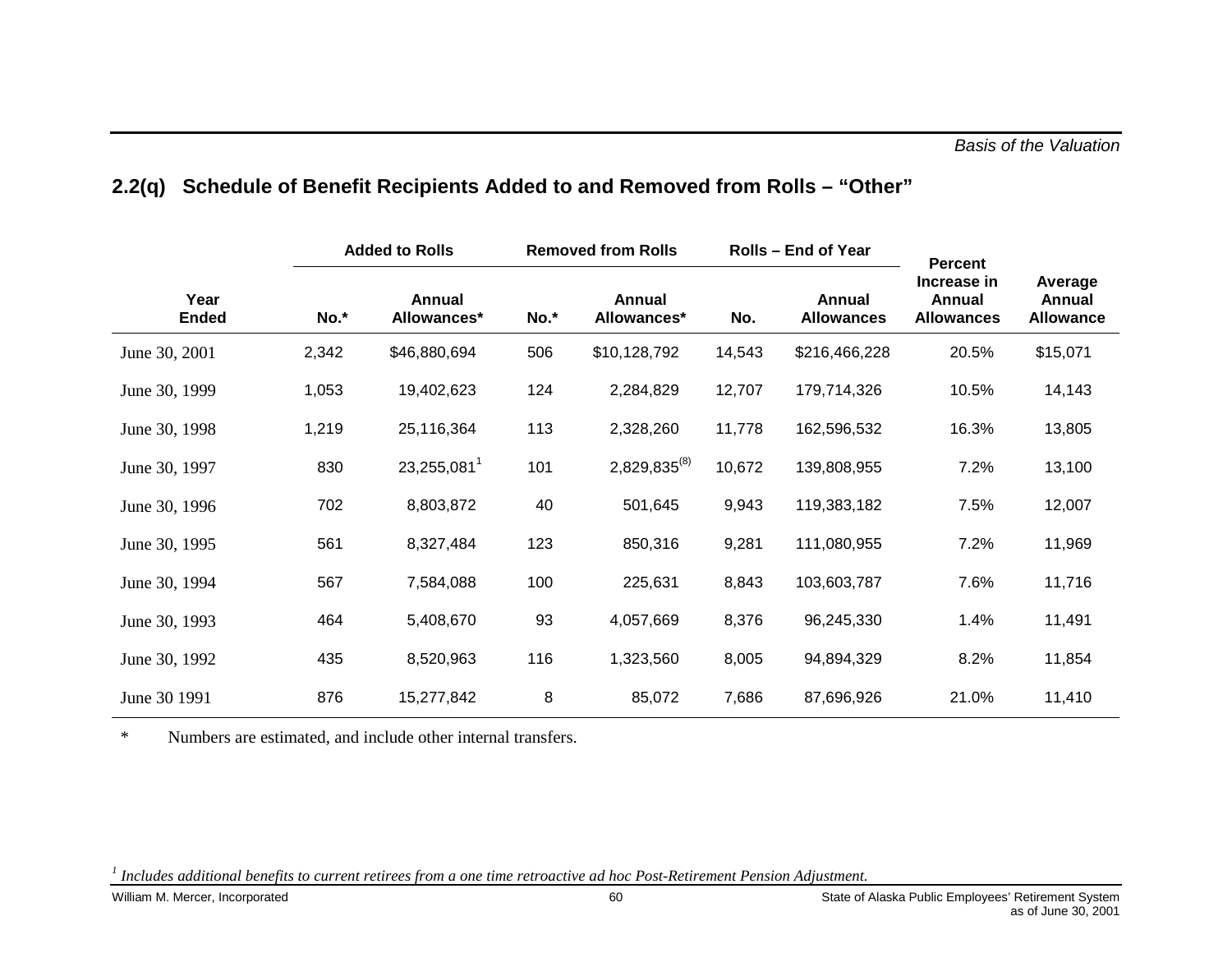*Basis of the Valuation*

# **2.3 Summary of Actuarial Assumptions and Methods**

The demographic and non-health economic assumptions used in this valuation were recommended by William M. Mercer, Incorporated and were adopted at the Fall 2000 TRS Board Meeting. These assumptions were the result of an experience study performed in the Fall of 2000. The funding method used in this valuation was adopted June 30, 1985. The asset smoothing method used to determine valuation assets was changed effective June 30, 1998, enhanced effective June 30, 2000.

## **Valuation of Liabilities**

**(A) Actuarial Method** – Projected Unit Credit (no change). Liabilities and contributions shown in the report are computed using the Projected Unit Credit method of funding. Any funding surpluses or unfunded accrued liability is amortized over a rolling 25 years.

The objective under this method is to fund each participant's benefits under the plan as they accrue. Thus, each participant's total pension projected to retirement with salary scale is broken down into units, each associated with a year of past or future service. The principle underlying the method is that each unit is funded in the year for which it is credited. Typically, when the method is introduced there will be an initial liability for benefits credited for service prior to the date, and to the extent that this liability is not covered by Assets of the Plan there is an Unfunded Liability to be funded over a chosen period in accordance with an amortization schedule.

An Accrued Liability is calculated at the valuation date as the present value of benefits credited with respect to service to that date.

The Unfunded Liability at the valuation date is the excess of the Accrued Liability over the Assets of the Plan. The level annual payment to be made over a stipulated number of years to amortize the Unfunded Liability is the Past Service Cost.

The Normal Cost is the present value of those benefits which are expected to be credited with respect to service during the year beginning on the valuation date.

Under this method, differences between the actual experience and that assumed in the determination of costs and liabilities will emerge as adjustments in the Unfunded Liability, subject to amortization.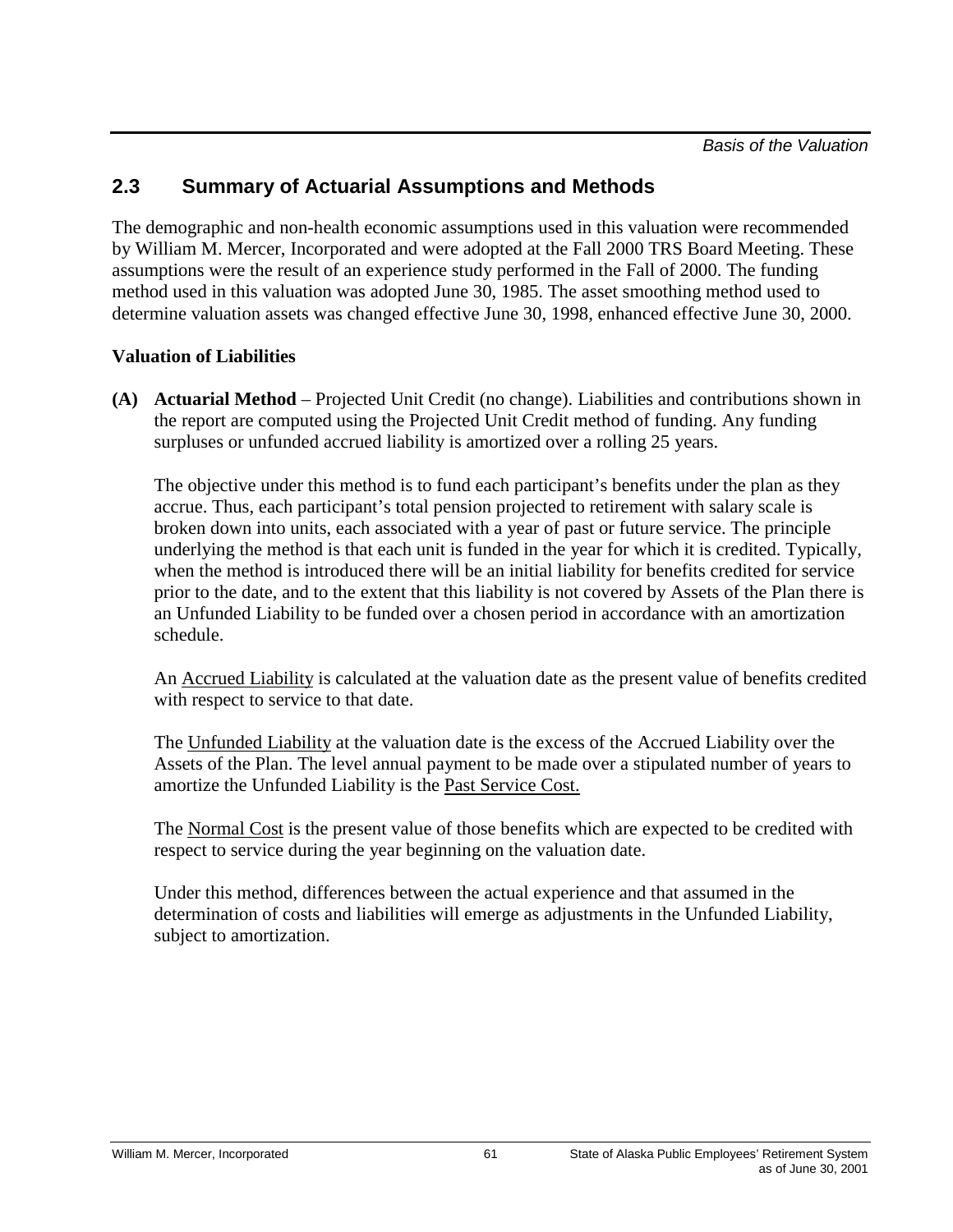## **(B) Actuarial Assumptions**

| <b>Investment Return</b> | 8.25% per year, compounded annually, net of<br>expenses.                                                                                                                                                                                                                                         |  |  |  |
|--------------------------|--------------------------------------------------------------------------------------------------------------------------------------------------------------------------------------------------------------------------------------------------------------------------------------------------|--|--|--|
| <b>Salary Scale</b>      | Inflation $-3.5%$ per year                                                                                                                                                                                                                                                                       |  |  |  |
|                          | Police/Fire:<br>Merit (first 5 years of employment) $-1.5%$ per year.<br>Productivity $-0.5%$ per year                                                                                                                                                                                           |  |  |  |
|                          | Others:<br>Merit (first 10 years of employment) $-1.5%$ per year.<br>Productivity $-0.5%$ per year                                                                                                                                                                                               |  |  |  |
| <b>Total Inflation</b>   | Total inflation as measured by the Consumer Price<br>Index for urban and clerical workers for Anchorage is<br>assumed to increase 3.5% annually.                                                                                                                                                 |  |  |  |
| <b>Health Cost Trend</b> | $FY01 -$<br>7.5%<br>FY02 -<br>6.5%<br>FY03 -<br>5.5%<br><b>FY04 - FY08</b><br>5.0%<br>FY09 - FY13<br>4.5%<br>FY14 and later<br>4.0%                                                                                                                                                              |  |  |  |
| Mortality                | 1994 Group Annuity Mortality Basic Table for males<br>and females, 1994 Base Year. Deaths are assumed to<br>be occupational 85% of the time for Police/Fire, 35%<br>for Others.                                                                                                                  |  |  |  |
| <b>Total Turnover</b>    | Based upon the 1997-99 actual withdrawal experience.<br>(See Table 1).                                                                                                                                                                                                                           |  |  |  |
| Disability               | Incidence rates based upon the 1991-95 actual<br>experience, in accordance with Table 2. Post-disability<br>mortality in accordance with rates published by the<br>Pension Benefit Guaranty Corporation to reflect<br>mortality of those receiving disability benefits under<br>Social Security. |  |  |  |
| Retirement               | Retirement rates based upon the 1997-99 actual<br>experience in accordance with Table 3.                                                                                                                                                                                                         |  |  |  |
| Spouse's Age             | Wives are assumed to be four years younger than<br>husbands.                                                                                                                                                                                                                                     |  |  |  |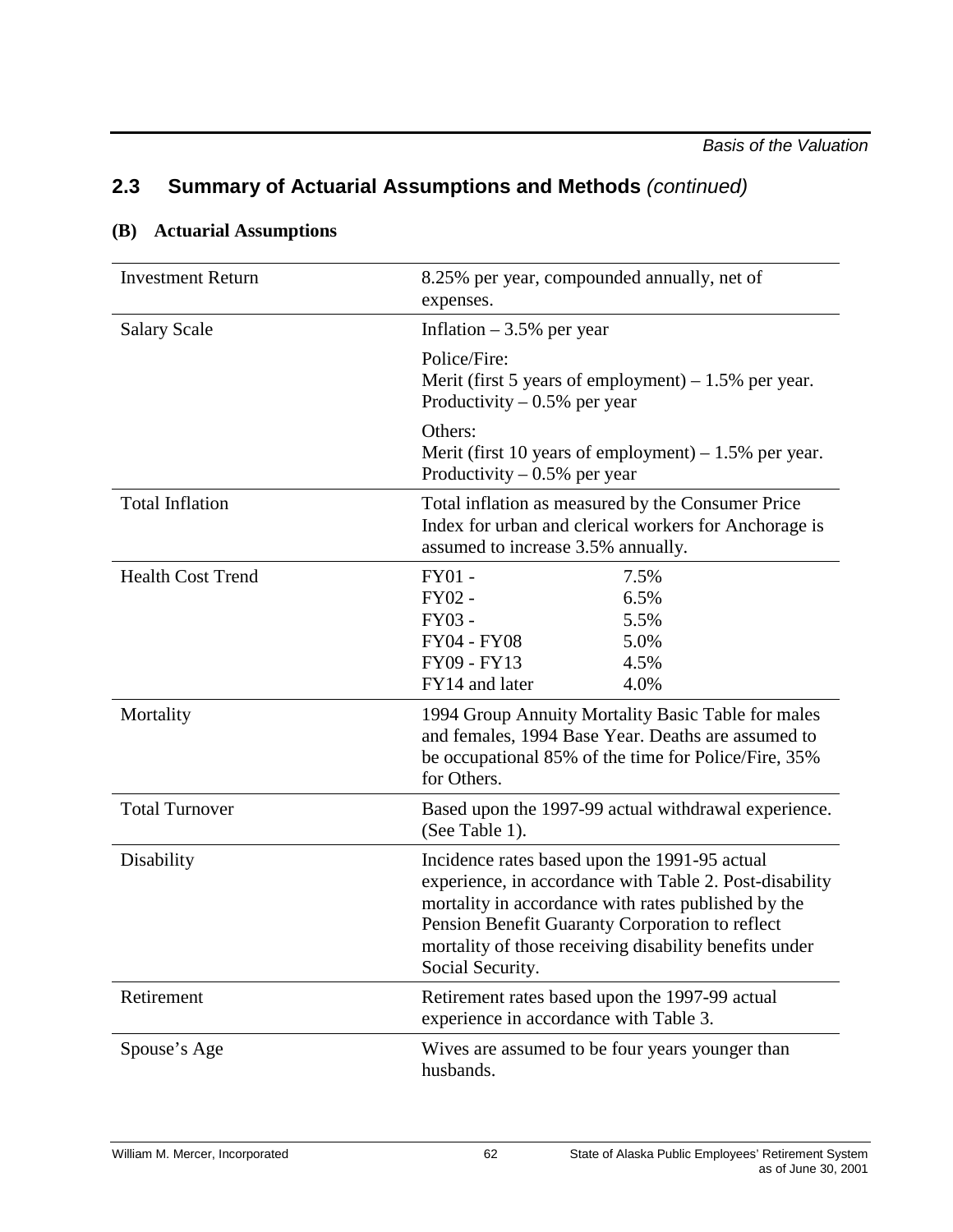| Dependent Children                 | Benefits to dependent children have been valued<br>assuming members who are not single have one<br>dependent child.                                                                                                                       |                                                 |  |  |  |
|------------------------------------|-------------------------------------------------------------------------------------------------------------------------------------------------------------------------------------------------------------------------------------------|-------------------------------------------------|--|--|--|
| <b>Contribution Refunds</b>        | 100% of those terminating after age 35 who are vested<br>will leave their contributions in the fund and thereby<br>retain their deferred vested benefit. All others who<br>terminate are assumed to have their contributions<br>refunded. |                                                 |  |  |  |
| C.O.L.A.                           | Of those benefit recipients who are eligible for the<br>C.O.L.A., 68% are assumed to remain in Alaska and<br>receive the C.O.L.A.                                                                                                         |                                                 |  |  |  |
| <b>New Entrants</b>                | population under three scenarios:                                                                                                                                                                                                         | Growth projections are made for the active PERS |  |  |  |
|                                    | Pessimistic:                                                                                                                                                                                                                              | 0% per year                                     |  |  |  |
|                                    | Median:                                                                                                                                                                                                                                   | 1% per year                                     |  |  |  |
|                                    | Optimistic:                                                                                                                                                                                                                               | 2% per year                                     |  |  |  |
| Post-Retirement Pension Adjustment | 50% and 75% of assumed inflation is valued for the<br>automatic Post-Retirement Pension Adjustment<br>(PRPA) as specified in the statute.                                                                                                 |                                                 |  |  |  |
| Expenses                           | Expenses are covered in the investment return<br>assumption.                                                                                                                                                                              |                                                 |  |  |  |
| <b>Marital Status</b>              | 75% of participants are assumed to be married.                                                                                                                                                                                            |                                                 |  |  |  |

## **(B) Actuarial Assumptions-** *(continued)*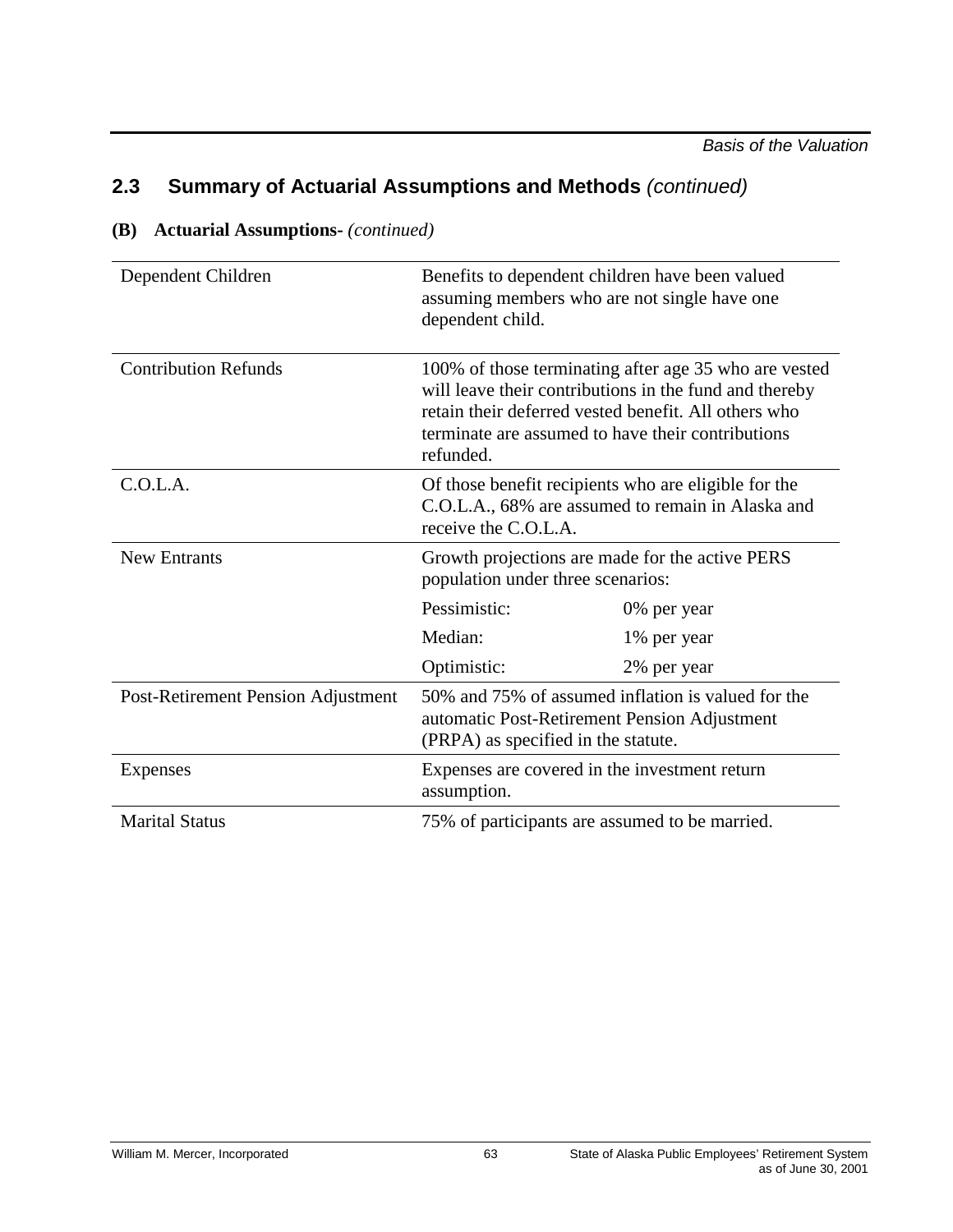## **(C) Valuation of Assets**

In the development of valuation assets, we use an expected investment return equal to the investment return assumption of 8.25%. The valuation assets are then compared to a 5% corridor around the market value of assets. Any amount below the corridor is a current deferred gain and any amount above the corridor is a current deferred loss. The outstanding balance of previously deferred amounts is determined. If both the outstanding balance and any current amount are deferred gains or losses, the greater of the two is amortized. If one of either the outstanding balance or the current amount is a deferred gain and the other is deferred loss, the difference is amortized. The amount amortized is applied to the employer contribution rate as a level percentage of the present value of pay over 20 years under the 1% population projection scenario.

Valuation assets cannot be outside the range of 80% to 120% of the market value of assets. All assets are valued at market value. Assets are accounted for on an accrued basis and are taken directly from audited financial statements provided by KPMG LLP.

## **(D) Determination of the Adjustment for the 102% Target Funding Ratio**

The target unfunded (surplus) accrued liability is determined by first reducing the actuarial value of assets by 3.381643% and calculating the resulting unfunded (surplus) accrued liability. This unfunded (surplus) liability is then loaded by 6% to account for the 2-year delay in employer contributions. Both of these factors are determined empirically from the actuarial projection valuation. This target unfunded accrued liability (surplus) is then added to the actuarial value of assets to determine the target accrued liability. This target accrued liability is the basis for the determination of the employer contribution rate before the rate is adjusted for the deferred gains or losses outside the 5% corridor as discussed above.

## **(E) Valuation of Medical Benefits**

Medical benefits for retirees are provided by the payment of premiums from the fund. A pre-65 cost and lower post-65 cost (due to Medicare) are assumed such that the total rate for all retirees equals the present premium rate assumption. These medical premiums are then increased with the health inflation assumption. The actuarial cost method used for funding retirement benefits is also used to fund health benefits.

For FY02, the pre-65 monthly premium is \$754.76 and the post-65 premium is \$287.53, based on an assumed total blended premium of \$577.40. For the time period January 1, 2002 to December 31, 2002, the actual blended premium as provided by the State of Alaska, Division of Retirement and Benefits, is \$668.00.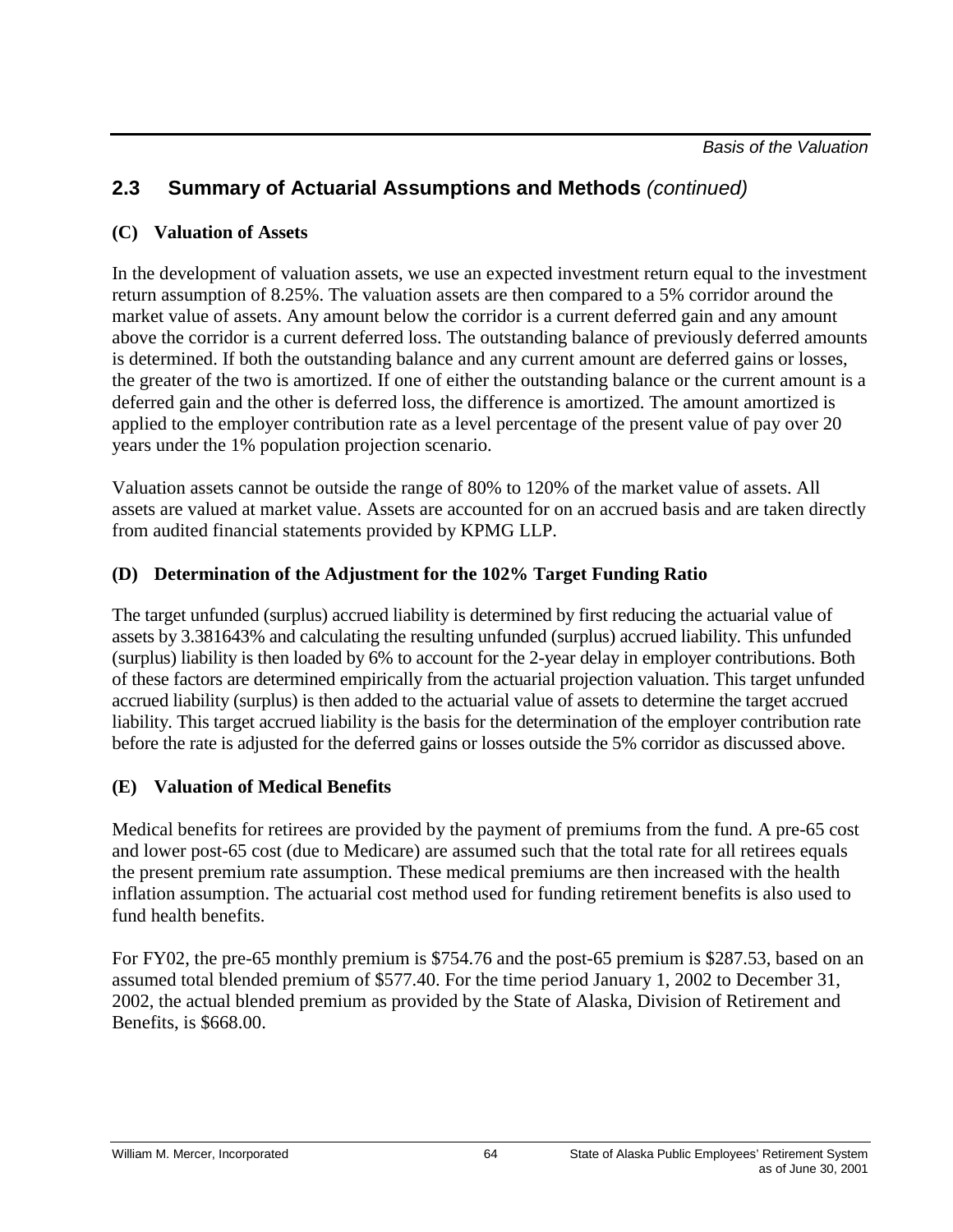## **Table 1 Alaska PERS Total Turnover Assumptions**

| Select Rates of Turnover<br>During the First 5 Years of Employment |      | <b>Ultimate Rates of Turnover</b><br>After the First 5 Years of Employment |      |
|--------------------------------------------------------------------|------|----------------------------------------------------------------------------|------|
| <b>Police and Fire:</b>                                            |      |                                                                            |      |
| Year of<br>Employment                                              | Rate | <u>Age</u>                                                                 | Rate |
| 1                                                                  | .12  | $20+$                                                                      | .03  |
| 2                                                                  | .10  |                                                                            |      |
| 3                                                                  | .08  |                                                                            |      |
| 4                                                                  | .07  |                                                                            |      |
| 5                                                                  | .06  |                                                                            |      |

#### **"Other":**

| 20-34 | $35+$ | <u>Age</u>          | Rate |
|-------|-------|---------------------|------|
| .25   | .15   | 20-34               | .11  |
| .23   | .15   | 35-39               | .08  |
| .20   | .13   | 40-44               | .06  |
| .16   | .12   | $45+$               | .05  |
| .15   | .11   |                     |      |
|       |       | ----Age at Hire---- |      |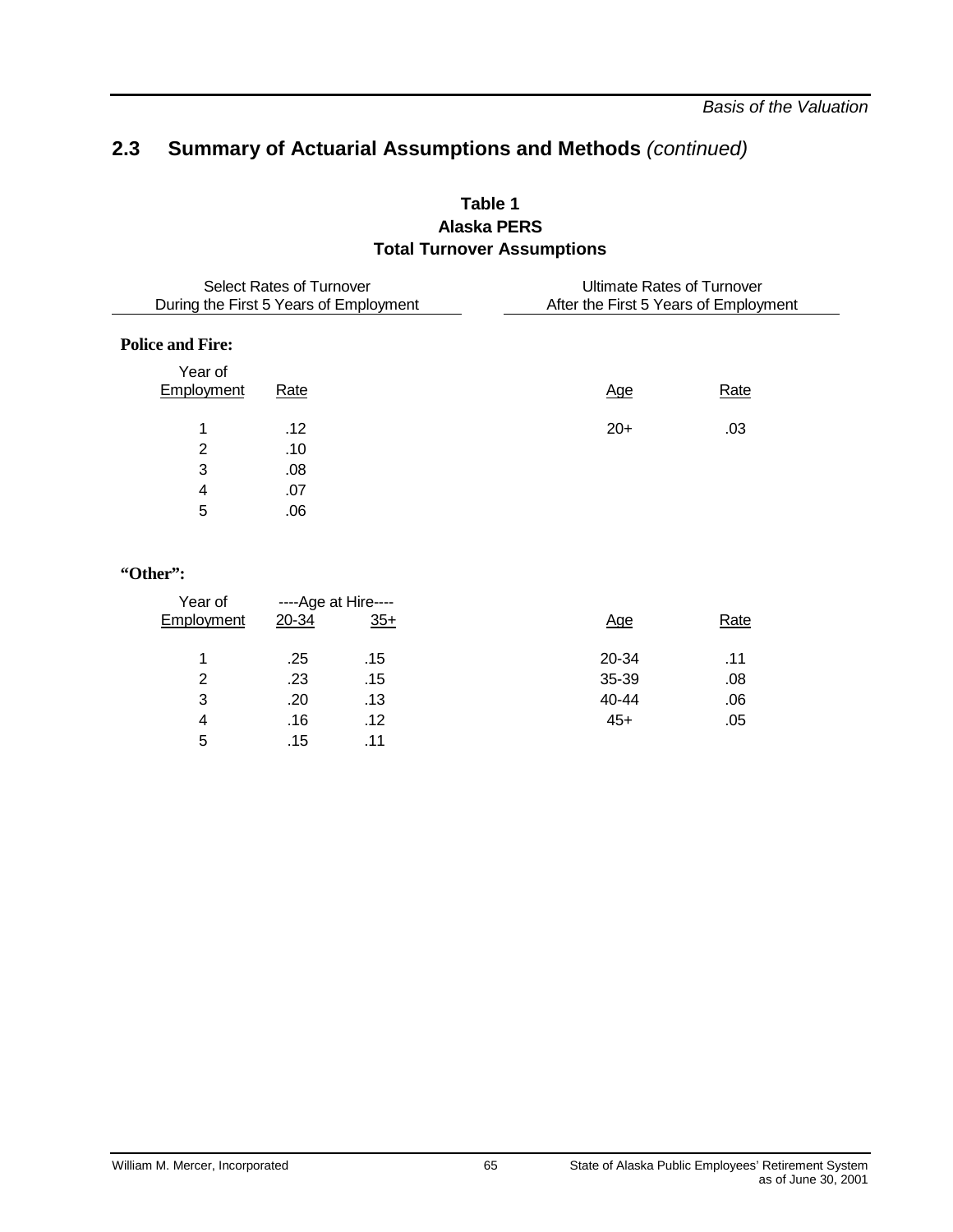## **Table 2 Alaska PERS Disability Rates Annual Rates Per 1,000 Employees**

| <u>Age</u> | Police & Fire Rate | "Other" Member Rate |
|------------|--------------------|---------------------|
| 20         | .88                | .28                 |
| 21         | .89                | .28                 |
| 22         | .90                | .29                 |
| 23         | .91                | .29                 |
| 24         | .93                | .30                 |
| 25         | .94                | .30                 |
| 26         | .95                | .30                 |
| 27         | .98                | .31                 |
| 28         | 1.00               | .32                 |
| 29         | 1.03               | .33                 |
| 30         | 1.05               | .34                 |
| 31         | 1.08               | .34                 |
| 32         | 1.10               | .35                 |
| 33         | 1.13               | .36                 |
| 34         | 1.16               | .37                 |
| 35         | 1.20               | .38                 |
| 36         | 1.24               | .40                 |
| 37         | 1.29               | .41                 |
| 38         | 1.34               | .43                 |
| 39         | 1.39               | .44                 |
| 40         | 1.44               | .46                 |
| 41         | 1.50               | .48                 |
| 42         | 1.59               | .51                 |
| 43         | 1.70               | .54                 |
| 44         | 1.85               | .59                 |
| 45         | 2.03               | .65                 |
| 46         | 2.20               | .70                 |
| 47         | 2.39               | .76                 |
| 48         | 2.59               | .83                 |
| 49         | 2.79               | .89                 |
| 50         | 3.00               | .96                 |
| 51         | 3.25               | 1.04                |
| 52         | 3.58               | 1.14                |
| 53         | 3.98               | 1.27                |
| 54         | 4.44               | 1.42                |
| 55         | 5.00               | 1.60                |
| 56         | 5.74               | 1.84                |
| 57         | 6.68               | 2.14                |
| 58         | 7.63               | 2.44                |
| 59         | 9.00               | 2.88                |
| 60         | 10.54              | 3.37                |
| 61         | 12.19              | 3.90                |
| 62         | 14.13              | 4.52                |
| 63         | 16.31              | 5.22                |
| 64         | 18.63              | 5.96                |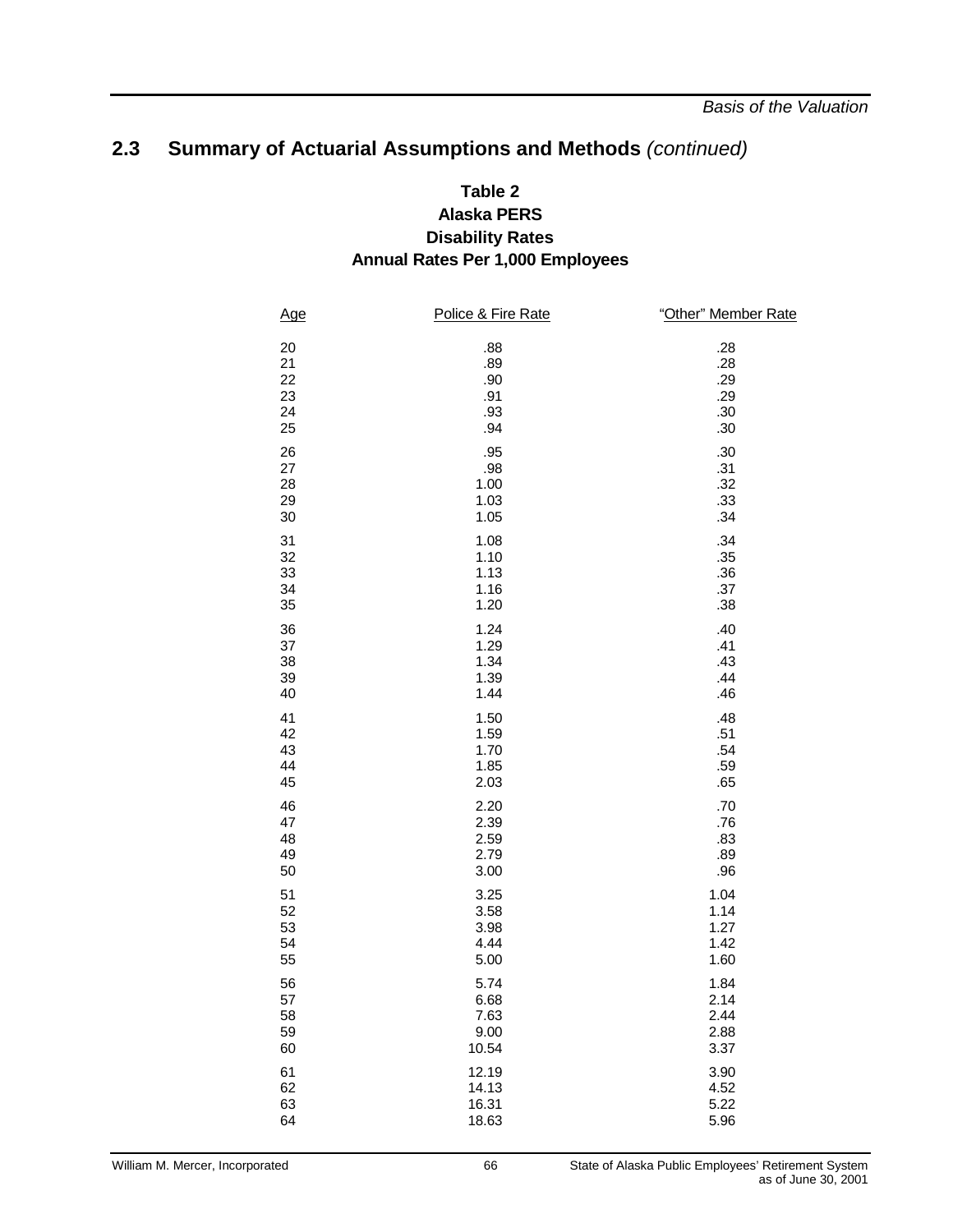*Basis of the Valuation*

## **2.4 Summary of Actuarial Assumptions and Methods** *(continued)*

### **Table 3 Alaska PERS Retirement Rates**

| <u>Age</u> | Police & Fire Rate | "Other" Member Rate |
|------------|--------------------|---------------------|
| 50         | .10                | .05                 |
| 51         | .10                | .05                 |
| 52         | .10                | .05                 |
| 53         | .05                | .06                 |
| 54         | .05                | .06                 |
| 55         | .20                | .10                 |
| 56         | .13                | .10                 |
| 57         | .13                | .10                 |
| 58         | .13                | .10                 |
| 59         | .13                | .10                 |
| 60         | .20                | .10                 |
| 61         | .25                | .10                 |
| 62         | .25                | .15                 |
| 63         | .25                | .15                 |
| 64         | .25                | .15                 |
| 65         | 1.00               | .20                 |
| 66         | 1.00               | .20                 |
| 67         | 1.00               | .20                 |
| 68 & Up    | 1.00               | 1.00                |
|            |                    |                     |

Police/Fire members retiring at ages under 50 are assumed to retire immediately upon attaining 21 years of service.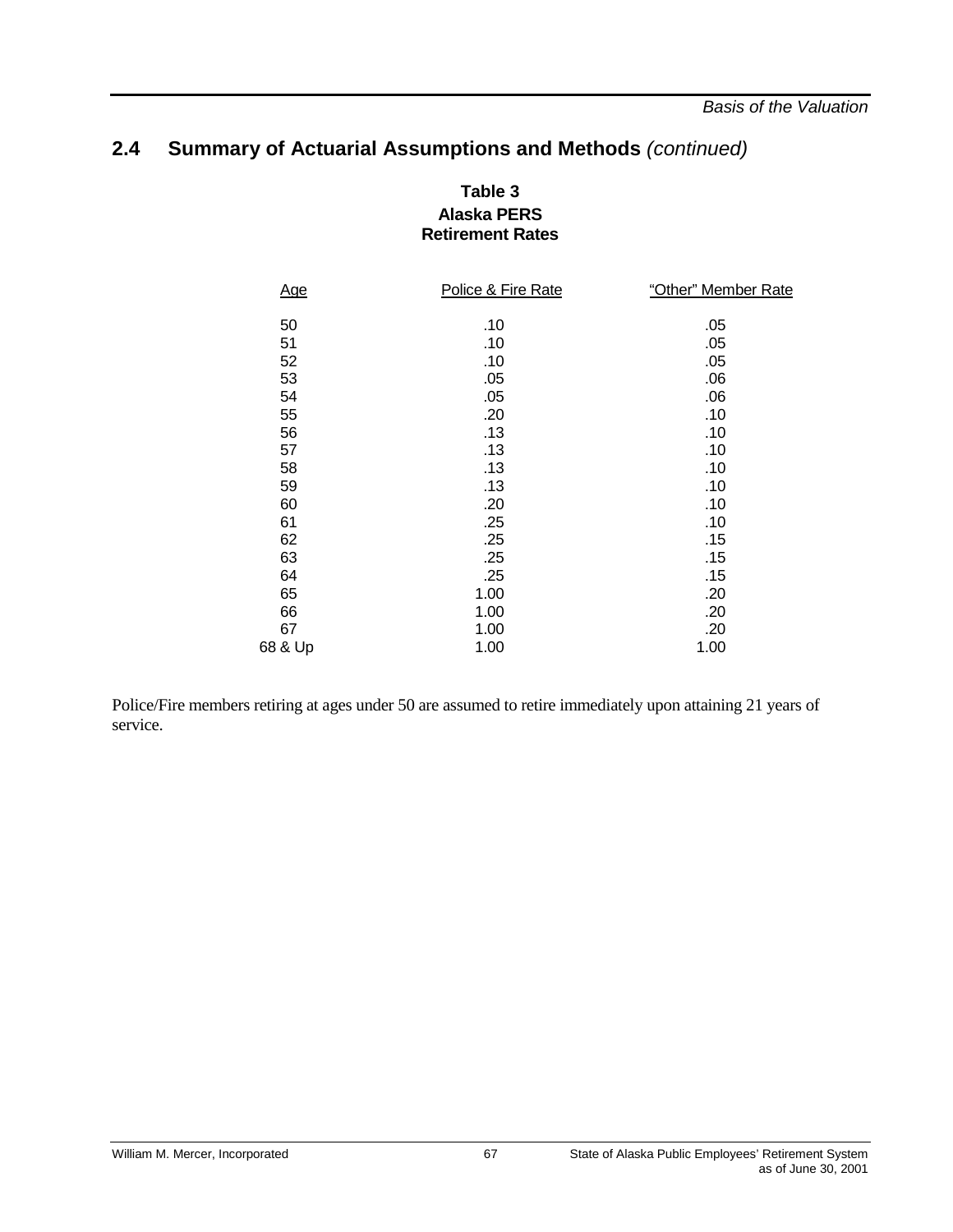## **Section 3**

| Section 3.1      | Shows the analysis of financial experience.                                                   |
|------------------|-----------------------------------------------------------------------------------------------|
| Section $3.2(a)$ | Shows the summary of accrued and unfunded accrued liabilities for<br>Police and Fire members. |
| Section $3.2(b)$ | Shows the summary of accrued and unfunded accrued liabilities for<br>"Other" members.         |
| Section 3.3      | Shows the solvency test.                                                                      |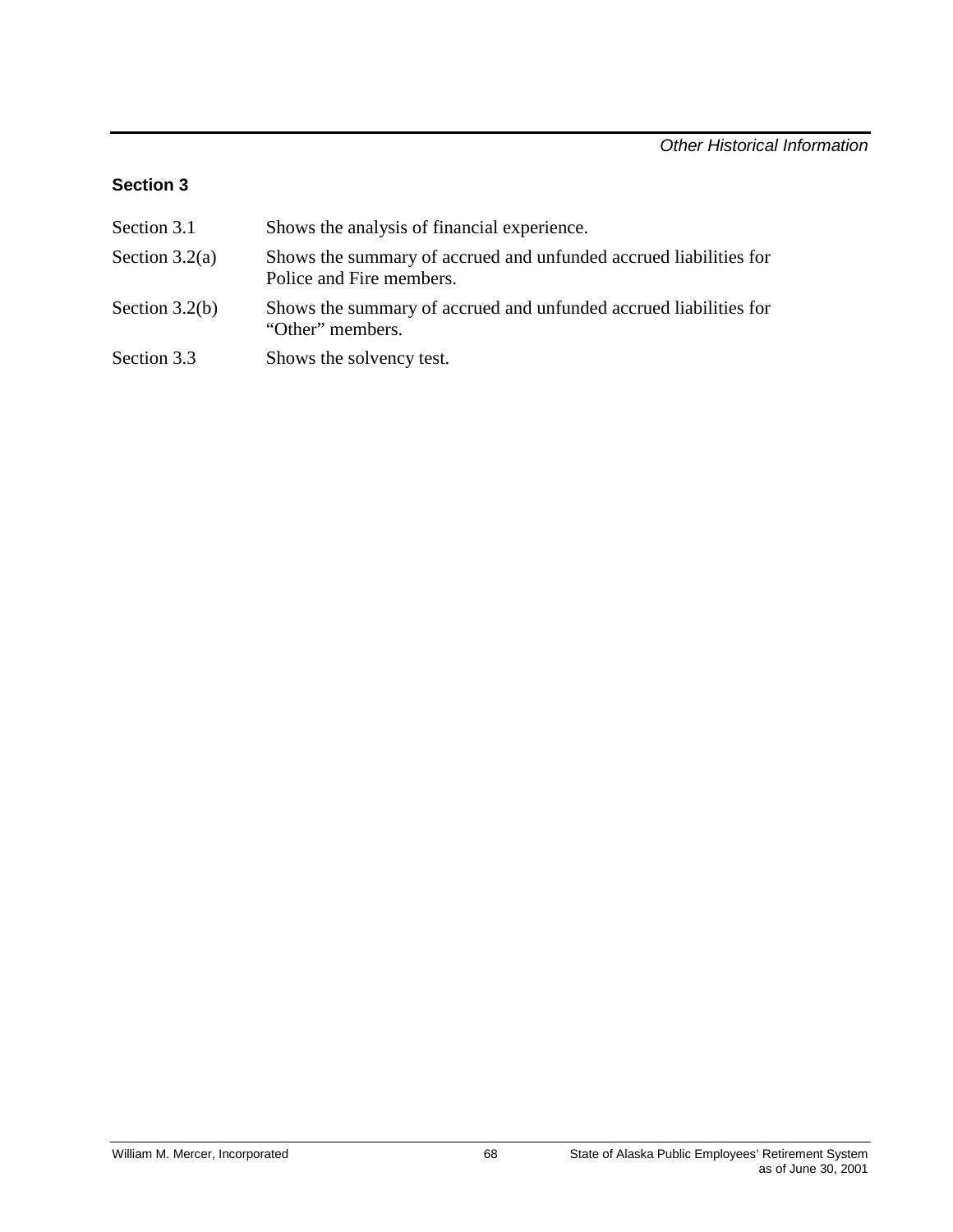*Other Historical Information*

### **3.1 Analysis of Financial Experience**

#### **Change in Average Employer Contribution Rate Due to Gains and Losses in Accrued Liabilities During the Last Five Fiscal Years Resulting From Differences Between Assumed Experience and Actual Experience**

|      |                                                                               | <b>Change in Average Contribution Rate During Fiscal Year</b> |            |            |            |            |  |
|------|-------------------------------------------------------------------------------|---------------------------------------------------------------|------------|------------|------------|------------|--|
|      | Type of<br><b>Gain or Loss</b>                                                | 2001                                                          | 2000       | 1999       | 1998       | 1997       |  |
| (1)  | <b>Health Experience</b>                                                      | 0.00%                                                         | 0.00%      | 0.00%      | 0.00%      | 0.00%      |  |
| (2)  | Salary Experience                                                             | (1.03%)                                                       | 0.00%      | (0.23%)    | (0.46%)    | $(0.06\%)$ |  |
| (3)  | <b>Investment Experience</b>                                                  | 0.11%                                                         | $(0.12\%)$ | (0.49%)    | (3.26%)    | (1.26%)    |  |
| (4)  | Demographic Experience                                                        | 0.77%                                                         | $(0.81\%)$ | 0.21%      | 1.12%      | 0.03%      |  |
| (5)  | (Gain) or Loss During Year From Experience, $(1) + (2) + (3) + (4)$           | (0.15%)                                                       | (0.93%)    | $(0.51\%)$ | $(2.60\%)$ | (1.29%)    |  |
|      | Non-recurring Changes                                                         |                                                               |            |            |            |            |  |
| (6)  | <b>Asset Valuation Method</b>                                                 | 0.00%                                                         | (2.67%)    | 0.00%      | $0.00\%$   | 0.00%      |  |
| (7)  | <b>Assumption Changes</b>                                                     | 0.00%                                                         | 3.09%      | 0.00%      | 1.08%      | 0.00%      |  |
| (8)  | <b>System Benefit Changes</b>                                                 | 0.17%                                                         | 0.00%      | 0.00%      | 0.00%      | 0.00%      |  |
| (9)  | <b>Target Liability Adjustment</b>                                            | 0.57%                                                         | 0.00%      | 0.00%      | 0.99%      | 0.00%      |  |
| (10) | Ad hoc PRPA                                                                   | 0.06%                                                         | 0.07%      | 0.04%      | 0.20%      | 0.91%      |  |
| (11) | Composite (Gain) or Loss During Year,<br>$(5) + (6) + (7) + (8) + (9) + (10)$ | 0.65%                                                         | $(0.44\%)$ | (0.47%)    | (0.33%)    | (0.38%)    |  |
| (12) | Beginning Average Employer Contribution Rate                                  | 6.12%                                                         | 6.56%      | 7.03%      | 7.36%      | 7.74%      |  |
| (13) | Ending Average Employer Contribution Rate, $(11) + (12)$                      | 6.77%                                                         | 6.12%      | 6.56%      | 7.03%      | 7.36%      |  |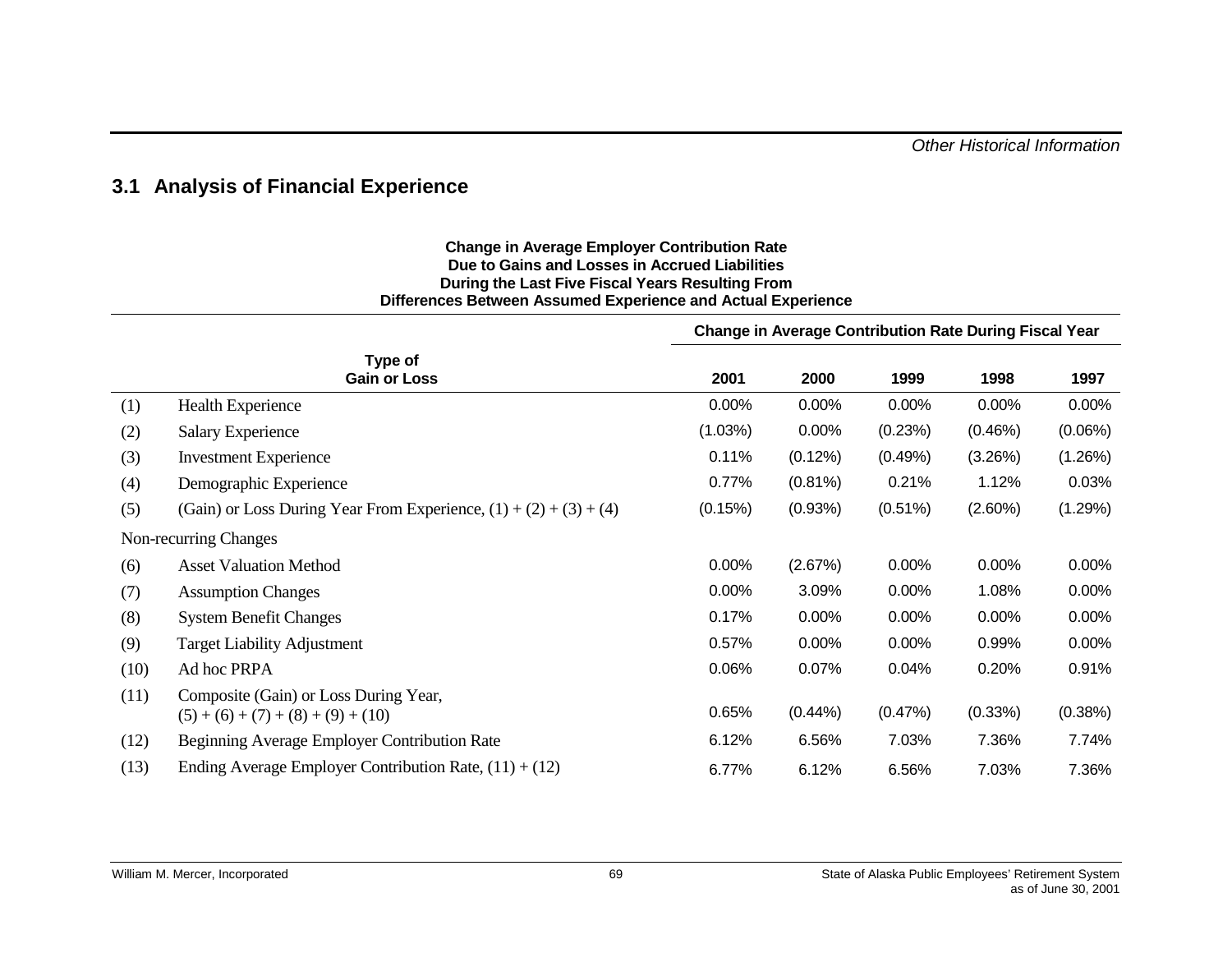### *Other Historical Information*

| <b>Valuation</b><br>Date           | Aggregate<br><b>Accrued</b><br>Liability (000's) | <b>Valuation</b><br><b>Assets</b><br>(000's) | Assets as a<br><b>Percent of</b><br><b>Accrued</b><br>Liability | <b>Unfunded</b><br><b>Accrued</b><br><b>Liabilities</b><br>(UAL) (000's) | Annual<br><b>Active</b><br><b>Member</b><br>Payroll (000's) | UAL as a<br>Percent of<br><b>Annual Active</b><br><b>Member Payroll</b> |
|------------------------------------|--------------------------------------------------|----------------------------------------------|-----------------------------------------------------------------|--------------------------------------------------------------------------|-------------------------------------------------------------|-------------------------------------------------------------------------|
| June 30, 2001                      | \$1,293,448                                      | \$1,305,478                                  | 100.9%                                                          | N/A                                                                      | \$151,701                                                   | N/A                                                                     |
| June 30, $2000^{(2)(3)}$           | 1,196,821                                        | 1,209,451                                    | 101.1%                                                          | N/A                                                                      | 140,045                                                     | N/A                                                                     |
| June 30, 1999                      | 1,008,404                                        | 1,064,168                                    | 105.5%                                                          | N/A                                                                      | 142,843                                                     | N/A                                                                     |
| June 30, 1998 <sup>(1)(2)(3)</sup> | 926,249                                          | 981,127                                      | 105.9%                                                          | N/A                                                                      | 138,653                                                     | N/A                                                                     |
| June 30, 1997                      | 811,651                                          | 863,184                                      | 106.3%                                                          | N/A                                                                      | 135,702                                                     | N/A                                                                     |
| June 30, 1996                      | 733,303                                          | 776,196                                      | 105.8%                                                          | N/A                                                                      | 134,362                                                     | N/A                                                                     |
| June 30, 1995                      | 785,082                                          | 757,221                                      | 96.5%                                                           | 27,861                                                                   | 130,204                                                     | 21.4%                                                                   |
| June 30, 1994 $(1)(2)$             | 732,988                                          | 694,773                                      | 94.8%                                                           | 38,215                                                                   | 128,456                                                     | 29.7%                                                                   |
| June 30, 1993                      | 639,439                                          | 610,149                                      | 95.4%                                                           | 29,290                                                                   | 124,025                                                     | 23.6%                                                                   |
| June 30, $1992^{(1)}$              | 592,518                                          | 540,087                                      | 91.2%                                                           | 52,431                                                                   | 122,762                                                     | 42.7%                                                                   |

## **3.2 Summary of Accrued and Unfunded Accrued Liabilities – Police/Fire**

(1) Change in Asset Valuation Method

(2) Change of Assumptions

(3) Change in Methods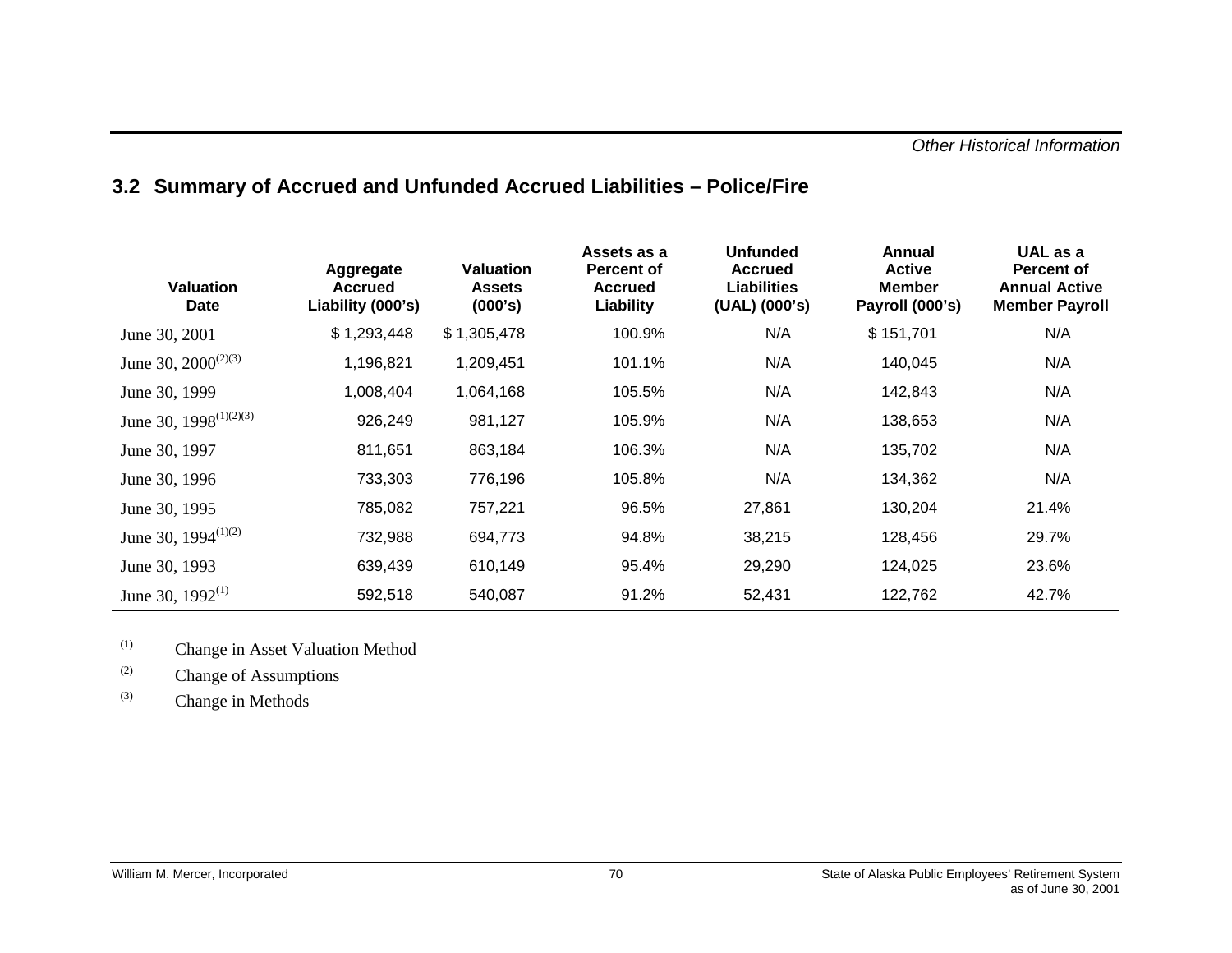| <b>Valuation</b><br>Date     | Aggregate<br><b>Accrued</b><br>Liability (000's) | <b>Valuation</b><br><b>Assets</b><br>(000's) | Assets as a<br><b>Percent of</b><br><b>Accrued</b><br>Liability | <b>Unfunded</b><br><b>Accrued</b><br><b>Liabilities</b><br>(UAL) (000's) | Annual<br><b>Active</b><br><b>Member</b><br>Payroll (000's) | UAL as a<br><b>Percent of</b><br><b>Annual Active</b><br><b>Member Payroll</b> |
|------------------------------|--------------------------------------------------|----------------------------------------------|-----------------------------------------------------------------|--------------------------------------------------------------------------|-------------------------------------------------------------|--------------------------------------------------------------------------------|
| June 30, 2001                | \$6,575,126                                      | \$6,636,278                                  | 100.9%                                                          | N/A                                                                      | \$1,208,700                                                 | N/A                                                                            |
| June 30, $2000^{(2)(3)}$     | 6,180,091                                        | 6,245,307                                    | 101.1%                                                          | N/A                                                                      | 1,181,435                                                   | N/A                                                                            |
| June 30, 1999                | 5,640,269                                        | 5,952,172                                    | 105.5%                                                          | N/A                                                                      | 1,140,706                                                   | N/A                                                                            |
| June 30, $1998^{(1)(2)(3)}$  | 5,277,742                                        | 5,590,435                                    | 105.9%                                                          | N/A                                                                      | 1,096,786                                                   | N/A                                                                            |
| June 30, 1997                | 4,722,465                                        | 5,022,304                                    | 106.3%                                                          | N/A                                                                      | 1,093,433                                                   | N/A                                                                            |
| June 30, 1996 <sup>(2)</sup> | 4,246,655                                        | 4,495,057                                    | 105.8%                                                          | N/A                                                                      | 1,087,504                                                   | N/A                                                                            |
| June 30, 1995                | 4,186,090                                        | 4,037,533                                    | 96.5%                                                           | 148,557                                                                  | 1,057,840                                                   | 14.0%                                                                          |
| June 30, 1994 $(1)(2)$       | 3,887,194                                        | 3,684,532                                    | 94.8%                                                           | 202,662                                                                  | 1,048,541                                                   | 19.3%                                                                          |
| June 30, 1993                | 3,486,322                                        | 3,326,627                                    | 95.4%                                                           | 159,695                                                                  | 1,011,864                                                   | 15.8%                                                                          |
| June 30, $1992^{(1)}$        | 3,148,364                                        | 2,869,772                                    | 91.2%                                                           | 278,592                                                                  | 961.054                                                     | 29.0%                                                                          |

# **3.2 Summary of Accrued and Unfunded Accrued Liabilities – "Other"**

(1) Change in Asset Valuation Method

(2) Change of Assumptions

(3) Change in Methods